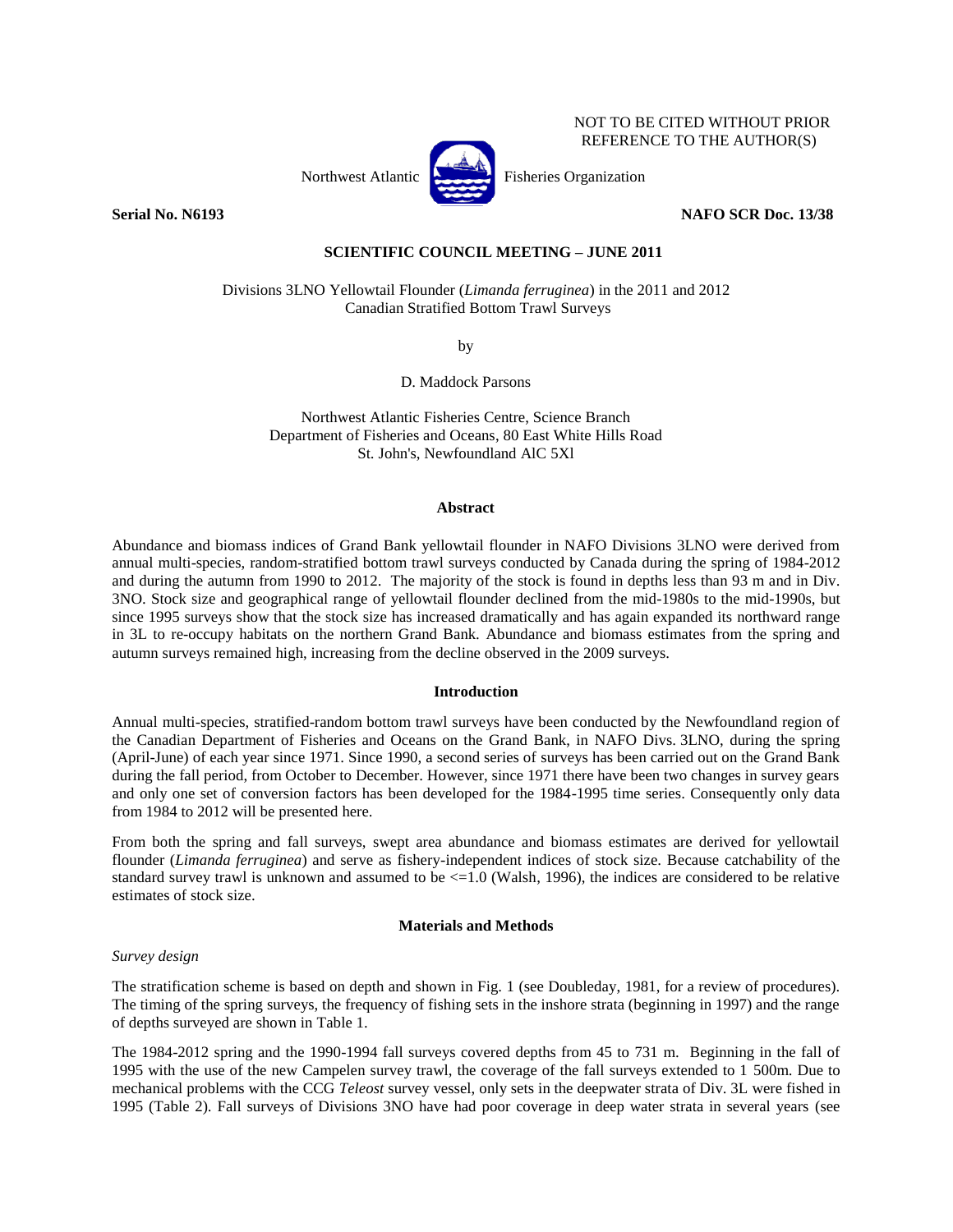Brodie and Stansbury, 2007 and Healey and Brodie, 2009), but this is thought to have negligible effect on the abundance and biomass estimates of yellowtail flounder in most years, because the stock is found almost exclusively in depths less than 93m. Nevertheless, the exclusion of these deepwater sets does slightly overestimate the overall mean catch per tow by NAFO division in affected years. In the 2006 spring survey, there were also fewer sets in some strata in 3N, and stratum 373 was not surveyed. In recent years, this stratum contributed significant biomass to the total index and missing this stratum, coupled with reduced coverage in other important strata, the 2006 estimates of abundance and biomass may not be comparable to estimates in other years. In addition, in years 1995, 2002-2005, some northern portions of the surveys have overlapped into January of the following calendar year due to mechanical problems with the survey vessels. These delays are not expected to affect yellowtail flounder estimates because of its shallow water distribution in the southern section of the survey area.

#### *Survey gears and vessels*

From 1971 to 1982 the surveys of the Grand Bank were conducted by the 54 m side trawler, the FRV A. T. Cameron (ATC) using a two bridle Yankee 41.5 otter trawl rigged with rubber disk footgear. In 1983, this trawl was replaced by the three bridle Engel 145 Hi-Lift otter trawl rigged with large steel bobbin footgear and, at the same time, the A.T. Cameron was replaced by the 50 m stern trawler, the CCGS Wilfred Templeman (WT). Occasionally the W. Templeman's sister ship, the CCGS Alfred Needler (AN) took part in the surveys. In 1995, the old standard Engel trawl was replaced by a three bridle Campelen 1800 shrimp trawl rigged with 35 cm diameter rockhopper footgear. The Yankee and the Engel trawls were both towed at 3.5 kts, while the Campelen is towed at 3.0 kts (McCallum and Walsh, 1996). The Campelen trawl surveys of the Grand Bank began in the fall of 1995 aboard the CCGS Wilfred Templeman. The Campelen trawl also replaced the Yankee 41 shrimp trawl used in the annual fall juvenile groundfish surveys from 1985-94 (McCallum and Walsh, 1996). Beginning in the fall of 1996, the 63 m stern trawler, CCGS Teleost, began fishing mostly the deepwater survey sets of the annual fall surveys beyond 731 m in Div. 3LNO; however, shallower sets have also been fished when necessary (Table 2). In addition, the CCGS Alfred Needler has taken part in the fall surveys in some years. The Campelen trawl onboard the 2 other survey vessels is identical in construction and rigging as the one on the Wilfred Templeman. Since 1993, the geometry and performance of all bottom trawl surveys have been monitored by Scanmar trawl mounted acoustic instrumentation (Walsh and McCallum, 1995; McCallum and Walsh, 2001).

#### *Time series*

Conversion factors have been derived from comparative fishing trials to convert the 1984-95 spring and 1990-94 fall Engel trawl survey data into Campelen trawl units and were presented in Walsh *et al.* (1998a, 1998b). Survey data from 1971-82 have not been converted to Campelen trawl units and the unconverted time series can be found in the 1997 assessment paper (see Walsh *et al*., 1997). Conversion factors into Campelen trawl units for yellowtail flounder have also been derived for the 1985-94 late summer-early fall juvenile groundfish series and the abundance and biomass data are found in a 2005 NAFO SCR paper (see Walsh, 2005). However, additional conversions of the database will be needed and consequently only annual spring and fall survey data from 1984 and 1990 onward will be reported here.

#### *Fishing and catch protocols*

The Campelen carries out 15 minute tows using a towing speed of 3.0 knots and covers an average tow distance of 0.75 nautical miles. The catches are standardized to distance towed. The average wingspread used in estimating swept area abundance indices is 16.84 m and the average swept area is estimated to be  $24\,950\,\text{m}^2$ . After each set, all species in the catch are separated, counted and weighed. From each haul, the total catch or a sub-sample is taken to collect biological data on size, age, maturity and feeding for all commercial species.

### **Results**

## *Canadian Spring Surveys 1984-2012*

Abundance and biomass trends:

Tables 4 to 15 give the survey catch rates by NAFO division in the form of stratified mean number and weight-pertow, abundance and biomass indices with confidence limits. The large majority of the biomass is found in shallow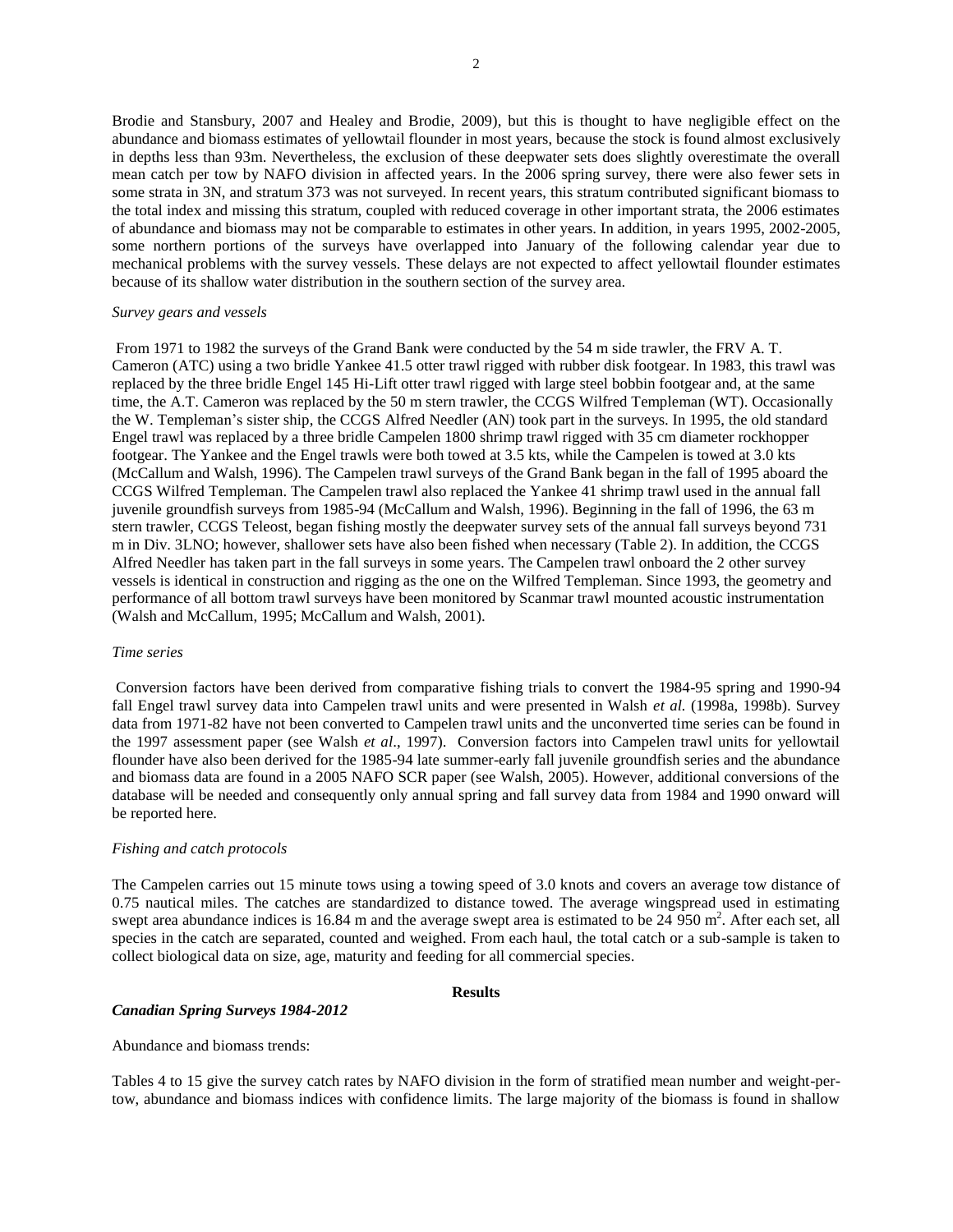strata (< 93m), and for brevity, only data for strata less than 184m are shown. Totals in each table are calculated using all sampled strata in each division, and percent of biomass in strata deeper than 183m are included in the biomass table for each division. Biomass > 183m was negligible in all years surveyed. Table 28 gives combined estimates for Div. 3LNO from 1984-2012. Figure 2 show plots of the abundance and biomass estimates, as well as mean number and weight per tow, of surveys from 1984-2012. The 1999 survey estimate was thought to be a 'year effect' (Walsh *et al*., 2000; STACFIS, 2000). Tables 3a and 3b identify large fishing sets that may contribute to variation seen around some of the estimates of stock size in a given year. In 2006, problems with the survey vessel resulted in reduced coverage. Although priority was given to surveying important yellowtail flounder habitat, several key strata (eg 373 and 338) that had significant catch in previous surveys, were not sampled. Estimates from this survey should not be compared with other surveys in the time series which covered the majority of the yellowtail flounder stock area.

In Div. 3L, there was a continuous decline in abundance and biomass from 1985 to "0.0 t" in 1995 (Tables 6, 7, and 28; Fig. 2). From 1996 to 1998, the stock showed a marginal increase to stabilize at an average biomass level of 500 t and then increased (by 5550%) to a level of 28 kt in 1999 (Table 7; Fig. 2). From 2000-2002 the abundance and biomass declined once more and by 2002 the biomass index was 600 t (1.6 million fish). From 2002 the abundance and biomass indices were variable but increased dramatically to the highest estimates in the time series in 2006 at 251.5 million fish and 85.7 kt biomass. Biomass and abundance estimates then declined in 3L and in 2009 were 13.2 Kt and 47 million fish. From 2010-2012 estimates increased steadily to 89 Kt and 238 million fish, currently the highest biomass (and second highest abundance) estimate in the series. When the estimates are high most of the yellowtail flounder are generally found in stratum 363 and stratum 372.

Most of the 3LNO yellowtail flounder stock is found in NAFO division 3N. Here, the majority of the stock was distributed in and around the Southeast Shoal area (strata 375, 376, 360 and 361 in Fig. 1), although in recent surveys, the abundance and biomass increased in strata north of the Shoal, in particular strata 362 and 373 (Tables 10 and 11) and in several recent years, large sets were taken in the 93-183m depth range (strata 359 and 377). The biomass index declined gradually from 168 kt (435 million fish) in 1984 to 46 kt (135 million fish) by 1994, a decline of 73% (Fig. 2). For the same period, the high abundance estimate of 478 million fish in 1989, was mainly due to the strong 1985 and 1986 year-classes which was not reflected in the biomass estimate for that survey. After a slight increase from 1994 to 1995, the survey biomass in 1996 jumped by 80% to 104 kt (475 million fish) followed by a continued increase to a high of 238 500 t (965 million fish) in 1999 (Fig. 2). Since 1999, the survey abundance and biomass estimates were variable, but have shown a general increasing trend. The 2012 abundance estimate is the highest in the series (1.19 trillion fish) and second highest biomass estimate (315 kt). The 2006 survey results may not be comparable to other years since several strata were not surveyed that have had large yellowtail catch in the past (eg strata 373).

Large catches in several strata in some years have contributed to the high variability seen around some estimates in the time series. Tables 3a and 3b outlines large sets (> 400kg or >900 fish) in surveys since 1996.

In Div. 3O, the abundance and biomass have shown a somewhat stable but slightly declining trend from 1984 to 1995, excepting 1993 which has a higher value, but wide confidence limits (Tables 14 and 15; Fig. 2). The biomass index showed moderate fluctuations around an average value of 26 kt (59 million fish) for the period 1984-95. In 1996, the survey biomass dramatically increased by 492 % from 12 kt (29 million fish) in 1995 to 71 kt (162 million fish). Since 1996, estimates of biomass and abundance have been variable, but have shown an increasing trend and in the recent 6 years have varied about 80-100 kt and 250-310 million fish, with the exception of 2009 which was lower than the recent period. In this year, survey catches were low in 2 important strata (351 and 352).In Div. 3O most of the biomass is generally found in these two strata (see Fig.1) which border Div. 3N. In 2005, for example, 83% of the biomass estimate is due to catch in strata 351 and 352. Whether some of the annual fluctuations are related to movement between Div. 3N and 3O is unknown.

In the spring surveys of Div. 3LNO the majority of the survey abundance and biomass was found in Div. 3N so total stock trends mimic that of Div. 3N. From 1989-1998 there have been negligible amounts in Div. 3L until the 1999 survey (Tables 6, 7 and 28; Fig. 2) and, in recent years, there has been a substantial increase in the biomass estimate compared to the first two years of the survey. Biomass in Div. 3LNO increased rapidly in the late 1990s from the lowest levels in the mid-1990s (Table 28). Between 1999 and 2007, abundance and biomass estimates were variable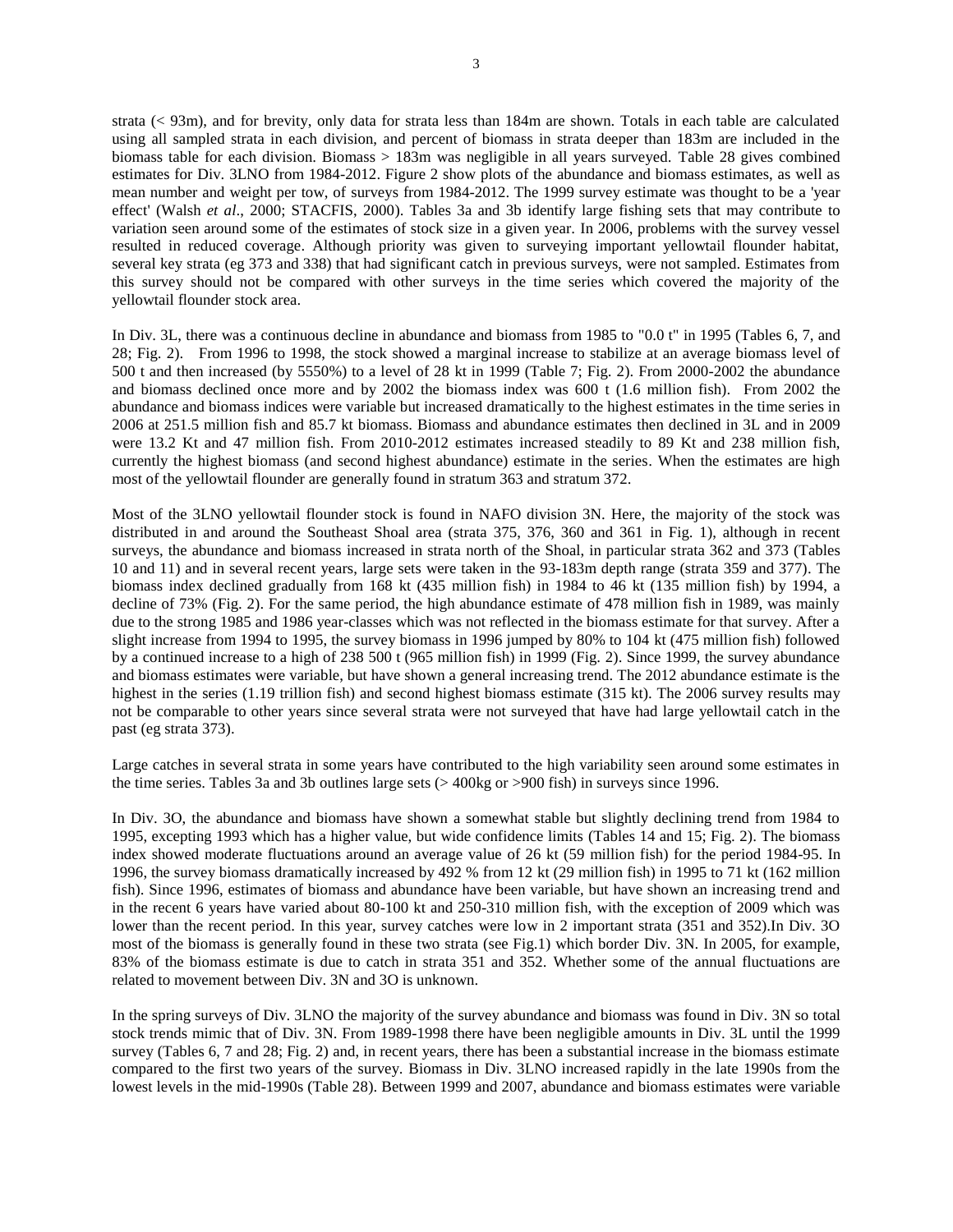but continued to increase (Fig. 2). Large catches probably contributed to the high variability around the estimates in several years, although only 1999 was thought to be a year effect (Walsh *et al*., 2000; STACFIS, 2000).

Since 2005, the majority of the biomass has been located in and around strata 351 and 352 of Div. 3O and in strata 360, 361, 375 and 376, the Southeast Shoal area in Div. 3N. Large catches (>400 kg) were taken in strata 360, 362, 373 and 376 (Tables 3a and 3b). Most of the decline observed in the 2009 survey estimates (seen in all Divisions) can be attributed to two strata in 3N (361 and 373). Biomass and abundance have increased year over year since 2009 to the highest in the time series in 2012; estimates are 1.7 million fish and 490 kt.

# *Canadian Fall Surveys, 1990-2012*

Several recent surveys have had problems resulting in reduced coverage, particularly in deep water strata and also reduced sampling of some strata (see Table 2 and Healey and Brodie, 2009). Abundance and biomass indices of yellowtail flounder are unaffected by the reduced coverage, given that the majority of the stock is found in strata that have been sampled consistently. But mean number and mean weight per tow indices will be overestimated in years of poor survey coverage in deep water strata.

## Abundance and biomass trends:

Tables 16-27 show stratified mean number and weight per tow, and abundance and biomass indices with 95% confidence limits, by stratum and division for the fall surveys, 1990-2012. Again, for brevity, only data for strata less than 184m are shown. Totals for the entire division are given in each table, and percent of biomass in strata deeper than 183m are included in the biomass table for each division, and those amounts were negligible in all years surveyed. Figure 3 shows plots of the abundance and biomass estimates, mean numbers and weights per tow by division from 1990-2012. Overall estimates by division and for 3LNO combined are given in Table 29.

In Div. 3L, abundance and biomass were very low and variable without trend from 1990-1995, reaching an estimate close to zero in 1994 (Fig. 3). Noteworthy is that a "0.0" t biomass was also estimated for the 1995 spring series. From 1990 to 95 the abundance varied around an average level of 2 million fish and then tripled to 6 million fish in 1995 and 1996. The biomass varied around an average level of 1 kt from 1990-1997 before increasing to about 26 kt in 2001 (Table 29). Abundance increased from 1997 (6M) to 75 million fish in 2001. A drop in both the abundance and biomass indices (of 56% and 46% respectively) in 2002 was followed by a general increase to the series high in 2010 (36k t; 135 million fish). There was an exception to the increasing trend in 2009, when there was a considerable drop in abundance and biomass (to 17kt and 45 million fish). In this year, 4 of 5 main strata showed declines. Estimates in 2011 and 2012 remain high. Estimates have wide confidence limits since 2001, and may be due in part to most of the biomass occurring in 2 strata (363 and 372, which border 3N, account for upwards of 90% of biomass estimates in some years). These increases in biomass in Div. 3L are thought to be the result of an extension of the range of yellowtail flounder with increasing stock size. There are obvious within year differences in the amount of yellowtail flounder caught in this Division and this is reflected in the high variability around the estimates for 1999-2001 and 2003-2012.

From 1990-92, the Div. 3N stock size fluctuated around an average value of 47 kt before doubling in size in 1993 to 94 kt (Table 29). The stock increased steadily to 369 kt in 2001 (Table 29; Fig. 3). Values have varied around 250 kt since, with the estimates in 2007 highest in the series at 378 kt. Similarly, the survey abundance from 1990-94 fluctuated around an average size of 222 million fish before showing a strong increasing in 1995 to 509 million fish and reaching 1.3 billion fish in 2001, representing an overall increase of 160% (Table 29; Fig 3). From 2001-2012, both the abundance and biomass estimates have varied around a level of 1.0 billion fish and 270 kt biomass, respectively (Fig. 3). In 2010, estimates are near the highest in the time series.

Large survey sets (>900 fish or >400kg per tow) are given in table 3. In Div. 3N most large sets were taken in strata 360 and 376 between 1996 and 2000. Since then, the number of large sets has been increasing and found in more strata. In 2010 for example, 5 large sets were recorded in strata 376, and one in 360, and two other stata also had large sets. Similar to the spring surveys strata 360, 361, 362, 373 and 376 account for most of the biomass in this Division.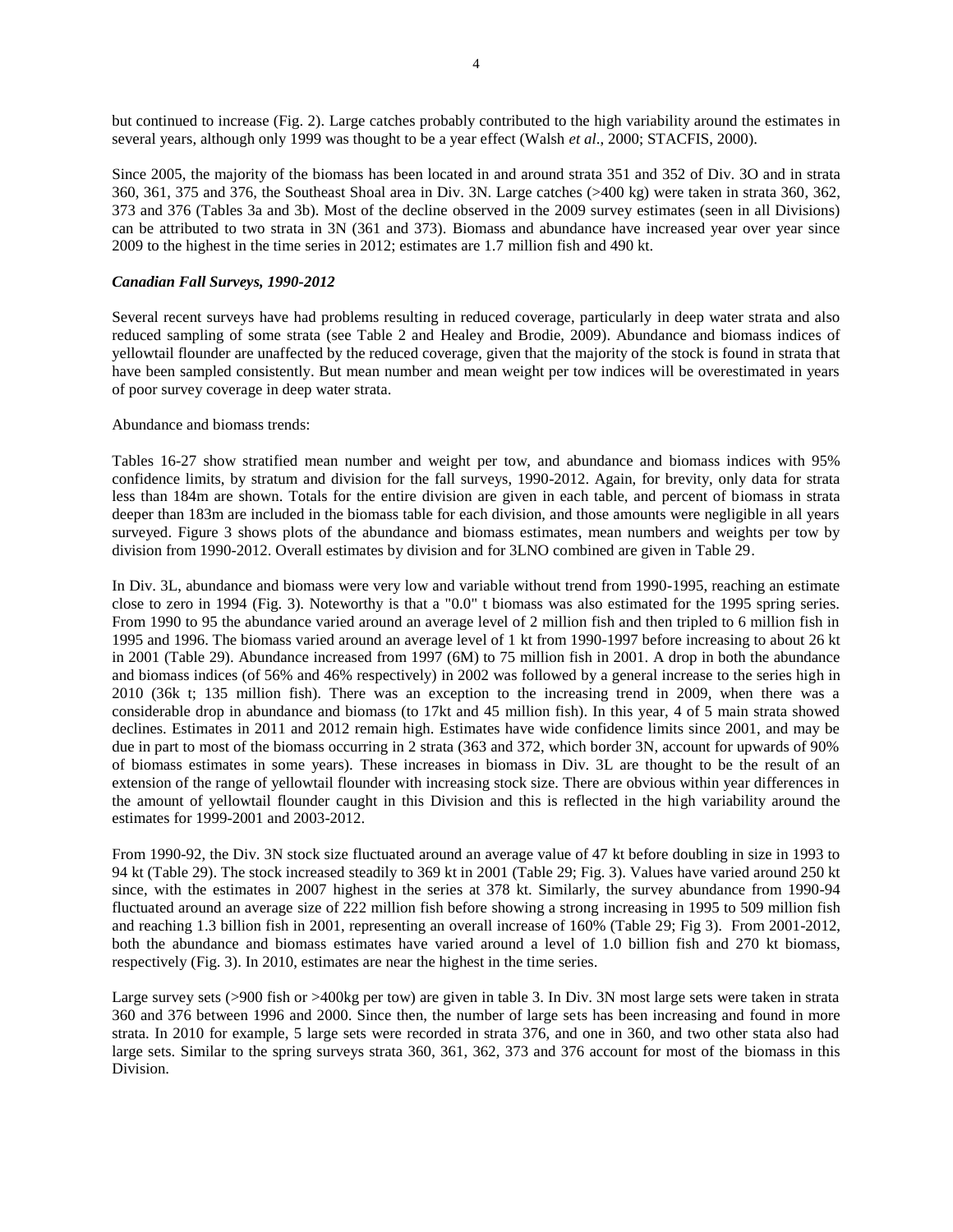In Div. 3O, both the abundance and biomass index showed no obvious trend from 1990-96, with abundance fluctuating around an average value of 55 million fish and biomass fluctuating around an average level of 20 kt (Tables 26 and 27: Fig. 3). Then in 1997, the biomass level jumped by 205% to 26 kt (159 million fish). Since then estimates have been stable but variable at about 600 million fish and 60 kt. In 2012 abundance and biomass increased to the highest obsevered level in the series (113 kt; 342 million fish). Although confidence limits are wide for these estimates, the increases were seen in several strata.

A large catch of 1200 fish (463 Kg) in the western stratum, 338, may have contributed to the large variability around the 2001 fall estimate. Even though the estimate of stock size was low in 2002 there were 3 large catches taken on the Southeast shoal strata. In several years, there were catches (>1 000 fish) (Tables 3a and 3b) taken in the surveys (weight range of 200-400 kg) and these large sets likely contributed to wide confidence limits in those years. Similar to the spring surveys, most of the biomass in this division was found in strata 351 and 352 which borders Div. 3N.

In the fall surveys of Div. 3LNO, similar to the spring surveys, the majority of the stock was found in Div. 3N. The abundance and biomass in this division has shown a general upward trend since the start of the surveys (Table 29 and Fig. 3). Since 1993, when the survey biomass was estimated to be 113 kt (372 million fish), estimates increased to a high of 476 kt (1.2 billion fish) in 2001, representing a 321% increase in stock biomass. The biomass in the Southeast Shoal's strata, 375 and 376, contribute significantly to the overall biomass: 22% on average in the last 3 years, and the large catches in these strata contribute to the high variability around these two survey estimates. Since 2001, indices have been variable but stable about 350kt and (1.2 billion fish). 2011 and 2012 estimates of biomass and abundance remain high.

## *Distribution*

Yellowtail flounder are concentrated mainly in Div. 3N and the bordering areas of Div. 3O and to a lesser extent the border of Div. 3LN, similar to most years in the time series. Figures 4 and 5 show the standard number and weight from the catches of individual fishing sets from the spring and fall Campelen surveys for 2011 and 2012. A time series of distribution plots (1984-2010) can be found in Maddock Parsons (2011).

In the 2005-2012 surveys, yellowtail flounder were most abundant in Division 3N, particularly in strata on the Southeast Shoal (375 & 376) and those immediately to the west (strata 360 & 361). These strata straddle the Canadian 200 mile (360 km) limit and extend into the Regulatory Area (Fig. 1). Observed distributions were comparable with earlier descriptions of the distribution of this stock (see Maddock Parsons, 2011). Yellowtail flounder also appear to be more abundant in the Regulatory Area of Division 3N in recent surveys than years previous to 1999 and the northward distribution of the stock has extended to Div. 3L, similar to mid-1980s when the stock size was high (Simpson and Walsh 2004). Brodie *et al.* (1998) noted that the northward range extension of yellowtail flounder on the Grand Bank contracted with decreasing stock size during the mid to late 1980s and early 1990s so that the bulk of the stock was south of 45N. Simpson and Walsh (2004) have shown that the observed range contraction of yellowtail flounder at low population levels represents selection for preferred habitats in the southern area of the Bank where depth and temperature are important covariates affecting the spatial pattern. During periods of large increases in stock size, the range of yellowtail flounder expanded into less favourable habitats to north and to a lesser extent, westward in support of MacCall's Basin hypothesis. Depth, but not temperature, played an influential role. Recent tag returns from the 1998-2000 fisheries also confirmed the northward extension of the stock in recent years (Walsh *et al*., 2001b; Walsh *et al*., 2006).

Figure 6 shows a plot of the proportion of biomass north of  $45^{\circ}$  N from 1973 to 2012. The range of the stock has extended northward since 1995. In most years since 1996, the proportion of biomass north of  $45^\circ$  N is higher in the spring than in the fall. One obvious exception is the spring of 2002, when the proportion of biomass is much lower than in fall 2002, and is close to the low values in the early 1990s. The surrounding data suggest that the 2002 spring point is anomalous. With the exception of the 2009 spring survey, which only estimated 21% of the biomass north of 45N, recent surveys showed 30 to 40% of the biomass in the northern part of the stock area.

Colbourne and Walsh (2006) noted that in 1990-2005 surveys the centroid of the biomass of yellowtail flounder located within Div. 3NO was found over the Southeast Shoal of the Grand Bank. This area corresponds to some of the warmest bottom temperatures found anywhere on the Grand Banks. The authors reported that spring bottom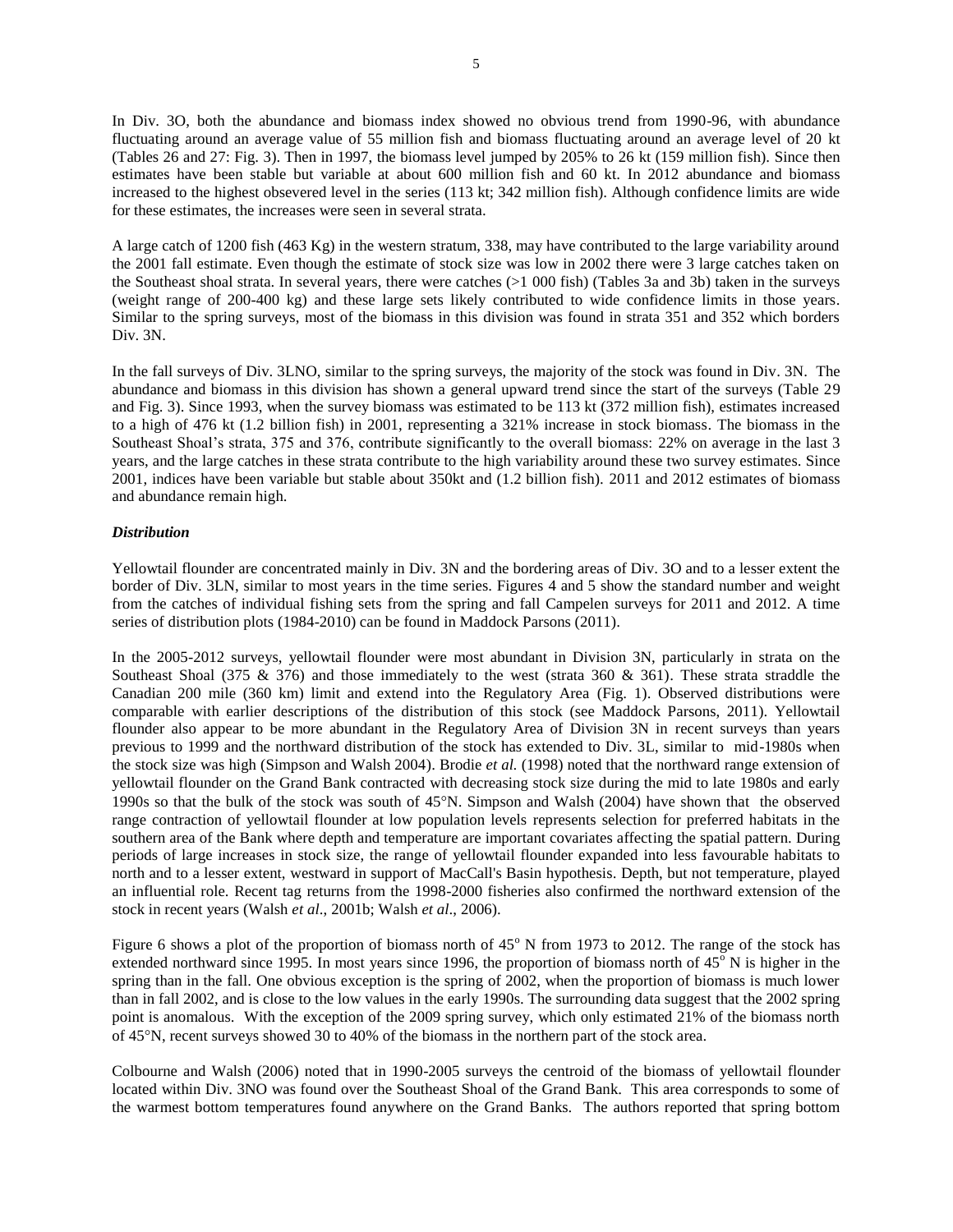temperatures in this region range from a minimum of  $1-2^{\circ}C$  during cold years (1990) to  $3-4^{\circ}C$  during warm years (1998 and 1999). Fall bottom temperatures are in general warmer than spring values ranging from  $2-3$ °C in most years to maximum values of between 7-8C during extreme years (1999). Since 1999, with the exception of 2002, survey catch rates of yellowtail have remained significantly higher than those before 1995. With the exception of 2003 spring bottom temperatures have also been higher than they were in the early 1990s. The cold temperature values observed in the spring of 2003 were anomalous and lasted from April to June and were above average during the remainder of the year (Colbourne *et al*., 2004). However there is no indication that the temperature had a limiting factor in the northward distribution of yellowtail flounder in the 2002 spring survey (See Fig. 12); and 2004 fall survey (Fig. 12 and 13; Colbourne and Walsh, 2006a). Temperature correlations have not been examined since 2006.

There was a steady increase in the abundance of yellowtail flounder coinciding with a northward expansion of the stock from 1995 up to 2007 that also coincided with an increasing trend in bottom temperatures (until 2006, at least). Colbourne and Walsh (2006) noted that these results indicate a temperature preference for yellowtail towards the warm water habitat of the Grand Banks. The 2004-2005 surveys showed increasing frequency of catches in the northern areas, especially Div. 3L in the spring (which continued in 2006 and 2007) with some catches being taken in less than  $0^{\circ}$ C in the fall of 2004. Temperature data has not been examined for the 2006 -2012 survey data in relation to yellowtail distribution. Vessel problems resulted in reduced coverage in the 2006 spring survey and estimates from that survey may not be comparable to those in other years.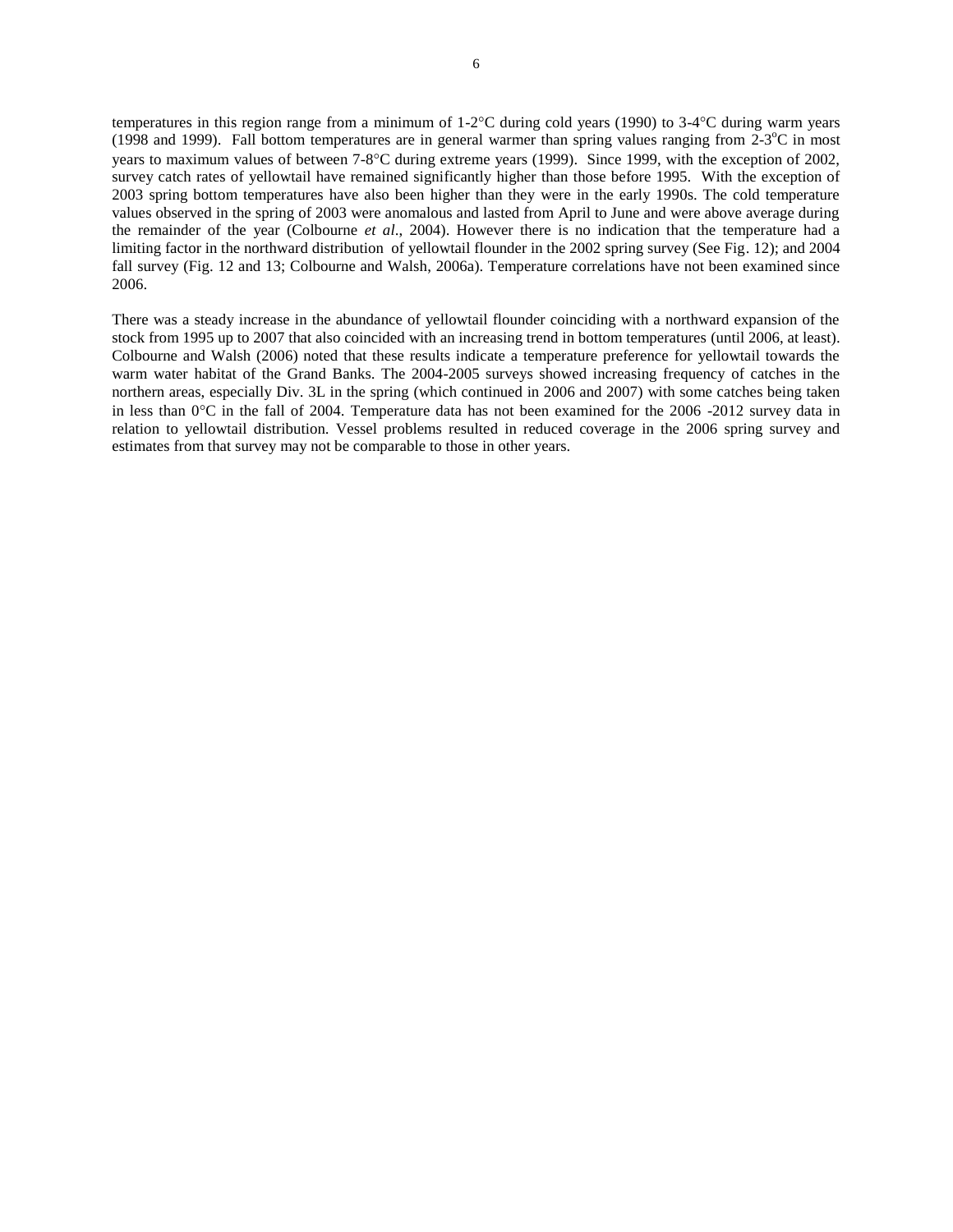#### **References**

BRODIE, W. B., S. J. WALSH, and D. B. ATKINSON. 1998. The effect of stock abundance on range contraction of yellowtail flounder (*Pleuronectes ferruginea*) on the Grand Bank of Newfoundland in the Northwest Atlantic from 1975 to 1995. *J. Sea Res*., **39**: 139-152

BRODIE, W.B., AND D.E. STANSBURY. 2007. A brief description of the fall multispecies surveys in SA2 + Divisions 3KLMNO from 1995-2006. NAFO SCR Doc. 07/18, Ser. No. N5366, 24p.

- DOUBLEDAY, W. B. 1981 Manual on groundfish surveys in the Northwest Atlantic. *NAFO Sci. Coun. Studies*, **2**: 55 p.
- COLBOURNE, E. B., and S. J. WALSH. 2006. The distribution and abundance of yellowtail flounder (*Limanda ferruginea*) in relation to bottom temperatures in NAFGO Divisions 3LNO based on multi-species surveys from 1990-2005. *NAFO SCR Doc*., No. 23, Serial No. N5241, 16 p.
- COLBOURNE, E. B., C. FITZPATRICK, D. SENCIALL, P. STEAD, W. BAILEY, J. CRAIG, and C. BROMLEY. 2004. An assessment of physical oceanographic conditions in NAFO Sub-areas 2 and 3 for 2003. *NAFO SCR Doc*., No. 15, Serial No. 4962, 26 p.
- HEALEY, B.P., AND W.B. BRODIE. 2009. Brief notes on the execution of Canadian multi-species surveys in 2007 and 2008. *NAFO SCR Doc*., No. 12, Serial No. N5639, 26 p.

MADDOCK PARSONS, D. 2011. Divisions 3LNO Yellowtail Flounder (*Limanda ferruginea*) in the 2009 and 2010 Canadian Stratified Bottom Trawl Surveys. *NAFO SCR Doc*., No. 34, Serial No. N5919 , 30 p.

- MADDOCK PARSONS, D. 2011. Witch Flounder, American Plaice, and Yellowtail Flounder in Canadian Spring and Autumn Surveys: Time Series Stock Distribution Maps. *NAFO SCR Doc*., No. 37, Serial No. N5922 , 91 p
- MADDOCK PARSONS, D., and W.B. BRODIE. 2008. Distribution and Abundance of Yellowtail Flounder (*Limanda ferruginea*) on the Grand Bank, NAFO Divisions 3LNO, from Canadian Bottom Trawl Survey Estimates from 1984-2007. *NAFO SCR Doc*., No. 44, Serial No. N5546, 36 p.
- MCCALLUM, B. R., and S. J. WALSH. 1996. Groundfish survey trawls used at the Northwest Atlantic Fisheries Centre, 1971-present. *NAFO SCR Doc*., No. 50, Serial No. N27256, 18 p.
- MCCALLUM, B. R., and S. J. WALSH. 2001. Evaluating the success of the survey trawl standardization program at the Northwest Atlantic Fisheries Centre. *NAFO SCR Doc*., No. 26, Serial No. N4399, 18 p.
- SIMPSON, M., and S. J. WALSH. 2004. Changes in the Spatial Structure of Grand Bank Yellowtail Flounder: Testing MacCall,s Basin Hypothesis. *J. Sea Res*., **51**: 199 to 210
- STACFIS. 2000. Appendix IV, Report of Standing Committee on Fisheries Science (STACFIS). Pp 122-134 *In*: Northwest Atlantic Fisheries Organization Scientific Council Reports 2000 ISSN-0250-6416, 303 p.
- WALSH, S. J. 1992. Factors influencing distribution of juvenile yellowtail flounder (*Limanda ferruginea*) on the Grand Bank of Newfoundland. *Neth. J. Sea Res*., **29**: 193-203.
- WALSH, S. J., and B. R. MCCALLUM. 1995. Survey trawl mensuration using acoustic trawl instrumentation. *ICES C.M. Doc.*, No. 1995/B:26, 20 p.
- WALSH, S. J, W. B. BRODIE, M. J. MORGAN, W. R. BOWERING, D. ORR, and M. VEITCH. 1997. An Assessment of the Grand Bank Yellowtail Flounder Stock in NAFO Divisions 3LNO. *NAFO SCR Doc*., No. 72, Serial No. N2906, 54 p.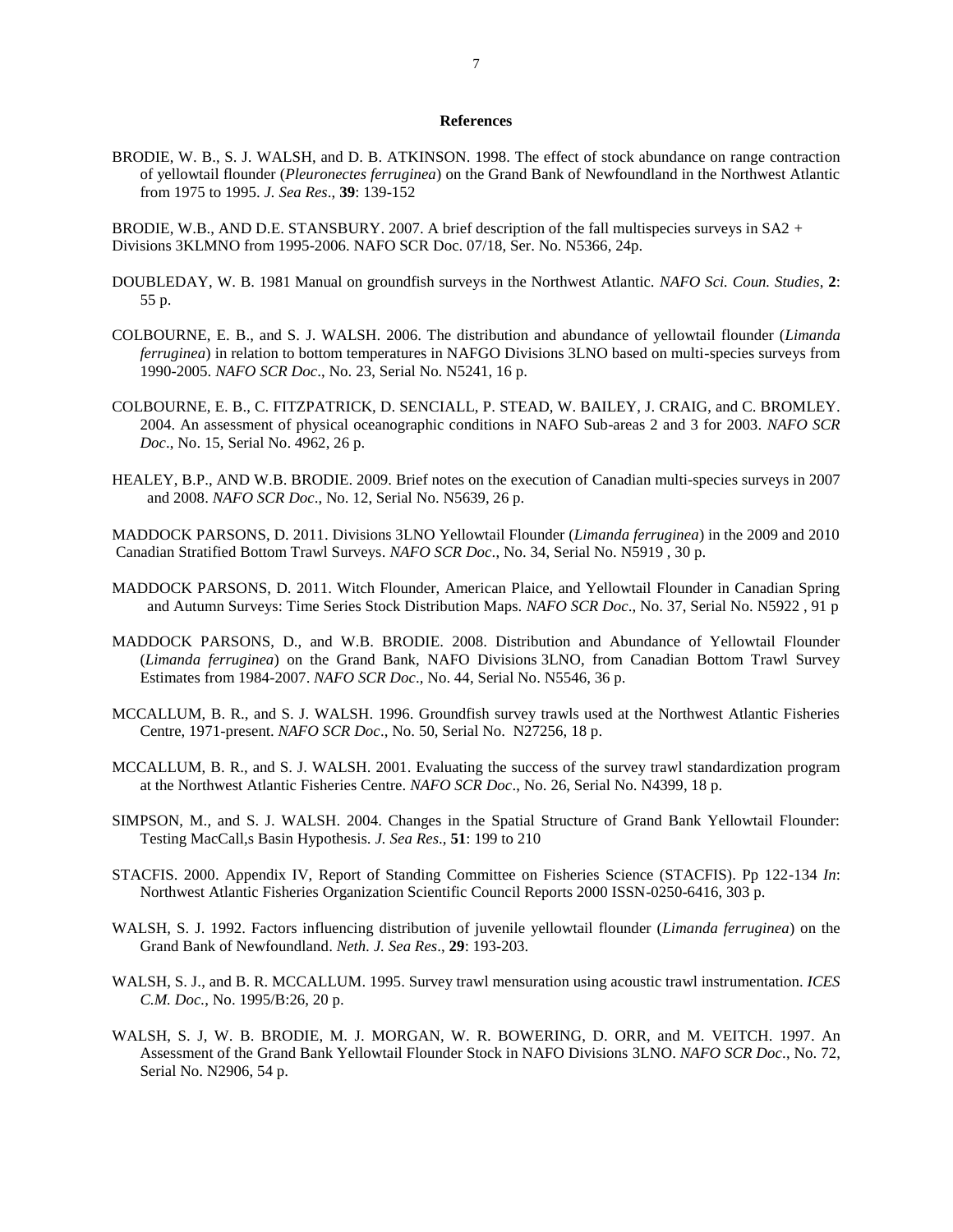- WALSH, S. J, D. ORR, and W. B. BRODIE. 1998a. Conversion factors for yellowtail flounder survey indices derived from comparative fishing trials between the Engel 145 otter trawl and the Campelen 1800 shrimp trawl. *NAFO SCR Doc*., No. 60, Serial No. N3052, 10 p.
- WALSH, S .J, W. B. BRODIE, M. VEITCH, D. ORR, C. MCFADDEN, and D. MADDOCK PARSONS. 1998b. An assessment of the Grand Bank yellowtail flounder stock in NAFO Divisions 3LNO. *NAFO SCR Doc*., No. 72, Serial No. N3064, 78 p.
- WALSH, S. J., K. S. WHALEN and M. SIMPSON. 1999. Preliminary analysis of spatial and temporal variation in the distribution of juvenile yellowtail flounder on the Grand Bank: Investigating the methodology. *NAFO SCR Doc*., No. 59, Serial No. N4118, 57 p.
- WALSH, S. J., M. F. VEITCH, M. J. MORGAN, W. R. BOWERING, and B. BRODIE. 2000. Distribution and abundance of yellowtail flounder (*Limanda ferruginea*) on the Grand Bank, NAFO Divisions 3LNO, as derived from annual Canadian bottom trawl surveys. *NAFO SCR Doc*., No. 35, Serial No. N4264, 54 p.
- WALSH, S. J, M. SIMPSON, M. J. MORGAN, and D. STANSBURY. 2001a. Distribution of juvenile yellowtail flounder, American plaice and Atlantic cod on the southern Grand Bank, NAFO Div. 3NO. *NAFO SCR Doc*., No. 78, Serial No. N4457, 49 p.
- WALSH, S. J, M. J. MORGAN, W. B. BRODIE, K. S. DWYER, and L. MANSFIELD. 2001b A new tagging program for yellowtail flounder on the Grand Bank, NAFO Divs. 3LNO. *NAFO SCR Doc*., No. 53, Serial No. N4431, 14 p.
- WALSH, S. J, M. F. VEITCH, W. B. BRODIE, and K. S. DWYER. 2004. The distribution and abundance of yellowtail flounder (*Limanda ferruginea*) on the Grand Bank, in NAFO Divisions 3LNO, from the Canadian annual bottom trawl surveys, from 1984-2003. *NAFO SCR Doc*., No. 36, Serial No. N4986, 50 p.
- WALSH, S. J., and M. J. MORGAN. 2004. Observations of natural behaviour of yellowtail flounder derived from data storage tags. *ICES J. Mar. Sci*., **61**: 1151-1156.
- WALSH, S. J. 2005. Conversion of the Canadian juvenile (Yankee trawl) groundfish survey time series for yellowtail flounder on the Grand Bank, NAFO Div. 3LNO, into Campelen trawl units. *NAFO SCR Doc*., No. 48, Serial No. N5134, 11 p.
- WALSH, S. J., M. J. MORGAN, G. HAN, and J. CRAIG. 2006a. Progress toward modeling tagging data to investigate spatial and temporal changes in habitat utilization of yellowtail flounder on the Grand Bank. *NAFO SCR Doc*., No. 29, Serial No. N5248, 30 p.
- WALSH, S. J, W. B. BRODIE, and M. J. MORGAN. 2006. The 2006 Assessment of the Grand Bank Yellowtail Flounder Stock, NAFO Divisions 3LNO. *NAFO SCR Doc*., No. 48, Serial No. N5274, 31p.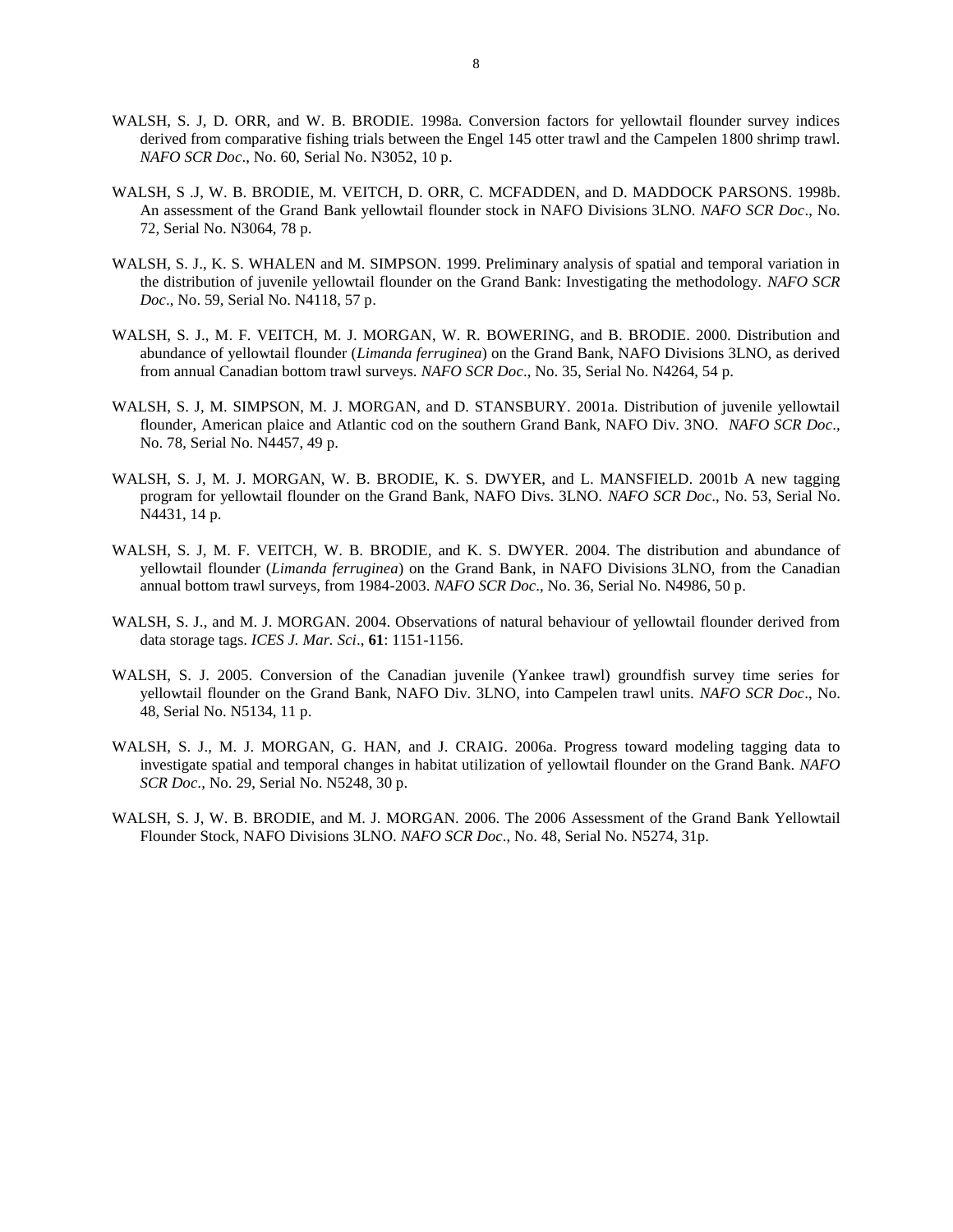|      |              |                 | 3L           |                 | 3N              |               | 3O              |         | 3LNO       |
|------|--------------|-----------------|--------------|-----------------|-----------------|---------------|-----------------|---------|------------|
| Year | Ship         | <b>Nsets</b>    | Depth Range  | <b>Nsets</b>    | Depth Range     | <b>N</b> sets | Depth Range     | 1st set | Last set   |
| 1984 | A. Needler   | $\overline{37}$ | 67 - 185 m   | 61              | 39 - 360 m      | 56            | 66 - 350 m      | 28-Apr  | 21-May     |
| 1985 | W. Templeman | 221             | 63 - 705 m   | 36              | $52 - 310$ m    |               |                 |         |            |
|      | A. Needler   |                 |              | 49              | 46 - 320 m      | 93            | 67 - 355 m      | 11-Apr  | 26-May     |
| 1986 | W. Templeman | 211             | 64 - 339 m   | 101             | $41 - 354$ m    | 102           | 66 - 326 m      | 18-Apr  | 25-May     |
| 1987 | W. Templeman | 181             | 61 - 356 m   | 91              | 46 - 344 m      | 100           | 65 - 356 m      | 23-Apr  | 01-Jun     |
| 1988 | W. Templeman | 160             | $65 - 558$ m | $\overline{77}$ | 41 - 330 m      | 84            | 66 - 335 m      | 21-Apr  | 24-May     |
| 1989 | W. Templeman | 205             | 64 - 350 m   | 94              | 45 - 352 m      | 101           | 66 - 337 m      | 20-Apr  | 28-May     |
| 1990 | W. Templeman | 156             | 63 - 346 m   | 85              | 42 - 320 m      | 93            | 340 m<br>$65 -$ | 22-Apr  | 04-Jun     |
| 1991 | W. Templeman | 143             | 66 - 685 m   | 93              | 40 - 645 m      | 116           | 65 - 635 m      | 19-Apr  | 29-May     |
| 1992 | W. Templeman | 178             | $64 - 710$ m | 94              | 44 - 625 m      | 91            | 66 - 630 m      | 22-Apr  | 07-Jun     |
| 1993 | W. Templeman | 181             | 64 - 680 m   | 85              | 40 - 695 m      | 81            | 66 - 620 m      | 27-Apr  | 10-Jun     |
| 1994 | W. Templeman | 160             | $64 - 911 m$ | 76              | 44 - 895 m      | 81            | 66 - 862 m      | 30-Apr  | 10-Jun     |
| 1995 | W. Templeman | 151             | 65 - 646 m   | 89              | 42 - 668 m      | 85            | 65 - 640 m      | 03-May  | 14-Jun     |
| 1996 | W. Templeman | 188             | 66 - 664 m   | 82              | 665 m<br>$42 -$ | 86            | 65 - 685 m      | 07-May  | 27-Jun     |
| 1997 | W. Templeman | 158             | 60 - 681 m   | $\overline{71}$ | 689 m<br>$35 -$ | 81            | 62 - 669 m      | 30-Apr  | 26-Jun     |
| 1998 | W. Templeman | 163             | 53 - 721 m   | 88              | $38 -$<br>682 m | 93            | $64 -$<br>657 m | 12-May  | 30-Jun     |
| 1999 | W. Templeman | 177             | 41 - 692 m   | 82              | 40 - 659 m      | 86            | $62 - 679$ m    | 11-May  | 29-Jun     |
| 2000 | W. Templeman | 134             | 61 - 681 m   | 81              | 45 - 664 m      | 83            | 61 - 694 m      | 11-May  | 29-Jun     |
| 2001 | W. Templeman | 154             | 34 - 695 m   | 79              | 40 - 650 m      | 79            | 64 - 699 m      | 29-Apr  | 24-Jun     |
| 2002 | W. Templeman | 146             | 42 - 710 m   | 79              | 40 - 641 m      | 79            | 63 - 628 m      | 27-Apr  | 22-Jun     |
| 2003 | W. Templeman | 156             | 62 - 698 m   | 79              | 39 - 681 m      | 79            | $63 - 726$ m    | 08-May  | 26-Jun     |
| 2004 | W. Templeman | 151             | 47 - 710 m   | 79              | 44 - 675 m      | 79            | $61 - 636$ m    | 12-May  | $26 - Jun$ |
| 2005 | W. Templeman | 133             | 64 - 672 m   | 78              | 45 - 691 m      | 79            | 66 - 719 m      | 09-May  | 29-Jun     |
| 2006 | W. Templeman | 141             | $60 - 701$ m | 4               | $68 - 77 m$     | 3             | $75 - 84 m$     | 10-Jun  | 30-Jun     |
|      | A. Needler   |                 |              | 18              | 46 - 68 m       | 29            | 64 - 103 m      |         |            |
| 2007 | W. Templeman | 97              | $61 - 702$ m | 79              | 44 - 636 m      | 79            | 64 - 719 m      | 03-May  | 12-Jul     |
|      | Teleost      | 40              | 66 - 171 m   |                 |                 |               |                 |         |            |
| 2008 | W. Templeman | 79              | $60 - 684$ m | $\overline{71}$ | 40 - 623 m      | 80            | 64 - 704 m      | 23-May  | 30-Jun     |
|      | Teleost      | 43              | 97 - 641 m   |                 |                 |               |                 |         |            |
| 2009 | A. Needler   | 61              | 63 - 676 m   | 78              | 44 - 668 m      | 79            | 64 - 674 m      | 13-May  | 23-Jun     |
|      | Teleost      | 81              | 61 - 694 m   |                 |                 |               |                 |         |            |
| 2010 | A. Needler   | 130             | $59 - 715$ m | 78              | $39 - 714$ m    | 80            | $60 - 673 m$    | 08-May  | 25-Jun     |
| 2011 | A. Needler   | 144             | 57 - 723 m   | 79              | $40 - 673$ m    | 78            | $63 - 716$ m    | 08-May  | $22$ -Jun  |
| 2012 | A. Needler   | 132             | $60 - 723$ m | 78              | $38 - 666$ m    | 79            | 63 - 656 m      | 27-Apr  | 19-Jun     |

Table 1. Summary of the Canadian RV Spring surveys 1984-2012. Survey gear changed from Engel to Campelen in autumn of 1995.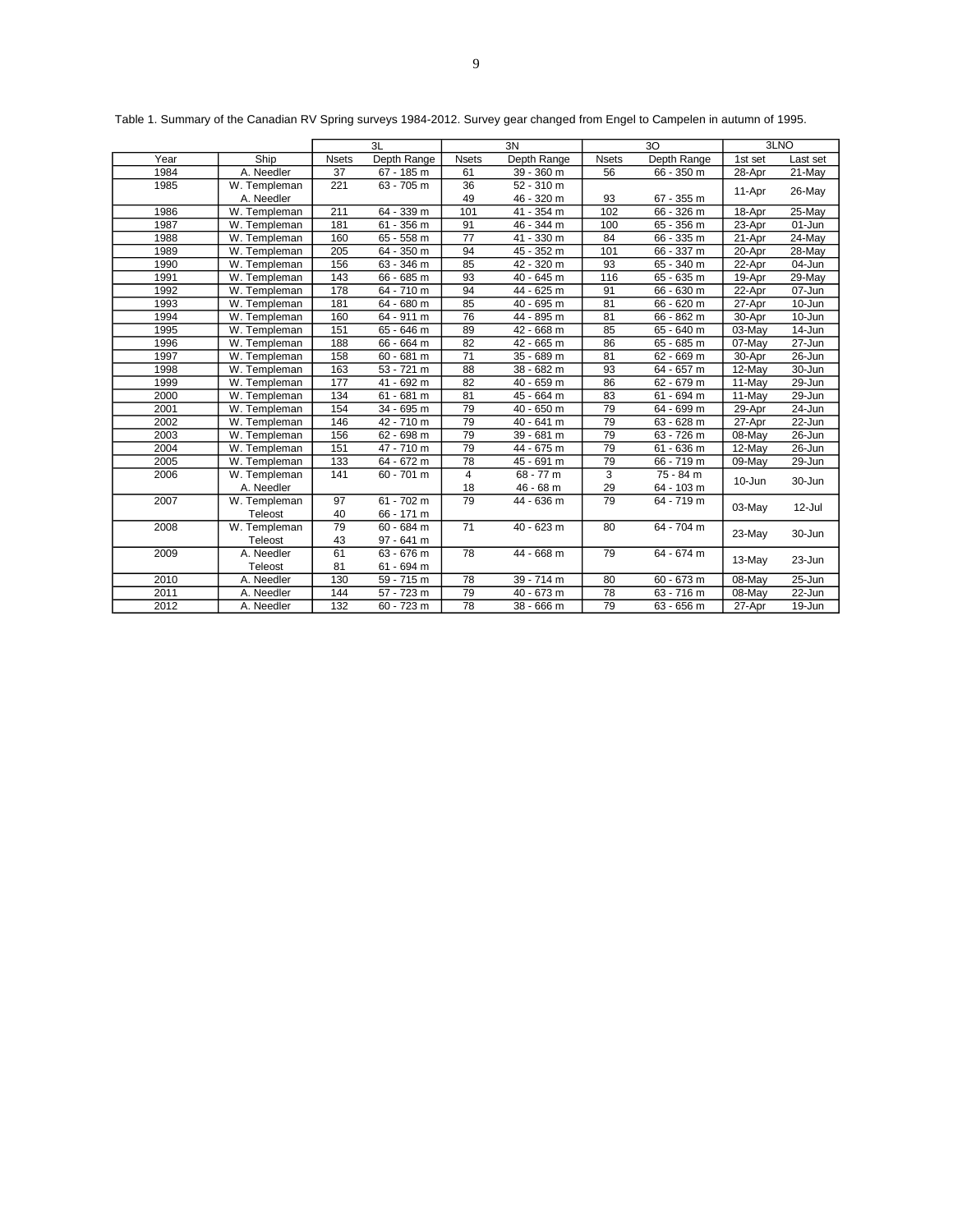|      |              |                  | 3L            |                 | 3N           |                 | 3O           |         | 3LNO     |
|------|--------------|------------------|---------------|-----------------|--------------|-----------------|--------------|---------|----------|
| Year | Ship         | <b>Nsets</b>     | Depth Range   | <b>Nsets</b>    | Depth Range  | <b>Nsets</b>    | Depth Range  | 1st set | Last set |
| 1990 | G. Atlantica |                  |               |                 |              |                 |              |         |          |
|      | W. Templeman | 161              | 65 - 695 m    | 80              | 47 - 310 m   | 91              | 63 - 495 m   | 18-Oct  | 09-Dec   |
| 1991 | G. Atlantica |                  |               |                 |              |                 |              |         |          |
|      | W. Templeman | 219              | 63 - 680 m    | 67              | 42 - 638 m   | 84              | 65 - 715 m   | 19-Oct  | 02-Dec   |
| 1992 | G. Atlantica |                  |               |                 |              |                 |              |         |          |
|      | W. Templeman | 215              | 63 - 693 m    | 34              | 40 - 437 m   | 54              | 66 - 450 m   | 20-Oct  | 29-Nov   |
| 1993 | G. Atlantica |                  |               |                 |              |                 |              |         |          |
|      | W. Templeman | 153              | 64 - 670 m    | 70              | 44 - 670 m   | 75              | 64 - 676 m   | 24-Oct  | 04-Dec   |
| 1994 | G. Atlantica |                  |               |                 |              |                 |              | 25-Oct  | 07-Dec   |
|      | W. Templeman | 200              | 65 - 715 m    | 73              | 42 - 641 m   | 75              | 65 - 696 m   |         |          |
| 1995 | W. Templeman | 161              | 63 - 640 m    | 90              | 40 - 650 m   | 81              | 63 - 730 m   |         |          |
|      | Teleost      | 5                | 733 - 1210 m  |                 |              |                 |              | 26-Sep  | 25-Jan   |
| 1996 | W. Templeman | 180              | $51 - 671$ m  |                 |              | 19              | 65 - 139 m   |         |          |
|      | A. Needler   |                  |               | 54              | 37 - 309 m   | 15              | 63 - 304 m   | 09-Oct  | 12-Dec   |
|      | Teleost      | 31               | 805 - 1433 m  | 13              | 390 - 1147 m | 24              | 68 - 690 m   |         |          |
| 1997 | W. Templeman | 134              | $35 - 714$ m  | 74              | 41 - 769 m   | 73              | 64 - 611 m   |         |          |
|      | Teleost      | 71               | 161 - 1436 m  |                 |              |                 |              | 26-Sep  | 20-Dec   |
| 1998 | W. Templeman | 172              | 34 - 675 m    | 78              | 42 - 1079 m  | 87              | 61 - 1076 m  | 10-Oct  | 16-Dec   |
|      | Teleost      | 32               | 691 - 1437 m  | 12              | 834 - 1447 m |                 |              |         |          |
| 1999 | W. Templeman | 169              | 63 - 1407 m   | 68              | $39 - 664$ m | 75              | $58 - 692$ m | 13-Oct  | 12-Dec   |
|      | Teleost      | 1                | 1366 - 1366 m |                 |              |                 |              |         |          |
| 2000 | W. Templeman | 102              | 42 - 447 m    | 70              | 46 - 642 m   | 76              | 62 - 654 m   | 11-Oct  | 18-Dec   |
|      | Teleost      | 74               | 152 - 1430 m  | 24              | 747 - 1419 m | 24              | 752 - 1424 m |         |          |
| 2001 | W. Templeman | 169              | 38 - 702 m    | 70              | 45 - 660 m   | 75              | 67 - 703 m   |         |          |
|      | A. Needler   | $\mathbf{2}$     | 187 - 203 m   |                 |              |                 |              | 22-Sep  | 06-Dec   |
|      | Teleost      | 34               | 146 - 1457 m  | 24              | 739 - 1410 m | 22              | 803 - 1391 m |         |          |
| 2002 | W. Templeman | 176              | 35 - 670 m    | 70              | 44 - 675 m   | 75              | 65 - 696 m   |         |          |
|      | Teleost      | 30               | 763 - 1431 m  | 24              | 811 - 1429 m | 24              | 775 - 1504 m | 05-Oct  | 02-Dec   |
| 2003 | W. Templeman | 175              | $32 - 702$ m  | 70              | 43 - 727 m   | $\overline{75}$ | 63 - 650 m   | 23-Sep  |          |
|      | Teleost      | 30               | 753 - 1446 m  |                 |              | 8               | 761 - 1382 m |         | 20-Jan   |
| 2004 | W. Templeman | 143              | 44 - 653 m    | 69              | 40 - 659 m   | 76              | 63 - 634 m   | 31-Oct  | 19-Dec   |
|      | Teleost      | 4                | 151 - 522 m   |                 |              |                 |              |         |          |
| 2005 | W. Templeman | 120              | $50 - 706$ m  | 69              | 42 - 633 m   | $\overline{75}$ | $60 - 649$ m |         |          |
|      | A. Needler   | 57               | 121 - 667 m   |                 |              |                 |              | 04-Oct  | 29-Jan   |
|      | Teleost      | $\overline{7}$   | 803 - 1351 m  | 17              | 776 - 1445 m | 24              | 754 - 1410 m |         |          |
| 2006 | W. Templeman | 151              | $61 - 641$ m  | $\overline{70}$ | 46 - 650 m   | $\overline{74}$ | 63 - 674 m   | 30-Sep  | 18-Dec   |
|      | Teleost      | 34               | 111 - 1401 m  |                 |              |                 |              |         |          |
| 2007 | W. Templeman | 120              | 61 - 694 m    | 69              | 48 - 652 m   | 75              | 64 - 632 m   | 06-Oct  | 20-Dec   |
|      | Teleost      | 48               | 81 - 1424 m   | 25              | 775 - 1419 m | 24              | 753 - 1410 m |         |          |
| 2008 | W. Templeman | 83               | 62 - 664 m    | 64              | 38 - 643 m   | 66              | $60 - 661$ m |         |          |
|      | A. Needler   | 43               | 71 - 332 m    |                 |              |                 |              | 03-Oct  | 13-Nov   |
|      | Teleost      |                  |               |                 |              |                 |              |         |          |
| 2009 | A. Needler   | 130              | 62 - 682 m    | 64              | 42 - 708 m   | 76              | 60 - 696 m   | 02-Oct  | 20-Dec   |
|      | Teleost      | 30               | 784 - 1385 m  | 11              | 798 - 1409 m | 24              | 768 - 1397 m |         |          |
| 2010 | A. Needler   | 141              | 58 - 657 m    | 68              | 40 - 614 m   | 75              | 61 - 667 m   | 30-Sep  | 20-Dec   |
|      | Teleost      | 55               | 100 - 1448 m  | 4               | 855 - 1219 m |                 |              |         |          |
| 2011 | A. Needler   | 104              | $61 - 663$ m  | 70              | 43 - 673 m   | 75              | 64 - 692 m   | 29-Sep  | 18-Dec   |
|      | Teleost      | 12               | 201 - 529 m   |                 |              |                 |              |         |          |
| 2012 | A. Needler   | $\overline{142}$ | 65 - 725 m    | 70              | 39 - 641 m   | $\overline{75}$ | 62 - 631 m   | 30-Sep  | 03-Dec   |

Table 2. Summary of the Canadian RV Autumn surveys 1990-2012. Survey gear changed from Engel to Campelen in autumn 1995.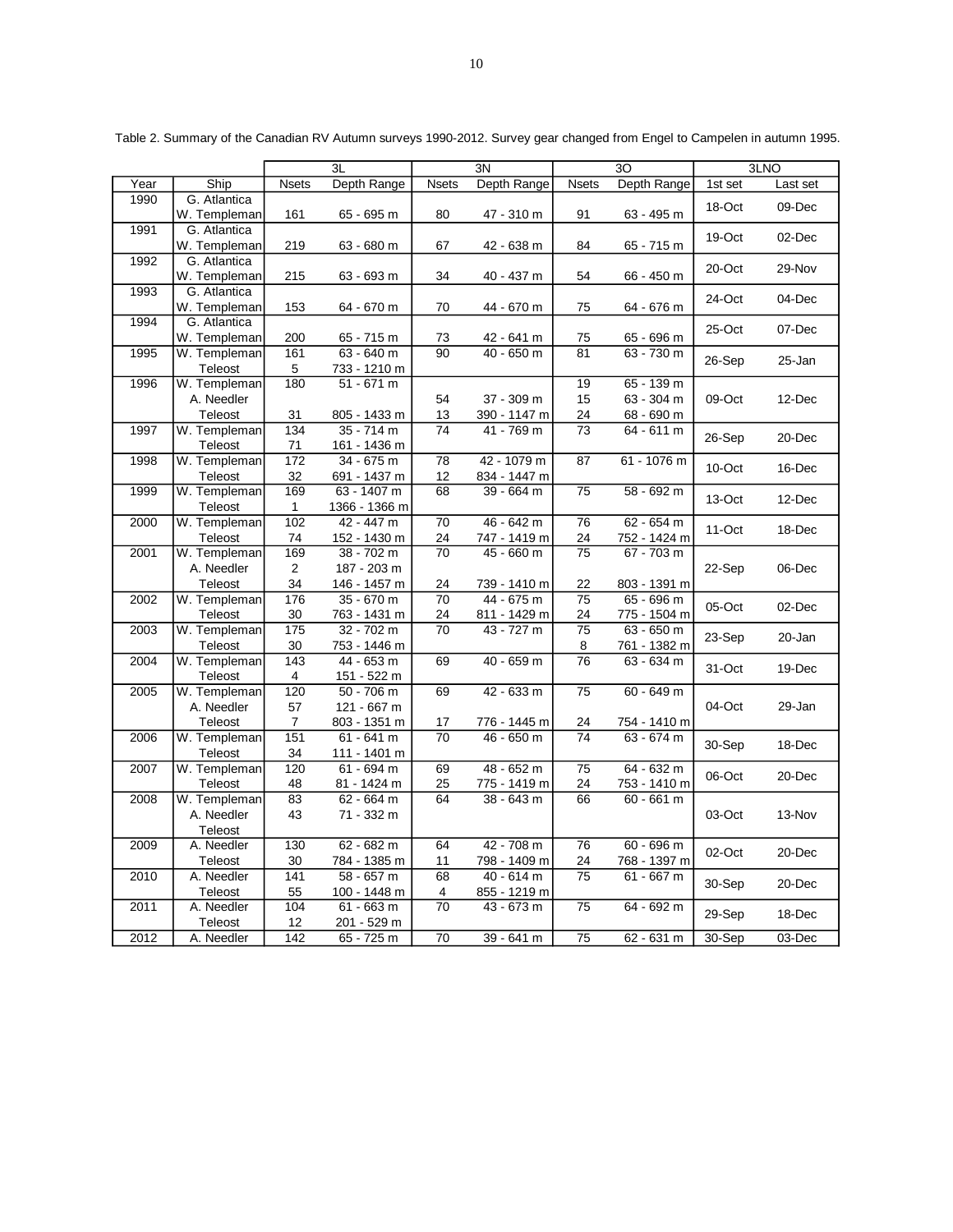|      |            | season       | div         | Data         |             |        |             |
|------|------------|--------------|-------------|--------------|-------------|--------|-------------|
|      |            | Spring       |             | Fall         |             |        |             |
|      |            | 3N           |             | 3N           |             | 30     |             |
| year | strata     | Number       | Weight (kg) | Number       | Weight (kg) | Number | Weight (kg) |
| 1996 | 360        | 1340         | 191         |              |             |        |             |
|      | 361        | 977          | 148         | 950          | 307         |        |             |
|      | 375        | 1150         | 119         |              |             |        |             |
|      | 376        |              |             | 1116         | 124         |        |             |
|      |            |              |             | 964          | 146         |        |             |
| 1997 | 360        |              |             | 4260         | 1518        |        |             |
|      | 361        |              |             | 2066         | 905         |        |             |
|      | 375<br>376 | 1261<br>980  | 221<br>179  |              |             |        |             |
|      |            |              |             | 1156         | 135         |        |             |
|      |            | 2293         | 238         |              |             |        |             |
|      |            |              |             | 1325         | 217         |        |             |
|      |            |              |             | 1800         | 317         |        |             |
| 1998 | 360        | 1685         | 310         |              |             |        |             |
|      | 361        | 1164         | 251         | 1006         | 211         |        |             |
|      |            |              |             | 2978         | 858         |        |             |
|      | 362        | 2832         | 892         |              |             |        |             |
|      | 375        | 1226         | 292         |              |             |        |             |
|      | 376        |              |             | 1281         | 307         |        |             |
|      |            | 1007         | 188         |              |             |        |             |
| 1999 | 360        | 4262         | 1333        |              |             |        |             |
|      |            | 3242         | 905         | 972          | 253         |        |             |
|      | 361        | 1140         | 146         |              |             |        |             |
|      | 362        |              |             | 938          | 198         |        |             |
|      |            |              |             | 1772         | 241         |        |             |
|      |            | 1169         | 217         |              |             |        |             |
|      |            | 1858         | 1019        |              |             |        |             |
|      | 375<br>376 | 1029<br>1540 | 130<br>267  |              |             |        |             |
|      |            |              |             | 1753         | 360         |        |             |
|      |            | 1023         | 182         |              |             |        |             |
|      |            | 1295         | 148         |              |             |        |             |
| 2000 | 352        |              |             |              |             | 924    | 235         |
|      | 360        |              |             | 1060         | 238         |        |             |
|      | 362        | 1274         | 400         |              |             |        |             |
|      | 373<br>375 | 2294         | 901         | 1020         | 232         |        |             |
|      | 376        |              |             | 2784         | 1365        |        |             |
|      |            |              |             | 4386         | 839         |        |             |
|      |            |              |             | 7988         | 2299        |        |             |
| 2001 | 338        |              |             |              |             | 2384   | 927         |
|      | 360        | 1404         | 304         |              |             |        |             |
|      |            | 1043         | 226         |              |             |        |             |
|      | 361        | 1008<br>998  | 280<br>243  |              |             |        |             |
|      |            |              |             | 1275         | 376         |        |             |
|      | 362        | 1657         | 346         |              |             |        |             |
|      |            | 1388         | 242         |              |             |        |             |
|      |            |              |             | 2866         | 848         |        |             |
|      | 373        | 9648         | 3308        |              |             |        |             |
|      | 376        | 1080<br>1370 | 306<br>293  |              |             |        |             |
|      |            | 4768         | 987         |              |             |        |             |
|      |            |              |             | 8486         | 1778        |        |             |
|      |            |              |             | 4162         | 1033        |        |             |
|      |            |              |             | 6356         | 1662        |        |             |
| 2002 | 360        | 979          | 234         |              |             |        |             |
|      |            | 2948         | 865         |              |             |        |             |
|      |            | 1096<br>1200 | 269<br>376  |              |             |        |             |
|      |            | 1118         | 332         |              |             |        |             |
|      |            |              |             | 3284         | 1484        |        |             |
|      |            |              |             | 1190         | 315         |        |             |
|      | 361        |              |             | 990          | 285         |        |             |
|      |            |              |             | 987          | 249         |        |             |
|      | 362<br>375 |              |             | 1289<br>1103 | 296<br>296  |        |             |
|      | 376        |              |             | 1365         | 298         |        |             |
|      |            |              |             | 1367         | 259         |        |             |
| 2003 | 351        |              |             |              |             | 1345   | 255         |
|      | 353        |              |             |              |             | 993    | 340         |
|      | 360        | 922          | 288         |              |             |        |             |
|      |            | 1105         | 291         | 2720         | 985         |        |             |
|      | 361        |              |             | 1355         | 339         |        |             |
|      |            |              |             | 972          | 240         |        |             |
|      | 373        | 906          | 319         |              |             |        |             |
|      | 376        | 1976         | 394         |              |             |        |             |
|      |            |              |             | 3255         | 950         |        |             |
|      |            | 1004<br>1677 | 305<br>377  |              |             |        |             |
| 2004 | 351        |              |             |              |             | 929    | 233         |
|      | 360        |              |             | 1151         | 286         |        |             |
|      |            |              |             | 901          | 397         |        |             |
|      |            | 1088         | 321         |              |             |        |             |
|      |            | 1904         | 962         |              |             |        |             |
|      | 361        | 990          | 220         |              |             |        |             |
|      | 362<br>373 |              |             | 1492<br>943  | 225<br>385  |        |             |
|      | 375        |              |             | 4236         | 890         |        |             |
|      |            |              |             | 4302         | 1037        |        |             |
|      |            |              |             | 1452         | 241         |        |             |
|      | 376        | 1227         | 316         |              |             |        |             |
|      |            |              |             | 1170         | 348         |        |             |
|      |            |              |             | 1764         | 255         |        |             |

Table 3a. Large sets (>900 fish or >400 kg per set) for Canadian spring and autumn surveys 1996-2004.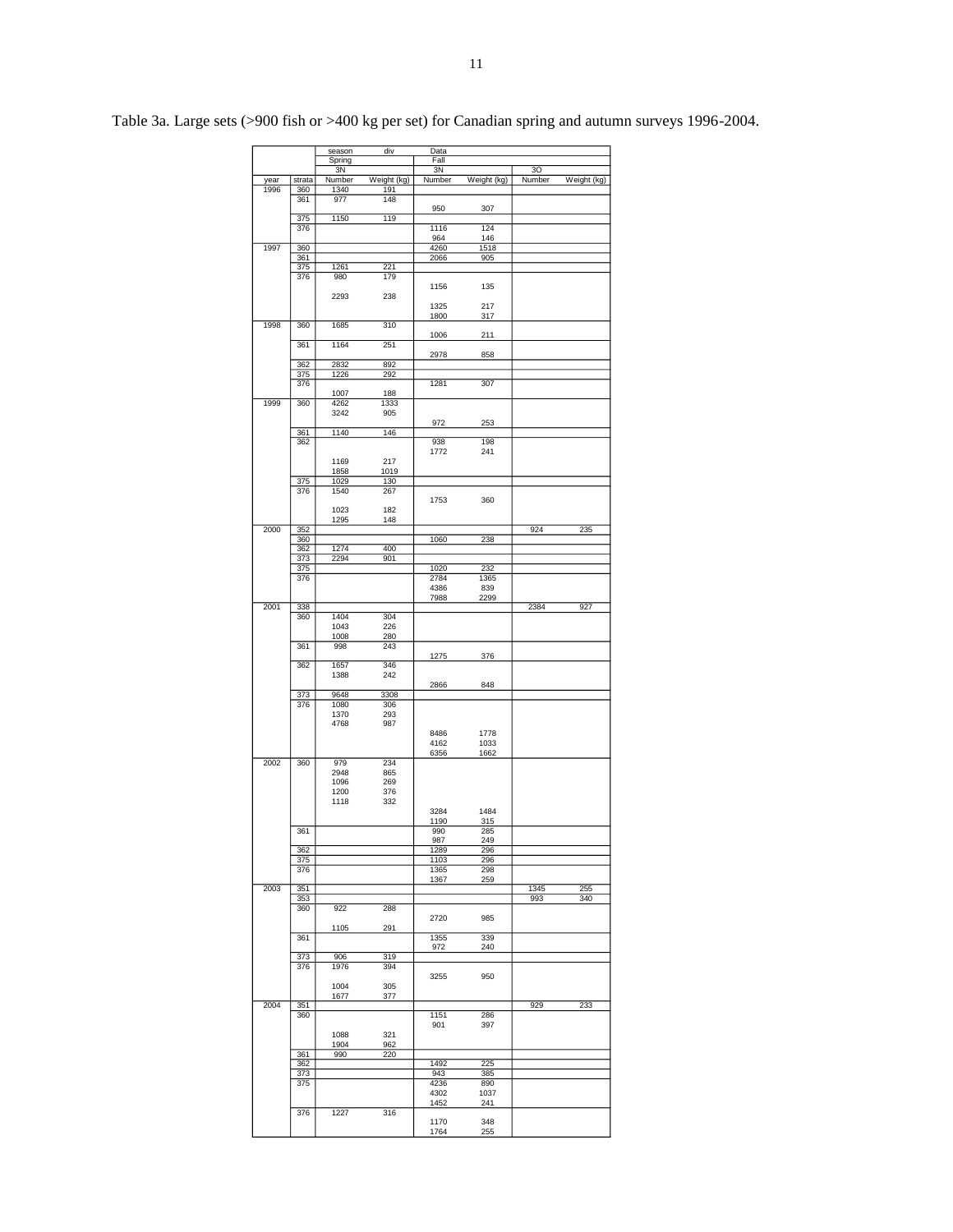|      |            | season       | div         | Data         |             |                    |            |                    |              |                    |      |                    |
|------|------------|--------------|-------------|--------------|-------------|--------------------|------------|--------------------|--------------|--------------------|------|--------------------|
|      |            | Spring<br>3L |             | 3N           |             | 30                 | Fall<br>3L |                    | 3N           |                    | 30   |                    |
| year | strata     | Number       | Weight (kg) | Number       | Weight (kg) | Number Weight (kg) |            | Number Weight (kg) |              | Number Weight (kg) |      | Number Weight (kg) |
| 2005 | 352        |              |             |              |             |                    |            |                    |              |                    | 1001 | 388                |
|      | 360<br>361 |              |             | 2386<br>1014 | 838<br>266  |                    |            |                    |              |                    |      |                    |
|      | 362        |              |             | 964          | 328         |                    |            |                    |              |                    |      |                    |
|      | 373        |              |             | 934          | 376         |                    |            |                    |              |                    |      |                    |
|      | 375<br>376 |              |             | 3338         | 963         |                    |            |                    | 1515         | 293                |      |                    |
|      |            |              |             |              |             |                    |            |                    | 4436         | 990                |      |                    |
|      |            |              |             |              |             |                    |            |                    | 4900         | 865                |      |                    |
|      |            |              |             |              |             |                    |            |                    | 8946         | 1689               |      |                    |
| 2006 | 360        |              |             | 954          | 317         |                    |            |                    | 7228<br>3518 | 1206<br>1543       |      |                    |
|      |            |              |             | 1527         | 352         |                    |            |                    |              |                    |      |                    |
|      |            |              |             | 3168         | 1093        |                    |            |                    |              |                    |      |                    |
|      | 362<br>376 |              |             | 1366         | 396         |                    |            |                    | 1149         | 322                |      |                    |
|      |            |              |             |              |             |                    |            |                    | 1569         | 315                |      |                    |
|      |            |              |             |              |             |                    |            |                    | 5058         | 1011               |      |                    |
|      |            |              |             | 3248         | 821         |                    |            |                    |              |                    |      |                    |
| 2007 | 360        |              |             | 4138<br>1175 | 847<br>234  |                    |            |                    |              |                    |      |                    |
|      |            |              |             |              |             |                    |            |                    | 4280         | 1298               |      |                    |
|      |            |              |             |              |             |                    |            |                    | 1409         | 390                |      |                    |
|      |            |              |             |              |             |                    |            |                    | 1145<br>1410 | 330<br>358         |      |                    |
|      |            |              |             |              |             |                    |            |                    | 915          | 196                |      |                    |
|      | 361        |              |             |              |             |                    |            |                    | 946          | 167                |      |                    |
|      | 362<br>373 |              |             | 982<br>922   | 302<br>395  |                    |            |                    |              |                    |      |                    |
|      |            |              |             |              |             |                    |            |                    | 1292         | 365                |      |                    |
|      |            |              |             | 921          | 375         |                    |            |                    |              |                    |      |                    |
|      | 375        |              |             |              |             |                    |            |                    | 1201         | 302                |      |                    |
|      | 376        |              |             | 957<br>1350  | 250<br>262  |                    |            |                    |              |                    |      |                    |
|      |            |              |             |              |             |                    |            |                    | 3540         | 818                |      |                    |
|      |            |              |             |              |             |                    |            |                    | 2216         | 342                |      |                    |
| 2008 | 352        |              |             |              |             |                    |            |                    | 2662         | 828                | 1084 | 212                |
|      | 360        |              |             |              |             |                    |            |                    | 955          | 220                |      |                    |
|      |            |              |             | 3062         | 945         |                    |            |                    |              |                    |      |                    |
|      |            |              |             | 6186         | 2064        |                    |            |                    |              |                    |      |                    |
|      | 361<br>362 |              |             | 944          | 132         |                    |            |                    | 1107         | 253                |      |                    |
|      |            |              |             | 1063         | 357         |                    |            |                    |              |                    |      |                    |
|      | 373        |              |             | 2056         | 811         |                    |            |                    |              |                    |      |                    |
|      | 375        |              |             | 1477         | 307         |                    |            |                    | 1070         | 316                |      |                    |
|      | 376        |              |             |              |             |                    |            |                    | 3578         | 1117               |      |                    |
|      |            |              |             | 1278         | 328         |                    |            |                    |              |                    |      |                    |
| 2009 | 373        |              |             | 2550         | 825         |                    |            |                    |              |                    |      |                    |
|      | 375        |              |             |              |             |                    |            |                    | 990<br>1405  | 243<br>302         |      |                    |
|      |            |              |             | 1128         | 302         |                    |            |                    |              |                    |      |                    |
|      | 376        |              |             |              |             |                    |            |                    | 1081         | 243                |      |                    |
|      |            |              |             | 2646<br>1334 | 801<br>260  |                    |            |                    |              |                    |      |                    |
| 2010 | 338        |              |             |              |             | 1302<br>391        |            |                    |              |                    |      |                    |
|      | 360        |              |             |              |             |                    |            |                    | 1033         | 233                |      |                    |
|      |            |              |             | 908          | 236         |                    |            |                    |              |                    |      |                    |
|      | 372        |              |             | 3842         | 985         |                    | 948        | 207                |              |                    |      |                    |
|      | 373        |              |             | 2892         | 990         |                    |            |                    |              |                    |      |                    |
|      |            |              |             |              |             |                    |            |                    | 3244         | 897                |      |                    |
|      | 374<br>375 |              |             | 2634         | 1073        |                    |            |                    | 1463         | 264                |      |                    |
|      |            |              |             |              |             |                    |            |                    | 4858         | 862                |      |                    |
|      | 376        |              |             |              |             |                    |            |                    | 1747         | 397                |      |                    |
|      |            |              |             |              |             |                    |            |                    | 1330<br>5734 | 362<br>1401        |      |                    |
|      |            |              |             | 1650         | 359         |                    |            |                    |              |                    |      |                    |
|      |            |              |             |              |             |                    |            |                    | 1429         | 301                |      |                    |
|      |            |              |             | 1130<br>2938 | 266<br>884  |                    |            |                    |              |                    |      |                    |
|      |            |              |             | 1134         | 273         |                    |            |                    |              |                    |      |                    |
| 2011 | 360        |              |             | 1018         | 256         |                    |            |                    |              |                    |      |                    |
|      |            |              |             | 974          | 362         |                    |            |                    |              |                    |      |                    |
|      |            |              |             | 3820         | 1505        |                    |            |                    | 1241         | 316                |      |                    |
|      | 373        |              |             | 1260         | 389         |                    |            |                    |              |                    |      |                    |
|      | 374        |              |             |              |             |                    |            |                    | 3682         | 1725               |      |                    |
|      | 376        |              |             | 918          | 247         |                    |            |                    | 903          | 155                |      |                    |
|      |            |              |             | 1033         | 252         |                    |            |                    |              |                    |      |                    |
|      |            |              |             | 1379         | 236         |                    |            |                    |              |                    |      |                    |
| 2012 | 351        |              |             |              |             |                    |            |                    |              |                    | 4474 | 1540               |
|      | 360        |              |             | 1224         | 319         |                    |            |                    | 1015         | 188                |      |                    |
|      |            |              |             | 4468         | 1157        |                    |            |                    |              |                    |      |                    |
|      |            |              |             | 3207         | 803         |                    |            |                    |              |                    |      |                    |
|      |            |              |             | 2918         | 813         |                    |            |                    |              |                    |      |                    |
|      | 362        |              |             | 1253<br>1622 | 304<br>312  |                    |            |                    |              |                    |      |                    |
|      | 363        | 2331         | 942         |              |             |                    |            |                    |              |                    |      |                    |
|      |            | 2194         | 875         |              |             |                    |            |                    |              |                    |      |                    |
|      | 373<br>375 |              |             | 3694         | 1011        |                    |            |                    | 1131         | 259                |      |                    |
|      | 376        |              |             |              |             |                    |            |                    | 1274         | 374                |      |                    |
|      |            |              |             | 4622         | 1118        |                    |            |                    |              |                    |      |                    |
|      | 377        |              |             |              |             |                    |            |                    | 3320         | 830                |      |                    |

Table 3b. Large sets (>900 fish or >400 kg per set) for Canadian spring and autumn surveys 2004-2012.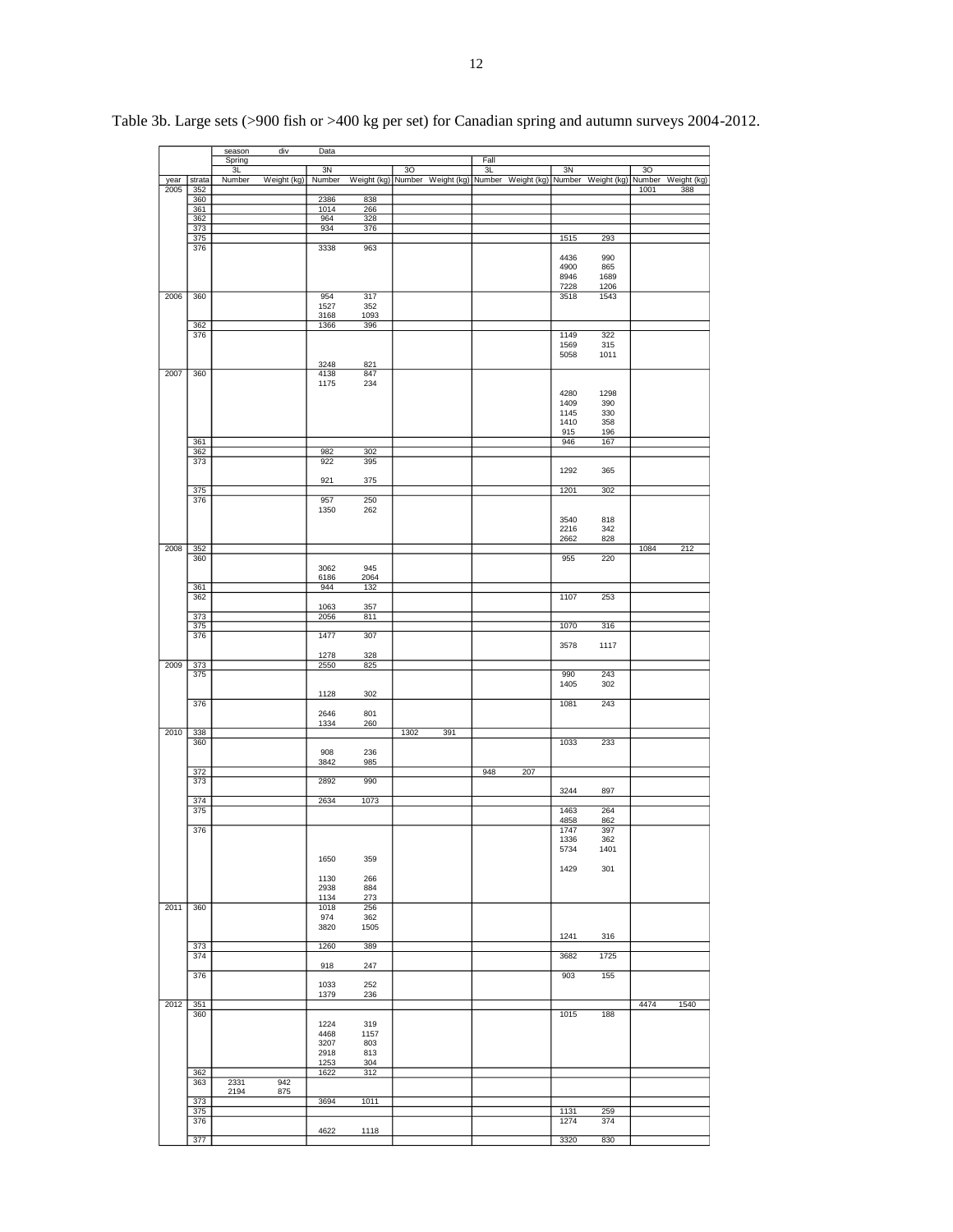| į<br>İ                              |
|-------------------------------------|
|                                     |
|                                     |
| í<br>l                              |
|                                     |
|                                     |
| ļ                                   |
| I                                   |
|                                     |
|                                     |
|                                     |
|                                     |
| i<br>ׇ֚֘֝֕<br>i<br>l                |
| ì<br>j<br>í                         |
| í<br>ı<br>i<br>$\tau_{\text{able}}$ |

|                            |    |                                           |             | 65.1<br>614.6<br>614.9<br>65.1<br>65.1    |     |                                                                                                                                                                                                                                  | on ond o o<br>Uniooduoodoo   |            |              |  |                                                         |  |  |                                                            |  |  |         |               |   | 46.3<br>68.2<br>24.5                                                                              |  |
|----------------------------|----|-------------------------------------------|-------------|-------------------------------------------|-----|----------------------------------------------------------------------------------------------------------------------------------------------------------------------------------------------------------------------------------|------------------------------|------------|--------------|--|---------------------------------------------------------|--|--|------------------------------------------------------------|--|--|---------|---------------|---|---------------------------------------------------------------------------------------------------|--|
| $\tilde{t}$                |    |                                           |             | 025<br>0255<br>02537<br>025               |     |                                                                                                                                                                                                                                  |                              |            |              |  |                                                         |  |  |                                                            |  |  |         |               |   | 29.7<br>43.7<br>15.7                                                                              |  |
| $\overline{0}$             |    |                                           |             |                                           |     |                                                                                                                                                                                                                                  |                              |            | a o o<br>o o |  | $\begin{array}{c} 0.000000 \\ 0.000000 \\ \end{array}$  |  |  |                                                            |  |  |         |               |   | $\frac{8}{354}$                                                                                   |  |
| 80                         |    |                                           |             | 0:0<br>0:08<br>0:08                       |     |                                                                                                                                                                                                                                  |                              |            |              |  | o to o co co co<br>O todo co                            |  |  |                                                            |  |  |         |               |   | $\frac{28}{16}$ 7<br>0.8                                                                          |  |
| $\infty$                   |    |                                           |             | 472 020<br>472 020                        |     |                                                                                                                                                                                                                                  |                              |            |              |  | 50000750000                                             |  |  |                                                            |  |  |         |               |   | 21832<br>2832                                                                                     |  |
| $\overline{0}$             |    |                                           |             | ပ်<br>၁ အိမ္မသို့<br>၁ အိမ္မသို့          |     |                                                                                                                                                                                                                                  |                              |            |              |  | a a oko<br>odoowindoo in                                |  |  |                                                            |  |  |         |               |   | <mark>ಜ</mark> ್ಯ 4<br>ಜ್ಞೆ ಕೆ ಕ                                                                  |  |
| $\mathcal{S}$              |    | $\frac{55}{90}$                           |             |                                           |     |                                                                                                                                                                                                                                  |                              |            |              |  |                                                         |  |  |                                                            |  |  |         |               |   | $rac{1}{4}$ $rac{1}{6}$ $rac{3}{5}$                                                               |  |
| 80                         |    |                                           |             | 23805<br>238542<br>23854                  |     |                                                                                                                                                                                                                                  |                              |            |              |  | o di o o o o o o o o o<br>O di o o o o o o o o o        |  |  |                                                            |  |  |         |               |   | $\frac{27}{275}$<br>$\frac{27}{27}$                                                               |  |
| $\overline{5}$             |    |                                           |             |                                           |     |                                                                                                                                                                                                                                  |                              |            |              |  |                                                         |  |  | <b>SERO SOLO</b><br>Oloir a Luido do o o o o o o o o o o o |  |  |         |               |   | a <mark>lo</mark> d'ai<br>al <mark>o</mark> d'ai                                                  |  |
| $\boldsymbol{\mathcal{S}}$ |    |                                           |             | $207.7$<br>207.7<br>113.8                 | 0.3 |                                                                                                                                                                                                                                  | $\overline{a}$               |            |              |  |                                                         |  |  |                                                            |  |  | $\circ$ |               |   | 00<br>000<br>000                                                                                  |  |
| $\mathbf{S}$               |    |                                           |             |                                           |     | Occupacion control de control de la control de la control de la control de la control de la control de la cont<br>Occupación de la control de la control de la control de la control de la control de la control de la control d |                              |            |              |  |                                                         |  |  |                                                            |  |  |         |               |   | ngeo                                                                                              |  |
| 5                          |    |                                           |             |                                           |     |                                                                                                                                                                                                                                  |                              |            |              |  |                                                         |  |  |                                                            |  |  |         |               |   | $\frac{1}{2}$ $\frac{1}{2}$ $\frac{1}{2}$ $\frac{1}{2}$ $\frac{1}{2}$ $\frac{1}{2}$ $\frac{1}{2}$ |  |
| 8                          |    |                                           |             | 52<br>1920<br>1920                        |     |                                                                                                                                                                                                                                  |                              |            |              |  |                                                         |  |  |                                                            |  |  |         |               |   | r i a<br><mark>o</mark> i a                                                                       |  |
| 8                          |    | oly a ri ci<br>Si si ci ci<br>Oly a ri ci |             |                                           |     |                                                                                                                                                                                                                                  |                              |            |              |  |                                                         |  |  |                                                            |  |  |         |               |   | <mark>ဇ္</mark> ဂိုဇ္ဂိုဇ္ဂို<br>စစ္ဂြ                                                            |  |
| $\frac{8}{3}$              |    |                                           |             |                                           |     |                                                                                                                                                                                                                                  |                              |            |              |  |                                                         |  |  | olooowowoowooooooowo                                       |  |  |         |               |   | <mark>္</mark> ကို ေပါ့<br><mark>၀</mark> ၀၀                                                      |  |
| 56                         |    |                                           |             | 0.5048                                    |     |                                                                                                                                                                                                                                  | a  0 0 0 0 0 0 0 0 0 0<br> 0 |            |              |  |                                                         |  |  |                                                            |  |  |         |               |   | $\frac{2}{0}$ $\frac{4}{5}$ $\frac{1}{2}$                                                         |  |
| 96                         |    | $-400$<br>$-400$                          |             |                                           |     |                                                                                                                                                                                                                                  |                              |            |              |  |                                                         |  |  |                                                            |  |  |         |               |   | $rac{16}{100}$                                                                                    |  |
| 95                         |    |                                           |             | $\circ \circ \circ \circ \circ$           |     |                                                                                                                                                                                                                                  |                              |            |              |  |                                                         |  |  |                                                            |  |  |         |               |   | $\frac{8}{5}$                                                                                     |  |
| 8                          |    |                                           |             | 50050                                     |     |                                                                                                                                                                                                                                  |                              |            |              |  | $\frac{1}{2}$                                           |  |  |                                                            |  |  |         |               |   | ooo<br>ooo                                                                                        |  |
| 93                         |    |                                           |             | $\circ \circ \circ \circ \circ$           |     |                                                                                                                                                                                                                                  |                              |            |              |  |                                                         |  |  |                                                            |  |  |         |               |   | $\frac{8}{5}$ $\frac{1}{5}$ $\frac{1}{5}$                                                         |  |
| 92                         |    |                                           |             | ca<br>Cacco                               |     |                                                                                                                                                                                                                                  |                              |            |              |  | $\circ \circ \circ \circ \circ \circ \circ \circ \circ$ |  |  |                                                            |  |  |         |               |   | $\frac{7}{6}$ $\frac{7}{6}$ $\frac{8}{6}$                                                         |  |
| 5                          |    | 5.504                                     |             |                                           |     |                                                                                                                                                                                                                                  | a 000000000<br> 0            |            |              |  |                                                         |  |  |                                                            |  |  |         |               |   | 0000                                                                                              |  |
| 8                          |    |                                           |             | 0.0000<br>0.000                           |     |                                                                                                                                                                                                                                  |                              |            |              |  | 500 00000000                                            |  |  |                                                            |  |  |         |               |   | $\frac{1}{\alpha}$ is $\frac{\alpha}{\alpha}$                                                     |  |
| 89                         |    |                                           |             | 4 4 9 5 9 9<br>4 4 9 5 9 9                |     |                                                                                                                                                                                                                                  |                              |            |              |  | °°°°°°°                                                 |  |  |                                                            |  |  |         |               |   | $\frac{6}{20}$                                                                                    |  |
| 88                         |    |                                           |             | 이 이 이 이 <i>식</i><br>이 이 이 이 이             |     |                                                                                                                                                                                                                                  |                              |            |              |  | $\circ \circ \circ \circ \circ \circ \circ \circ \circ$ |  |  |                                                            |  |  |         |               |   | نې نه<br>N O                                                                                      |  |
| 59                         |    |                                           | 13.1        | $049$<br>04.9                             |     |                                                                                                                                                                                                                                  |                              | 5 3<br>0 9 |              |  | °°535                                                   |  |  |                                                            |  |  |         |               |   | $\frac{6}{3}$ $\frac{2}{1}$                                                                       |  |
| 86                         |    |                                           |             | 4 ti 0 ci 0<br>4 ti 0 ci 0<br>4 ti 0 ci 0 |     |                                                                                                                                                                                                                                  |                              |            |              |  | ooooomooooo<br>N                                        |  |  |                                                            |  |  |         |               |   | $\frac{8}{2}$                                                                                     |  |
| 85                         |    |                                           |             | 170717<br>170717                          |     |                                                                                                                                                                                                                                  |                              |            | °왕°°°동       |  |                                                         |  |  |                                                            |  |  |         |               | တ | $4.3 + 4.2$                                                                                       |  |
| 84                         |    |                                           | 3.2<br>45.6 | 96.6                                      |     |                                                                                                                                                                                                                                  |                              | 000        |              |  | $\frac{2}{1.6}$                                         |  |  |                                                            |  |  |         |               |   | $\frac{7}{8}$ $\frac{3}{8}$ $\frac{3}{8}$                                                         |  |
|                            |    |                                           |             |                                           |     |                                                                                                                                                                                                                                  |                              |            |              |  |                                                         |  |  |                                                            |  |  |         | $\frac{1}{4}$ |   |                                                                                                   |  |
| <b>Str</b>                 |    |                                           |             |                                           |     |                                                                                                                                                                                                                                  |                              |            |              |  |                                                         |  |  |                                                            |  |  |         |               |   |                                                                                                   |  |
| Range                      | 30 | $\frac{6}{9}$<br>57                       |             |                                           |     |                                                                                                                                                                                                                                  | 93 - 183                     |            |              |  |                                                         |  |  |                                                            |  |  |         |               |   | 3L (all strata)<br>Jpper Cl<br>Jower Cl                                                           |  |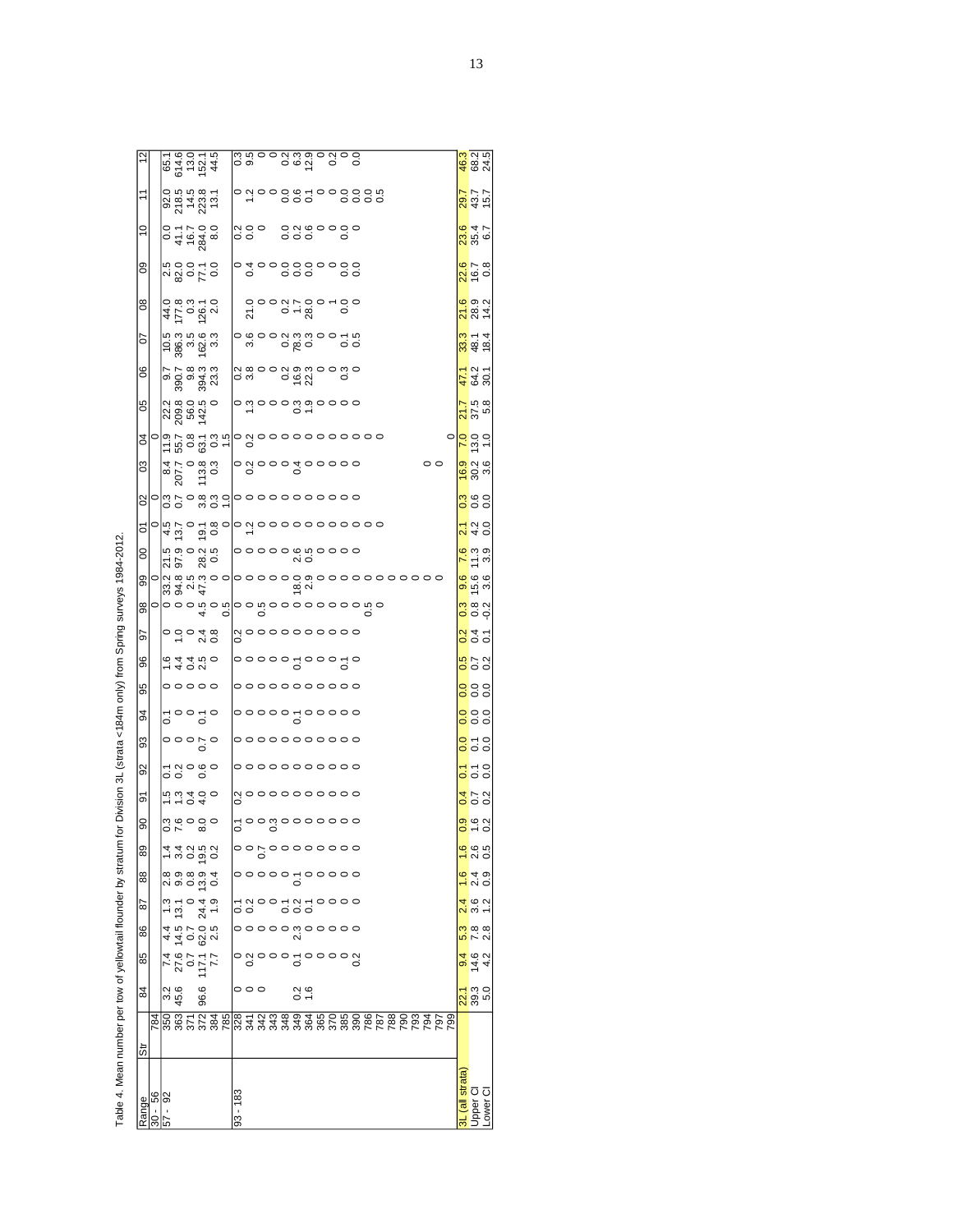|                 |                           |                                                                                 |             |                                   |                                                         |                            |                         |  |  | 08 01180100                                                                                      |  |  |  |                                                                                                                                                                                                                                                                                                                                                                                                                                                                             |                                      |         | $\frac{170}{260}$                                                |  |
|-----------------|---------------------------|---------------------------------------------------------------------------------|-------------|-----------------------------------|---------------------------------------------------------|----------------------------|-------------------------|--|--|--------------------------------------------------------------------------------------------------|--|--|--|-----------------------------------------------------------------------------------------------------------------------------------------------------------------------------------------------------------------------------------------------------------------------------------------------------------------------------------------------------------------------------------------------------------------------------------------------------------------------------|--------------------------------------|---------|------------------------------------------------------------------|--|
|                 |                           |                                                                                 |             |                                   |                                                         |                            |                         |  |  |                                                                                                  |  |  |  |                                                                                                                                                                                                                                                                                                                                                                                                                                                                             |                                      |         |                                                                  |  |
| $\overline{1}$  |                           |                                                                                 |             | 914<br>254<br>254                 |                                                         |                            |                         |  |  |                                                                                                  |  |  |  |                                                                                                                                                                                                                                                                                                                                                                                                                                                                             |                                      |         | $\frac{10.3}{15.6}$                                              |  |
| ă               |                           | 0.57588                                                                         |             |                                   |                                                         | ago gragogo<br>Ngo gragogo |                         |  |  |                                                                                                  |  |  |  |                                                                                                                                                                                                                                                                                                                                                                                                                                                                             |                                      |         | <mark>ທ</mark> ∞ ←<br>စံ ∞ လ                                     |  |
| 8               |                           |                                                                                 |             | ด <del>ง</del> ๐ ๐ ๐<br>๐ ส ๐ ส ๐ |                                                         |                            |                         |  |  |                                                                                                  |  |  |  |                                                                                                                                                                                                                                                                                                                                                                                                                                                                             |                                      |         | $\frac{16}{2}$ $\frac{16}{2}$ $\frac{16}{2}$                     |  |
| 80              |                           | 570 00<br>1670 00<br>1670 00                                                    |             |                                   |                                                         |                            |                         |  |  | 50000000000                                                                                      |  |  |  |                                                                                                                                                                                                                                                                                                                                                                                                                                                                             |                                      |         | $\frac{87}{11}$ 5.7                                              |  |
| 5               |                           | 3.879888                                                                        |             |                                   |                                                         |                            |                         |  |  |                                                                                                  |  |  |  |                                                                                                                                                                                                                                                                                                                                                                                                                                                                             |                                      |         | $\frac{1}{4}$ (g) $\frac{1}{4}$                                  |  |
| 80              |                           | $\frac{4}{9}$ $\frac{4}{4}$ $\frac{4}{9}$ $\frac{5}{9}$ $\frac{1}{8}$           |             |                                   |                                                         | ct oodwoodo                |                         |  |  |                                                                                                  |  |  |  |                                                                                                                                                                                                                                                                                                                                                                                                                                                                             |                                      |         | $\frac{160}{27.2}$                                               |  |
| 80              |                           | 0,0,0,0,0<br>  0,0,0,0,0<br>  0,0,0,0,0                                         |             |                                   |                                                         |                            |                         |  |  |                                                                                                  |  |  |  |                                                                                                                                                                                                                                                                                                                                                                                                                                                                             |                                      |         | $\frac{1}{8}$ $\frac{1}{8}$ $\frac{1}{9}$ $\frac{1}{4}$          |  |
| S4              |                           |                                                                                 |             |                                   |                                                         |                            |                         |  |  |                                                                                                  |  |  |  |                                                                                                                                                                                                                                                                                                                                                                                                                                                                             |                                      | $\circ$ | R R R S<br>R R S O                                               |  |
| CO <sub>3</sub> |                           | asooo<br>asooo                                                                  |             |                                   |                                                         |                            |                         |  |  |                                                                                                  |  |  |  |                                                                                                                                                                                                                                                                                                                                                                                                                                                                             | $\circ$                              |         | $rac{3}{6}$<br>$rac{3}{6}$                                       |  |
| $\infty$        |                           |                                                                                 |             |                                   | 00500000                                                |                            |                         |  |  |                                                                                                  |  |  |  |                                                                                                                                                                                                                                                                                                                                                                                                                                                                             |                                      |         | $\frac{7}{6}$ $\frac{8}{6}$                                      |  |
| δ               |                           |                                                                                 |             |                                   |                                                         |                            |                         |  |  |                                                                                                  |  |  |  |                                                                                                                                                                                                                                                                                                                                                                                                                                                                             |                                      |         | $\frac{8}{0}$ $\frac{6}{0}$                                      |  |
| 00              |                           | $\frac{8400000}{600000}$                                                        |             |                                   |                                                         |                            |                         |  |  |                                                                                                  |  |  |  |                                                                                                                                                                                                                                                                                                                                                                                                                                                                             |                                      |         | $\frac{3}{5}$<br>$\frac{3}{5}$<br>$\frac{3}{5}$<br>$\frac{3}{5}$ |  |
| 86              |                           |                                                                                 |             |                                   |                                                         |                            |                         |  |  |                                                                                                  |  |  |  | $\circ \begin{array}{c} \circ \stackrel{\mathsf{in}}{\circ} \mathsf{in} \ \circ \mathsf{in} \ \circ \mathsf{in} \ \mathsf{in} \ \mathsf{in} \ \mathsf{in} \ \mathsf{in} \ \mathsf{in} \ \mathsf{in} \ \mathsf{in} \ \mathsf{in} \ \mathsf{in} \ \mathsf{in} \ \mathsf{in} \ \mathsf{in} \ \mathsf{in} \ \mathsf{in} \ \mathsf{in} \ \mathsf{in} \ \mathsf{in} \ \mathsf{in} \ \mathsf{in} \ \mathsf{in} \ \mathsf{in} \ \mathsf{in} \ \mathsf{in} \ \mathsf{in} \ \mathsf{$ |                                      |         | <mark>ဝ</mark> ဝ ၈<br><mark>ပ</mark> ထ –                         |  |
| 86              |                           |                                                                                 |             |                                   | $\circ$ $\circ$ $\circ$ $\circ$ $\circ$ $\circ$ $\circ$ |                            |                         |  |  |                                                                                                  |  |  |  |                                                                                                                                                                                                                                                                                                                                                                                                                                                                             |                                      |         | $\frac{1}{2}$ $\frac{1}{2}$                                      |  |
| 26              |                           | $\begin{array}{ccc} \circ & \circ & \circ \\ \circ & \circ & \circ \end{array}$ |             |                                   |                                                         |                            |                         |  |  | — 0000000000<br>0                                                                                |  |  |  |                                                                                                                                                                                                                                                                                                                                                                                                                                                                             |                                      |         | $\frac{7}{6}$ $\frac{6}{6}$ $\frac{6}{6}$                        |  |
| 96              |                           | 0.0570                                                                          |             |                                   |                                                         |                            |                         |  |  |                                                                                                  |  |  |  |                                                                                                                                                                                                                                                                                                                                                                                                                                                                             |                                      |         | <mark>a</mark> nt                                                |  |
| 95              |                           | 00000                                                                           |             |                                   |                                                         |                            |                         |  |  |                                                                                                  |  |  |  |                                                                                                                                                                                                                                                                                                                                                                                                                                                                             |                                      |         | o o o<br>o o o                                                   |  |
| 34              |                           |                                                                                 |             | 등이 등이                             |                                                         |                            |                         |  |  |                                                                                                  |  |  |  |                                                                                                                                                                                                                                                                                                                                                                                                                                                                             |                                      |         | ooo<br>ooo                                                       |  |
| 93              |                           | $\circ \circ \circ \circ \circ$                                                 |             |                                   |                                                         |                            |                         |  |  | $\begin{array}{c} \circ \circ \circ \circ \circ \circ \circ \circ \circ \circ \circ \end{array}$ |  |  |  |                                                                                                                                                                                                                                                                                                                                                                                                                                                                             |                                      |         | $\frac{1}{0}$ $\frac{1}{0}$ $\frac{1}{0}$                        |  |
| 92              |                           |                                                                                 |             | 570 00<br>2000                    |                                                         |                            |                         |  |  | $\circ \circ \circ \circ \circ \circ \circ \circ \circ$                                          |  |  |  |                                                                                                                                                                                                                                                                                                                                                                                                                                                                             |                                      |         | $\frac{8}{6}$ $\frac{6}{6}$ $\frac{6}{6}$                        |  |
| ଚ               |                           |                                                                                 |             | 00100<br>2000                     |                                                         |                            |                         |  |  | -0000000000<br>0                                                                                 |  |  |  |                                                                                                                                                                                                                                                                                                                                                                                                                                                                             |                                      |         | $\frac{2}{0}$ $\frac{4}{0}$ $\frac{1}{0}$                        |  |
| ဓ               |                           | $0.4000$<br>$0.4000$                                                            |             |                                   |                                                         |                            |                         |  |  | coovooooooo<br>Loovooooooo                                                                       |  |  |  |                                                                                                                                                                                                                                                                                                                                                                                                                                                                             |                                      |         | $\frac{1}{4}$ $\frac{1}{8}$ $\frac{1}{2}$                        |  |
| 88              |                           |                                                                                 |             | 0.9797                            |                                                         |                            |                         |  |  | $\circ \circ \frac{1}{6}$                                                                        |  |  |  |                                                                                                                                                                                                                                                                                                                                                                                                                                                                             |                                      |         | $\frac{8}{0}$ $\frac{8}{1}$ $\frac{8}{0}$                        |  |
| 88              |                           |                                                                                 |             | イム<br>イラム<br>イライン                 |                                                         |                            |                         |  |  |                                                                                                  |  |  |  |                                                                                                                                                                                                                                                                                                                                                                                                                                                                             |                                      |         | $\frac{6}{10}$ = 4                                               |  |
| 78              |                           | 600000000                                                                       |             |                                   |                                                         |                            |                         |  |  | 0-00--00000<br>00 000                                                                            |  |  |  |                                                                                                                                                                                                                                                                                                                                                                                                                                                                             |                                      |         | $\frac{1}{2}$ $\frac{1}{2}$ $\frac{1}{2}$                        |  |
| 86              |                           |                                                                                 |             | o ๑ ๓ Ⴡ ๒<br>๗ ๒ ๐ ๗ <del>Ⴡ</del> |                                                         |                            |                         |  |  | o o o o o o o o o o                                                                              |  |  |  |                                                                                                                                                                                                                                                                                                                                                                                                                                                                             |                                      |         | $\frac{1}{2}$ is $\frac{1}{2}$                                   |  |
| 85              |                           |                                                                                 |             | n g q q n<br>n g q q n            |                                                         |                            |                         |  |  |                                                                                                  |  |  |  |                                                                                                                                                                                                                                                                                                                                                                                                                                                                             |                                      |         | $rac{1}{6}$                                                      |  |
| 84              |                           |                                                                                 | 1.4<br>22.2 | 46.5                              |                                                         |                            | $\circ$ $\circ$ $\circ$ |  |  | $\frac{7}{0.7}$                                                                                  |  |  |  |                                                                                                                                                                                                                                                                                                                                                                                                                                                                             |                                      |         |                                                                  |  |
|                 | 784                       |                                                                                 |             |                                   |                                                         |                            |                         |  |  |                                                                                                  |  |  |  |                                                                                                                                                                                                                                                                                                                                                                                                                                                                             | $8885888788788888888888888888785555$ |         |                                                                  |  |
| 11S             |                           |                                                                                 |             |                                   |                                                         |                            |                         |  |  |                                                                                                  |  |  |  |                                                                                                                                                                                                                                                                                                                                                                                                                                                                             |                                      |         |                                                                  |  |
| Range           | $\frac{30 - 56}{57 - 92}$ |                                                                                 |             |                                   |                                                         | 93 - 183                   |                         |  |  |                                                                                                  |  |  |  |                                                                                                                                                                                                                                                                                                                                                                                                                                                                             |                                      |         | <mark>JL (all strata)</mark><br>Jpper Cl<br>Lower Cl             |  |

Table 5. Mean weight (kg) per tow of yellowtail flounder by stratum for Division 3L (strata <184m only) from Spring surveys 1984-2012. Table 5. Mean weight (kg) per tow of yellowtail flounder by stratum for Division 3L (strata <184m only) from Spring surveys 1984-2012.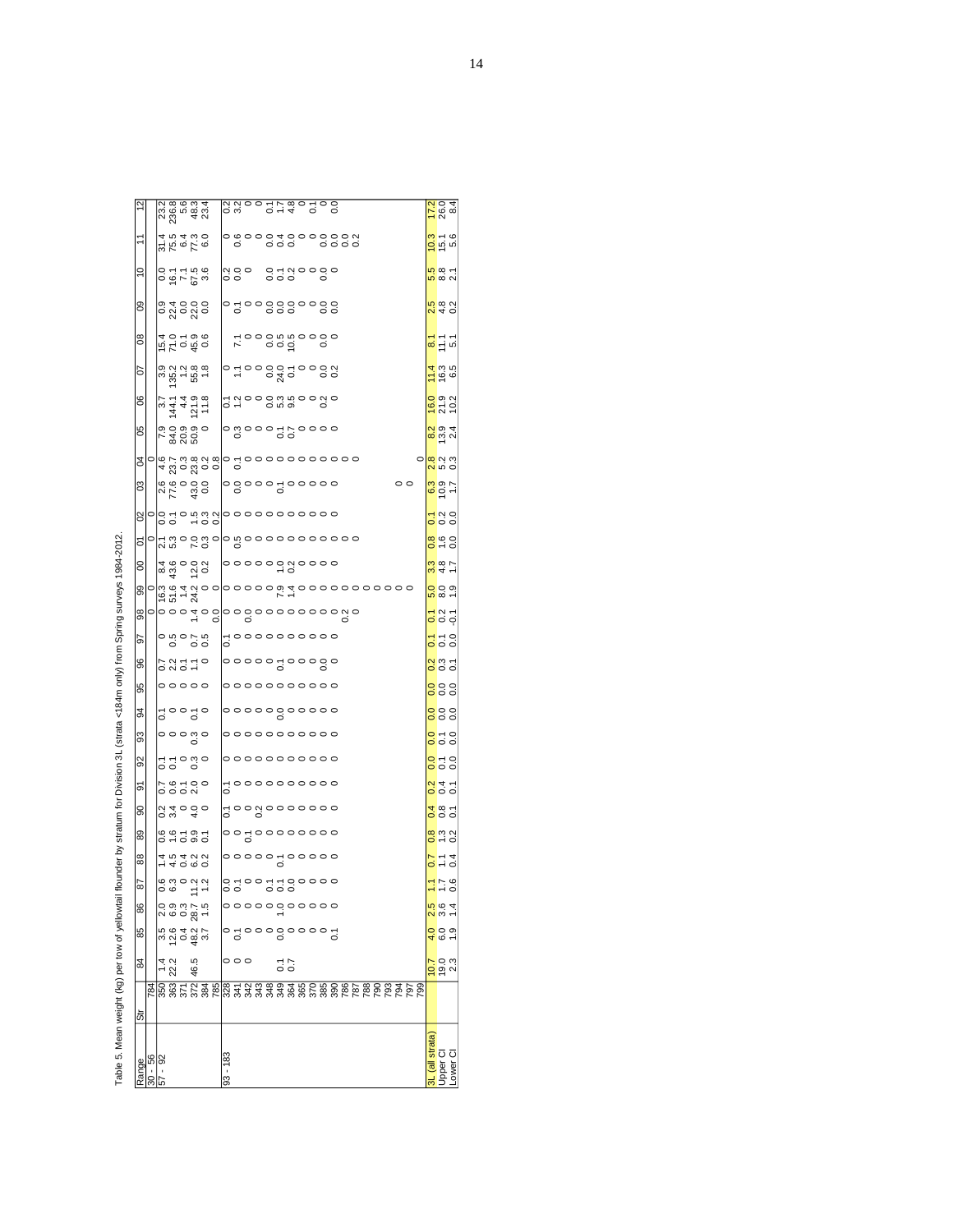|                |                                                                                                |      |               |                                                                                                                                     |      |                                                                                                                                               |                 |            |           |  |                                                                                            |         |               |  |               |  |  |                 |         |                             | 238.5<br>351.0<br>125.9                                 |      |
|----------------|------------------------------------------------------------------------------------------------|------|---------------|-------------------------------------------------------------------------------------------------------------------------------------|------|-----------------------------------------------------------------------------------------------------------------------------------------------|-----------------|------------|-----------|--|--------------------------------------------------------------------------------------------|---------|---------------|--|---------------|--|--|-----------------|---------|-----------------------------|---------------------------------------------------------|------|
|                |                                                                                                |      |               |                                                                                                                                     |      | 26.275.0<br>28.275.07<br>28.275.07                                                                                                            |                 |            |           |  |                                                                                            |         |               |  |               |  |  |                 |         |                             | $\frac{160.3}{236.0}$                                   |      |
| $\frac{1}{2}$  |                                                                                                |      |               |                                                                                                                                     |      | 0 = 0 = 0<br>0 = 0 = 0                                                                                                                        |                 |            | 880<br>88 |  |                                                                                            | 8880080 |               |  |               |  |  |                 |         |                             | <mark>0.3</mark><br>88.5                                |      |
| 8              |                                                                                                |      |               |                                                                                                                                     |      |                                                                                                                                               |                 |            |           |  |                                                                                            |         |               |  |               |  |  |                 |         |                             |                                                         |      |
|                |                                                                                                |      |               |                                                                                                                                     |      | $\frac{25}{30}$                                                                                                                               |                 |            |           |  |                                                                                            |         |               |  |               |  |  |                 |         |                             | $\frac{480}{645}$                                       |      |
| 80             |                                                                                                |      |               |                                                                                                                                     |      |                                                                                                                                               |                 |            |           |  | $4$ $\circ$ $\circ$ $\circ$ $\circ$ $\circ$ $\circ$ $\circ$                                |         |               |  |               |  |  |                 |         |                             | 1 <mark>53</mark><br>154.0<br>76.0                      |      |
| 5              |                                                                                                |      |               |                                                                                                                                     |      | 0.9.9.9.9<br> 0.9.9.9.9<br> 0.9.9                                                                                                             |                 |            |           |  |                                                                                            |         |               |  |               |  |  |                 |         |                             | $\frac{5}{12883}$                                       |      |
| S              |                                                                                                |      |               |                                                                                                                                     |      | 875338                                                                                                                                        |                 |            |           |  | os<br>coccárooro<br>coccárooro                                                             |         |               |  |               |  |  |                 |         |                             | <mark>3513</mark><br>3426<br>1603                       |      |
| 8              |                                                                                                |      |               | $67990$<br>$62990$                                                                                                                  |      |                                                                                                                                               |                 |            |           |  |                                                                                            |         |               |  |               |  |  |                 |         |                             | $\frac{156}{200.1}$                                     |      |
|                | $a _{\alpha}$    $a _{\alpha}$ $a _{\alpha}$ $a _{\alpha}$<br> 2   $a _{\alpha}$ $a _{\alpha}$ |      |               |                                                                                                                                     |      |                                                                                                                                               |                 |            |           |  |                                                                                            |         |               |  | 000000000000  |  |  |                 | $\circ$ |                             | $\frac{87}{720}$<br>54                                  |      |
| පි             |                                                                                                |      |               |                                                                                                                                     |      | $\frac{480000}{1000000}$                                                                                                                      |                 |            |           |  | °°°°°°°                                                                                    |         |               |  |               |  |  | $\circ$ $\circ$ |         |                             | 82.3                                                    | 19.6 |
| 8              | $\circ$ $\overline{5}$ $\overline{3}$ $\circ$ $\overline{2}$ $\overline{3}$ $\overline{5}$     |      |               |                                                                                                                                     |      |                                                                                                                                               |                 |            |           |  | $\circ \circ \circ \circ \circ \circ \circ \circ \circ$                                    |         |               |  |               |  |  |                 |         |                             | $\frac{1}{2}$ $\frac{1}{2}$ $\frac{1}{2}$               |      |
| δ              |                                                                                                |      |               |                                                                                                                                     |      | $\circ$ $\stackrel{1}{\sim}$ $\stackrel{2}{\sim}$ $\stackrel{3}{\sim}$ $\stackrel{6}{\sim}$ $\stackrel{6}{\sim}$ $\stackrel{6}{\sim}$ $\circ$ |                 |            |           |  |                                                                                            |         |               |  | 0000000000000 |  |  |                 |         |                             | $\frac{15}{2}$ $\frac{1}{2}$ $\frac{1}{2}$              |      |
| 8              |                                                                                                | 64.0 |               |                                                                                                                                     |      | ဝ ဖ -<br>၁ စ် ၁                                                                                                                               |                 |            |           |  | ooooomaoooo<br>oo                                                                          |         |               |  |               |  |  |                 |         | 40.7                        | 60.3<br>21.0                                            |      |
| 8              |                                                                                                |      |               | $\frac{64}{9}$ $\frac{83}{9}$ $\frac{6}{9}$ $\frac{6}{9}$                                                                           |      |                                                                                                                                               | $\circ$ $\circ$ |            |           |  |                                                                                            |         |               |  |               |  |  |                 |         |                             | 56.9<br>88.93                                           |      |
| 8              |                                                                                                |      |               |                                                                                                                                     |      | $\circ$ o o o no o o                                                                                                                          |                 |            |           |  |                                                                                            |         |               |  | 000000000000  |  |  |                 |         |                             | 4.3                                                     |      |
| 5              |                                                                                                |      |               | $\overline{\phantom{a}}^{\circ}$ $\overline{\phantom{a}}^{\circ}$ $\overline{\phantom{a}}^{\circ}$ $\overline{\phantom{a}}^{\circ}$ |      |                                                                                                                                               |                 |            |           |  | <br>  <br> <br> <br>                                                                       |         |               |  |               |  |  |                 |         |                             | $\frac{1}{2}$ of $\frac{4}{2}$                          |      |
| 8              |                                                                                                |      |               | 0.7580                                                                                                                              |      |                                                                                                                                               |                 |            |           |  |                                                                                            |         |               |  |               |  |  |                 |         |                             | $\frac{5}{10}$ $\frac{8}{10}$ $\frac{2}{10}$            |      |
| မ္တ            |                                                                                                |      |               | $\circ \circ \circ \circ \circ$                                                                                                     |      |                                                                                                                                               |                 |            |           |  |                                                                                            |         |               |  |               |  |  |                 |         |                             | $\circ \circ$                                           |      |
| रू             |                                                                                                |      |               | 。。。。<br>。。。                                                                                                                         |      |                                                                                                                                               |                 |            |           |  |                                                                                            |         |               |  |               |  |  |                 |         |                             | $\frac{7}{6}$ $\frac{8}{6}$ $\frac{8}{6}$               |      |
| ဌ              |                                                                                                |      |               | $\circ \circ \circ \circ \circ$                                                                                                     |      |                                                                                                                                               |                 |            |           |  | $\begin{array}{c} \circ \circ \circ \circ \circ \circ \circ \circ \circ \circ \end{array}$ |         |               |  |               |  |  |                 |         |                             | ara<br>Soo                                              |      |
| 8              |                                                                                                |      |               | 0.7080                                                                                                                              |      |                                                                                                                                               |                 |            |           |  | °°°°°°°°°°                                                                                 |         |               |  |               |  |  |                 |         |                             | n b o<br><mark>S</mark> b o                             |      |
| ᡖ              |                                                                                                |      |               | 00010<br>00010                                                                                                                      |      |                                                                                                                                               |                 |            |           |  | <br>  0<br> <br>0                                                                          |         |               |  |               |  |  |                 |         |                             | $\frac{2}{10}$ $\frac{2}{10}$ $\frac{2}{10}$            |      |
| ၶ              |                                                                                                |      |               | 1.90<br>0.10<br>0.10                                                                                                                |      |                                                                                                                                               |                 |            |           |  | °°°°°°°°°°°                                                                                |         |               |  |               |  |  |                 |         |                             | $\frac{3}{6}$<br>$\frac{3}{1}$                          |      |
| 89             |                                                                                                |      |               |                                                                                                                                     |      |                                                                                                                                               |                 |            |           |  |                                                                                            |         |               |  |               |  |  |                 |         |                             | $\frac{1}{2}$ $\frac{1}{2}$ $\frac{1}{2}$ $\frac{1}{2}$ |      |
| 88             |                                                                                                |      |               | 0 4 5 4 9<br>0 4 9 4 9                                                                                                              |      |                                                                                                                                               |                 |            |           |  |                                                                                            |         |               |  |               |  |  |                 |         | $\infty$                    |                                                         |      |
| ౚ              |                                                                                                |      |               | 0. 80<br>4. vi 0. 3. 9.                                                                                                             |      |                                                                                                                                               |                 |            |           |  | 88888588888<br>888888                                                                      |         |               |  |               |  |  |                 |         |                             | $\frac{123}{184}$                                       | 6.2  |
| 86             |                                                                                                |      |               |                                                                                                                                     |      | 1<br>00104<br>0020                                                                                                                            |                 |            |           |  | ,,,,,,,,,                                                                                  |         |               |  |               |  |  |                 |         | 26.9                        | 39.7                                                    | 14.2 |
| 85             |                                                                                                |      |               |                                                                                                                                     |      | <sub>그 영 그</sub> 영 이<br>지 ७ 0 g 그                                                                                                             |                 |            |           |  | ㅇ응ㅇㅇㅇ응ㅇ                                                                                    |         | $\frac{1}{2}$ |  |               |  |  |                 |         | 49.9                        | 77.5                                                    | 22.3 |
| 84             |                                                                                                |      | $0.9$<br>11.2 |                                                                                                                                     | 32.7 |                                                                                                                                               |                 |            | 000       |  |                                                                                            | 0.6     |               |  |               |  |  |                 |         |                             | $\frac{45.7}{80.7}$                                     |      |
| $\overline{5}$ |                                                                                                |      |               |                                                                                                                                     |      |                                                                                                                                               |                 |            |           |  |                                                                                            |         |               |  |               |  |  |                 |         |                             |                                                         |      |
|                |                                                                                                |      |               |                                                                                                                                     |      |                                                                                                                                               |                 |            |           |  |                                                                                            |         |               |  |               |  |  |                 |         | strata                      |                                                         |      |
|                | Range<br>30 - 56<br>7 - 92                                                                     |      |               |                                                                                                                                     |      |                                                                                                                                               |                 | $93 - 183$ |           |  |                                                                                            |         |               |  |               |  |  |                 |         | $\overline{\mathbb{I}}$ all | Diper CI<br>Lower CI                                    |      |
|                |                                                                                                |      |               |                                                                                                                                     |      |                                                                                                                                               |                 |            |           |  |                                                                                            |         |               |  |               |  |  |                 |         |                             |                                                         |      |

Table 6. Abundance (millions) of yellowtail flounder by stratum for Division 3L (strata <184m only) from Spring surveys 1984-2012. Table 6. Abundance (millions) of the original flow of the stratum of the strategies of the survey of crossing surveys where the coronal flow of  $\alpha$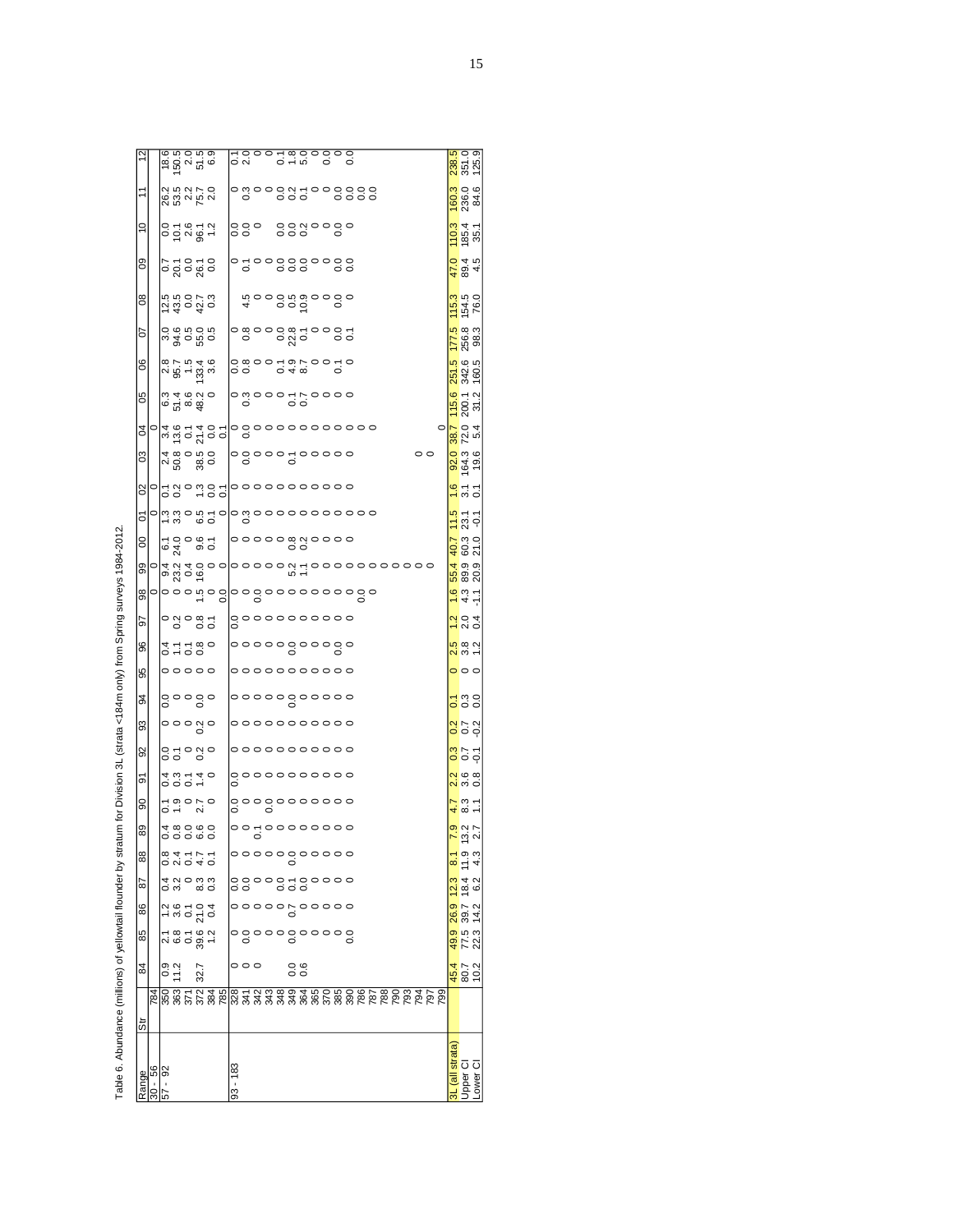| 85<br>84      | 0 - - - - - - -<br>- - - - - -<br>$\frac{6}{4}$                      | 15.7 |  | 000       |  |                                                                                                                                                                                                                                                                                  | $\overline{0}$<br>0.3 |  |  |  |  |                                                                                                                                                                                                                                 |                 |                                                 | $32.0$<br>10.2<br><mark>್ಷ್</mark> ಶಿ<br><mark>ನ</mark> ಜಿ <sub>4</sub> |                                      | 0.00<br>0.00                 |  |
|---------------|----------------------------------------------------------------------|------|--|-----------|--|----------------------------------------------------------------------------------------------------------------------------------------------------------------------------------------------------------------------------------------------------------------------------------|-----------------------|--|--|--|--|---------------------------------------------------------------------------------------------------------------------------------------------------------------------------------------------------------------------------------|-----------------|-------------------------------------------------|-------------------------------------------------------------------------|--------------------------------------|------------------------------|--|
| 86            | 87078<br>00070                                                       |      |  |           |  |                                                                                                                                                                                                                                                                                  |                       |  |  |  |  |                                                                                                                                                                                                                                 |                 |                                                 | $\frac{3}{8}$                                                           |                                      | 0.00                         |  |
| 78            | sie også<br>Sie også                                                 |      |  |           |  | oooooooooo<br>oo ooo                                                                                                                                                                                                                                                             |                       |  |  |  |  |                                                                                                                                                                                                                                 |                 |                                                 | $\frac{1}{8}$ 5 $\frac{1}{2}$                                           |                                      | 0.00                         |  |
| 88            | 0.7570                                                               |      |  |           |  | 00000000000                                                                                                                                                                                                                                                                      |                       |  |  |  |  |                                                                                                                                                                                                                                 |                 |                                                 |                                                                         | <mark>3.</mark> 4<br>5. 4            | $\overline{\mathsf{C}}$<br>ö |  |
| 89            | ooowo<br>Naoao                                                       |      |  |           |  | 00000000000                                                                                                                                                                                                                                                                      |                       |  |  |  |  |                                                                                                                                                                                                                                 |                 |                                                 |                                                                         | $\frac{4}{6}$ @ $\frac{6}{6}$        | 0.00                         |  |
| 8             | $\begin{array}{ccc} 0 & 0 & 0 \\ 0 & 0 & 0 \\ 0 & 0 & 0 \end{array}$ |      |  |           |  | 00000000000<br>0000000000                                                                                                                                                                                                                                                        |                       |  |  |  |  |                                                                                                                                                                                                                                 |                 |                                                 | $\frac{2}{10}$ and $\frac{1}{10}$                                       |                                      | 0.00                         |  |
| ଚ             | 0.7800000                                                            |      |  |           |  | 0000000000<br>  0                                                                                                                                                                                                                                                                |                       |  |  |  |  |                                                                                                                                                                                                                                 |                 |                                                 | $\frac{1}{1}$ $\frac{1}{8}$ $\frac{3}{4}$                               |                                      | 0.00                         |  |
| 92            | $\circ \circ \circ \circ$<br>00070<br>00070                          |      |  |           |  | 00000000000                                                                                                                                                                                                                                                                      |                       |  |  |  |  |                                                                                                                                                                                                                                 |                 |                                                 | <mark>ភ</mark> ្នួង<br>$\frac{5}{9}$ o o                                |                                      | 0.00<br>0.00                 |  |
| 3<br>33       | $\frac{1}{6}$                                                        |      |  |           |  | 00000000000<br>0000000000                                                                                                                                                                                                                                                        |                       |  |  |  |  |                                                                                                                                                                                                                                 |                 |                                                 | $rac{8}{5}$ $rac{6}{5}$                                                 |                                      | 0.00                         |  |
| 95            | 00000                                                                |      |  |           |  | 00000000000                                                                                                                                                                                                                                                                      |                       |  |  |  |  |                                                                                                                                                                                                                                 |                 |                                                 | $\circ \circ$                                                           |                                      | 0.00                         |  |
| 96            | 0.000000                                                             |      |  |           |  |                                                                                                                                                                                                                                                                                  |                       |  |  |  |  |                                                                                                                                                                                                                                 |                 |                                                 | $\frac{1}{2}$ $\frac{1}{2}$ $\frac{1}{2}$                               |                                      | 0.00                         |  |
| 5             | $^{\circ}$ $\frac{5}{\circ}$ $\frac{35}{\circ}$                      |      |  |           |  | <br>  0<br>  0<br>  0                                                                                                                                                                                                                                                            |                       |  |  |  |  |                                                                                                                                                                                                                                 |                 |                                                 | ng<br>ooo                                                               |                                      | 0.00                         |  |
| 88            |                                                                      |      |  |           |  |                                                                                                                                                                                                                                                                                  |                       |  |  |  |  |                                                                                                                                                                                                                                 |                 |                                                 | $\frac{3}{1}$                                                           |                                      | 0.00                         |  |
| 8             |                                                                      |      |  |           |  |                                                                                                                                                                                                                                                                                  |                       |  |  |  |  | d a vion de la conseile de la conseile de la conseile de la conseile de la conseile de la conseile de la conse<br>O de la viole de la conseile de la conseile de la conseile de la conseile de la conseile de la conseile de la |                 |                                                 | 8998                                                                    |                                      | 0.00                         |  |
| $\circ$       | 470.40                                                               |      |  |           |  | °°°°°°°°                                                                                                                                                                                                                                                                         |                       |  |  |  |  |                                                                                                                                                                                                                                 |                 |                                                 | $\frac{5}{25}$<br>25.3                                                  |                                      | 0.00                         |  |
| δ             |                                                                      |      |  |           |  |                                                                                                                                                                                                                                                                                  |                       |  |  |  |  |                                                                                                                                                                                                                                 |                 |                                                 | $\frac{4}{4}$ ග ට                                                       |                                      | 0.00                         |  |
| 8             | olooonoolooooooooooo<br>Ooo oool                                     |      |  |           |  |                                                                                                                                                                                                                                                                                  |                       |  |  |  |  |                                                                                                                                                                                                                                 |                 |                                                 | <mark>ိုး</mark><br>မိုင်္ဂ                                             |                                      | 0.00                         |  |
| CS            | $\frac{6000000}{600000000}$                                          |      |  |           |  |                                                                                                                                                                                                                                                                                  |                       |  |  |  |  |                                                                                                                                                                                                                                 | $\circ$ $\circ$ |                                                 | <mark>ო</mark> ი ს<br><mark>ქ</mark> თ თ<br><mark>ე</mark> თ            |                                      | 0.02                         |  |
| \$            | Le nomool o<br>Owwoooooooooooooo                                     |      |  |           |  |                                                                                                                                                                                                                                                                                  |                       |  |  |  |  |                                                                                                                                                                                                                                 |                 | <mark>ូកូ</mark> ដ៍ ដូ<br><mark>កូ</mark> ដ៍ ដូ |                                                                         |                                      | 0.00                         |  |
| S             | $\frac{366}{28}$ $\frac{37}{2}$                                      |      |  |           |  |                                                                                                                                                                                                                                                                                  |                       |  |  |  |  |                                                                                                                                                                                                                                 |                 |                                                 |                                                                         | 43.3<br>74.9                         | 0.00                         |  |
| 8             | $-8025$<br>$-2027$                                                   |      |  |           |  | og orw o                                                                                                                                                                                                                                                                         |                       |  |  |  |  |                                                                                                                                                                                                                                 |                 |                                                 |                                                                         | 85.7<br>54.7<br>84.7                 | $\frac{8}{10}$               |  |
| 50            | $-5.3993$                                                            |      |  |           |  |                                                                                                                                                                                                                                                                                  |                       |  |  |  |  |                                                                                                                                                                                                                                 |                 |                                                 |                                                                         | oo oo<br><mark>0</mark> 0 0<br>6 2 3 | 0.00                         |  |
| $\frac{8}{2}$ | 47050<br>47050                                                       |      |  |           |  | $\ddot{h}$ $\ddot{h}$ $\ddot{h}$ $\ddot{h}$ $\ddot{h}$ $\ddot{h}$ $\ddot{h}$ $\ddot{h}$ $\ddot{h}$ $\ddot{h}$ $\ddot{h}$ $\ddot{h}$ $\ddot{h}$ $\ddot{h}$ $\ddot{h}$ $\ddot{h}$ $\ddot{h}$ $\ddot{h}$ $\ddot{h}$ $\ddot{h}$ $\ddot{h}$ $\ddot{h}$ $\ddot{h}$ $\ddot{h}$ $\ddot{$ |                       |  |  |  |  |                                                                                                                                                                                                                                 |                 |                                                 | $\frac{2}{3}$<br>59.14                                                  |                                      | 0.00                         |  |
| 80            | o no no<br>o no no                                                   |      |  |           |  |                                                                                                                                                                                                                                                                                  |                       |  |  |  |  |                                                                                                                                                                                                                                 |                 |                                                 | <mark>ပ္</mark> ကို တဲ့<br>၁၉                                           |                                      | 0.00                         |  |
| $\approx$     | 697786                                                               |      |  | 000<br>00 |  | 0050000<br>000                                                                                                                                                                                                                                                                   |                       |  |  |  |  |                                                                                                                                                                                                                                 |                 |                                                 | 28.5<br>46.1                                                            |                                      | 0.00                         |  |
|               | 0<br>0 0 0 0 0<br>0 0 0 0 0<br>0 0 0 0 0                             |      |  |           |  |                                                                                                                                                                                                                                                                                  |                       |  |  |  |  |                                                                                                                                                                                                                                 |                 |                                                 |                                                                         | 88.0<br>81.00                        | 0.00                         |  |
|               | ဖြစ္ပစ္ပစ္ပဲ<br>မြန္မာဝန္ထား                                         |      |  |           |  |                                                                                                                                                                                                                                                                                  |                       |  |  |  |  |                                                                                                                                                                                                                                 |                 |                                                 |                                                                         |                                      |                              |  |

Table 7. Biomass (kt) of yellowtail flounder by stratum for Division 3L (strata < f84m only) from Spring surveys 1984-2012. The Pass (kt) of your of the View of Arm on the Section Suppliers of Division 3L (stratum Spring Spring Spring Spring Spring Spring Spring Spring Spring Spring Spring Spring Spring Spring Spring Spring Spring Spring Spring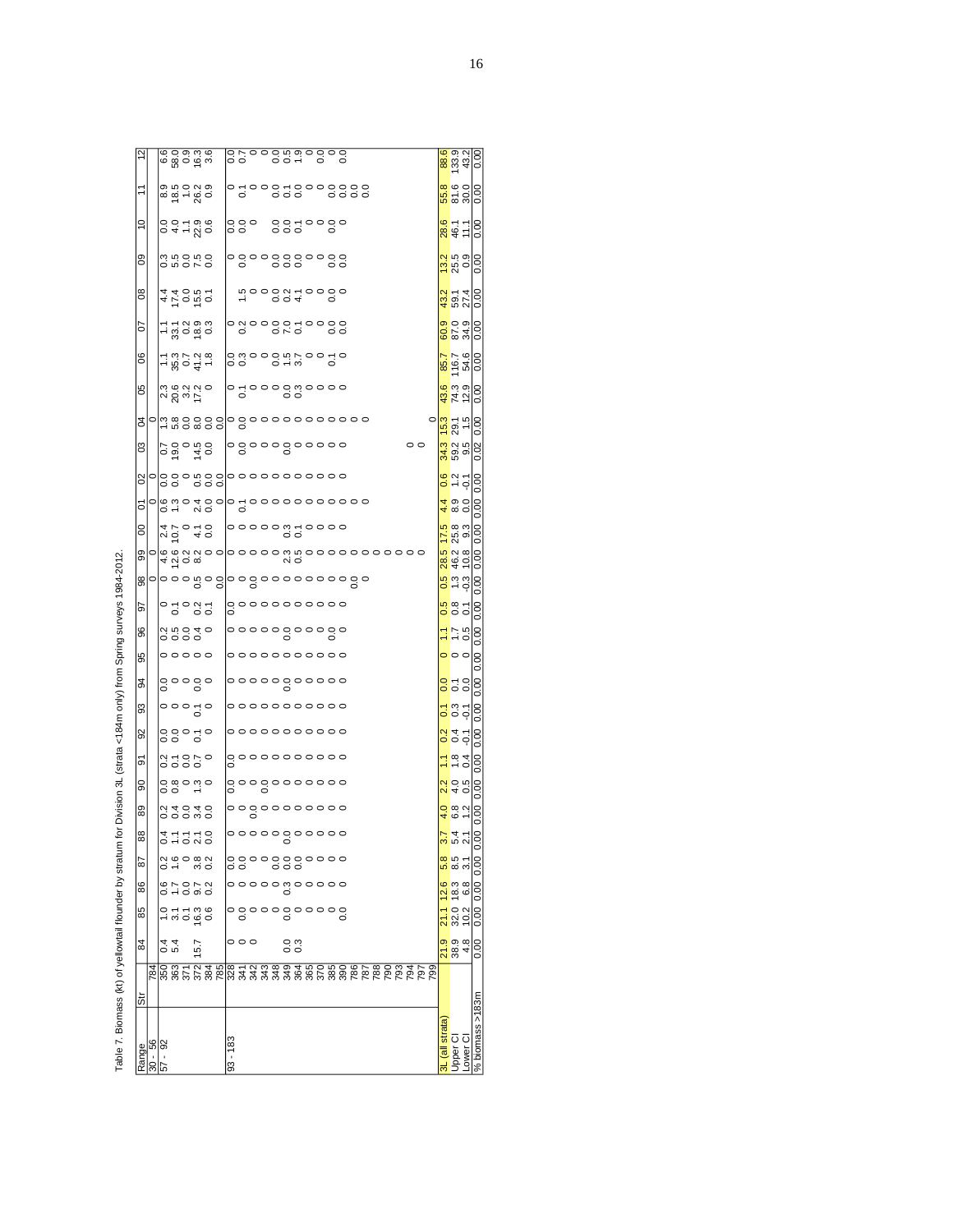Table 8. Mean number per tow of yellowtail flounder by stratum (< 184 m only) for Division 3N from Spring surveys 1984-2012. Table 8. Mean number per tow of yellowtail flounder by stratum (< 184 m only) for Division 3N from Spring surveys 1984-2012.

| S<br>830.8<br>240.0<br>465.8<br>2.3<br>421.9<br>262.9<br>315.6<br>254.0<br>342.4<br>456.0<br>415.1<br>S4<br>768.7<br>55.4<br>225.3<br>357.7<br>217.2<br>470.3<br>307.9<br>$\circ$<br>286.2<br>287.4<br>472.4<br>g<br>1092.6<br>467.6<br>294.5<br>381.0<br>263.2<br>526.2<br>279.7<br>395.0<br>273.6<br>600.<br>243.8<br>730.8<br>S<br>287.5<br>152.6<br>$\overline{2.0}$<br>375.3<br>55.6<br>32.9<br>220.0<br>213.4<br>313<br>301.6<br>145.8<br>δ<br>660.0<br>272.8<br>639.2<br>522.6<br>680.9<br>88.3<br>466.4<br>549.4<br>$\infty$<br>349.5<br>356.3<br>222.8<br>225.5<br>289.6<br>311.8<br>359.0<br>544.0<br>215.7<br>519.1<br>499.8<br>8<br>911.0<br>680.3<br>507.9<br>586.7<br>248.7<br>304.4<br>476.4<br>402.1<br>103.<br>8<br>411.6<br>524.8<br>58<br>1567<br>374.4<br>455.7<br>300.0<br>324.1<br>1029.8<br>126.2<br>50<br>487.2<br>233.2<br>349.9<br>116.5<br>427.2<br>210.5<br>67.8<br>96<br>169.3<br>453.6<br>7.8<br>15.3<br>198.0<br>254.8<br>603.3<br>364.7<br>$\circ$<br>141.1<br>95<br>10.8<br>31.3<br>276.7<br>133.2<br>101.0<br>139.7<br>66.1<br>2.3<br>13.8<br>3<br>6.8<br>451.0<br>29.0<br>51.5<br>89.1<br>S<br>237.9<br>35.0<br>41.9<br>86.8<br>103.6<br>60.4<br>135.7<br>17.1<br>31.6<br>$\approx$<br>63.6<br>127.0<br>340.3<br>183.7<br>140.2<br>7.5<br>$\frac{0}{1}$<br>79.3<br>21.5<br>57.9<br>242.9<br>53.7<br>13.4<br>$\circ$<br>δ<br>111.7<br>764.1<br>165.4<br>$\frac{1}{50}$<br>$rac{521.3}{91.7}$<br>8035<br>293.3<br>ඉ<br>œ<br>$\circ$<br>2.5<br>206.4<br>9.4<br>133.1<br>521<br>58.9 208.4<br>82.3<br>480.3<br>142.3<br>89<br>977.0<br>50.9<br>20.8<br>335.7<br>86.3<br>88<br>166.6<br>31.6<br>118.5<br>125.7<br>6.5<br>73.3<br>34.6<br>719.6<br>87<br>208.3<br>33.0<br>202.2<br>53.9<br>03.3<br>128<br>162.3<br>86<br>409.6<br>32.3<br>141.7<br>58.3<br>59.9<br>104.6 100.0<br>28.2<br>$\frac{4}{5}$<br>135.1<br>165.6<br>220.3<br>85<br>155.3<br>71.0<br>74.4<br>38.5<br>c<br>74.1<br>58.1 | g<br>302.3<br>753.7<br>975.2<br>$\frac{443.5}{773.8}$<br>449.3<br>240.0<br>660.7<br>872.1 | $\overline{6}$<br>$\frac{10.0}{17.3}$<br>851.7<br>$406.8$<br>$365.9$<br>$679.1$<br>490.9<br>463.9<br>522.9<br>386.0<br>303.4<br>397.1 | 8<br>420.3<br>38.5<br>84.5<br>878.0<br>012.6<br>421.6<br>350.7<br>464.2<br>407.8<br>346.5<br>70.0<br>$\overline{0}$<br>559.3<br>369. | 8<br>211.6<br>$\frac{8}{1}$<br>0.5<br>523.8<br>357.2<br>$\overline{0}$<br>996.4<br>357.2<br>174.3<br>313.0<br>237.7<br>388.4 | $\approx$<br>1122.5<br>185.2<br>754.9<br>$6.2$<br>22.5<br>489.3<br>212<br>2823<br>2850<br>52.0<br>0.0<br>302.8<br>396.0 | 334.6<br>937.2<br>526<br>2013 85<br>2013 84<br>$\circ$<br>402.9<br>691.8<br>5.3<br>195.7<br>489.8<br>315.9<br>comaparable to other survey years<br>results are likely not<br>and<br>ote: 2006 survey coverage was poor in important yellowtail flounder strata |
|-----------------------------------------------------------------------------------------------------------------------------------------------------------------------------------------------------------------------------------------------------------------------------------------------------------------------------------------------------------------------------------------------------------------------------------------------------------------------------------------------------------------------------------------------------------------------------------------------------------------------------------------------------------------------------------------------------------------------------------------------------------------------------------------------------------------------------------------------------------------------------------------------------------------------------------------------------------------------------------------------------------------------------------------------------------------------------------------------------------------------------------------------------------------------------------------------------------------------------------------------------------------------------------------------------------------------------------------------------------------------------------------------------------------------------------------------------------------------------------------------------------------------------------------------------------------------------------------------------------------------------------------------------------------------------------------------------------------------------------------------------------------------------------------------------------------------------------------------------------------------------------------------------------------------------|-------------------------------------------------------------------------------------------|---------------------------------------------------------------------------------------------------------------------------------------|--------------------------------------------------------------------------------------------------------------------------------------|------------------------------------------------------------------------------------------------------------------------------|-------------------------------------------------------------------------------------------------------------------------|----------------------------------------------------------------------------------------------------------------------------------------------------------------------------------------------------------------------------------------------------------------|
|                                                                                                                                                                                                                                                                                                                                                                                                                                                                                                                                                                                                                                                                                                                                                                                                                                                                                                                                                                                                                                                                                                                                                                                                                                                                                                                                                                                                                                                                                                                                                                                                                                                                                                                                                                                                                                                                                                                             |                                                                                           |                                                                                                                                       |                                                                                                                                      |                                                                                                                              |                                                                                                                         |                                                                                                                                                                                                                                                                |
|                                                                                                                                                                                                                                                                                                                                                                                                                                                                                                                                                                                                                                                                                                                                                                                                                                                                                                                                                                                                                                                                                                                                                                                                                                                                                                                                                                                                                                                                                                                                                                                                                                                                                                                                                                                                                                                                                                                             |                                                                                           |                                                                                                                                       |                                                                                                                                      |                                                                                                                              |                                                                                                                         |                                                                                                                                                                                                                                                                |
|                                                                                                                                                                                                                                                                                                                                                                                                                                                                                                                                                                                                                                                                                                                                                                                                                                                                                                                                                                                                                                                                                                                                                                                                                                                                                                                                                                                                                                                                                                                                                                                                                                                                                                                                                                                                                                                                                                                             |                                                                                           |                                                                                                                                       |                                                                                                                                      |                                                                                                                              |                                                                                                                         |                                                                                                                                                                                                                                                                |
|                                                                                                                                                                                                                                                                                                                                                                                                                                                                                                                                                                                                                                                                                                                                                                                                                                                                                                                                                                                                                                                                                                                                                                                                                                                                                                                                                                                                                                                                                                                                                                                                                                                                                                                                                                                                                                                                                                                             |                                                                                           |                                                                                                                                       |                                                                                                                                      |                                                                                                                              |                                                                                                                         |                                                                                                                                                                                                                                                                |
|                                                                                                                                                                                                                                                                                                                                                                                                                                                                                                                                                                                                                                                                                                                                                                                                                                                                                                                                                                                                                                                                                                                                                                                                                                                                                                                                                                                                                                                                                                                                                                                                                                                                                                                                                                                                                                                                                                                             |                                                                                           |                                                                                                                                       |                                                                                                                                      |                                                                                                                              |                                                                                                                         |                                                                                                                                                                                                                                                                |
|                                                                                                                                                                                                                                                                                                                                                                                                                                                                                                                                                                                                                                                                                                                                                                                                                                                                                                                                                                                                                                                                                                                                                                                                                                                                                                                                                                                                                                                                                                                                                                                                                                                                                                                                                                                                                                                                                                                             |                                                                                           |                                                                                                                                       |                                                                                                                                      |                                                                                                                              |                                                                                                                         |                                                                                                                                                                                                                                                                |
|                                                                                                                                                                                                                                                                                                                                                                                                                                                                                                                                                                                                                                                                                                                                                                                                                                                                                                                                                                                                                                                                                                                                                                                                                                                                                                                                                                                                                                                                                                                                                                                                                                                                                                                                                                                                                                                                                                                             |                                                                                           |                                                                                                                                       |                                                                                                                                      |                                                                                                                              |                                                                                                                         |                                                                                                                                                                                                                                                                |
|                                                                                                                                                                                                                                                                                                                                                                                                                                                                                                                                                                                                                                                                                                                                                                                                                                                                                                                                                                                                                                                                                                                                                                                                                                                                                                                                                                                                                                                                                                                                                                                                                                                                                                                                                                                                                                                                                                                             |                                                                                           |                                                                                                                                       |                                                                                                                                      |                                                                                                                              |                                                                                                                         |                                                                                                                                                                                                                                                                |
|                                                                                                                                                                                                                                                                                                                                                                                                                                                                                                                                                                                                                                                                                                                                                                                                                                                                                                                                                                                                                                                                                                                                                                                                                                                                                                                                                                                                                                                                                                                                                                                                                                                                                                                                                                                                                                                                                                                             |                                                                                           |                                                                                                                                       |                                                                                                                                      |                                                                                                                              |                                                                                                                         |                                                                                                                                                                                                                                                                |
|                                                                                                                                                                                                                                                                                                                                                                                                                                                                                                                                                                                                                                                                                                                                                                                                                                                                                                                                                                                                                                                                                                                                                                                                                                                                                                                                                                                                                                                                                                                                                                                                                                                                                                                                                                                                                                                                                                                             |                                                                                           |                                                                                                                                       |                                                                                                                                      |                                                                                                                              |                                                                                                                         |                                                                                                                                                                                                                                                                |
|                                                                                                                                                                                                                                                                                                                                                                                                                                                                                                                                                                                                                                                                                                                                                                                                                                                                                                                                                                                                                                                                                                                                                                                                                                                                                                                                                                                                                                                                                                                                                                                                                                                                                                                                                                                                                                                                                                                             |                                                                                           |                                                                                                                                       |                                                                                                                                      |                                                                                                                              |                                                                                                                         |                                                                                                                                                                                                                                                                |
|                                                                                                                                                                                                                                                                                                                                                                                                                                                                                                                                                                                                                                                                                                                                                                                                                                                                                                                                                                                                                                                                                                                                                                                                                                                                                                                                                                                                                                                                                                                                                                                                                                                                                                                                                                                                                                                                                                                             |                                                                                           |                                                                                                                                       |                                                                                                                                      |                                                                                                                              |                                                                                                                         |                                                                                                                                                                                                                                                                |
|                                                                                                                                                                                                                                                                                                                                                                                                                                                                                                                                                                                                                                                                                                                                                                                                                                                                                                                                                                                                                                                                                                                                                                                                                                                                                                                                                                                                                                                                                                                                                                                                                                                                                                                                                                                                                                                                                                                             |                                                                                           |                                                                                                                                       |                                                                                                                                      |                                                                                                                              |                                                                                                                         |                                                                                                                                                                                                                                                                |
|                                                                                                                                                                                                                                                                                                                                                                                                                                                                                                                                                                                                                                                                                                                                                                                                                                                                                                                                                                                                                                                                                                                                                                                                                                                                                                                                                                                                                                                                                                                                                                                                                                                                                                                                                                                                                                                                                                                             |                                                                                           |                                                                                                                                       |                                                                                                                                      |                                                                                                                              |                                                                                                                         |                                                                                                                                                                                                                                                                |
|                                                                                                                                                                                                                                                                                                                                                                                                                                                                                                                                                                                                                                                                                                                                                                                                                                                                                                                                                                                                                                                                                                                                                                                                                                                                                                                                                                                                                                                                                                                                                                                                                                                                                                                                                                                                                                                                                                                             |                                                                                           |                                                                                                                                       |                                                                                                                                      |                                                                                                                              |                                                                                                                         |                                                                                                                                                                                                                                                                |
|                                                                                                                                                                                                                                                                                                                                                                                                                                                                                                                                                                                                                                                                                                                                                                                                                                                                                                                                                                                                                                                                                                                                                                                                                                                                                                                                                                                                                                                                                                                                                                                                                                                                                                                                                                                                                                                                                                                             |                                                                                           |                                                                                                                                       |                                                                                                                                      |                                                                                                                              |                                                                                                                         |                                                                                                                                                                                                                                                                |
|                                                                                                                                                                                                                                                                                                                                                                                                                                                                                                                                                                                                                                                                                                                                                                                                                                                                                                                                                                                                                                                                                                                                                                                                                                                                                                                                                                                                                                                                                                                                                                                                                                                                                                                                                                                                                                                                                                                             |                                                                                           |                                                                                                                                       |                                                                                                                                      |                                                                                                                              |                                                                                                                         |                                                                                                                                                                                                                                                                |
|                                                                                                                                                                                                                                                                                                                                                                                                                                                                                                                                                                                                                                                                                                                                                                                                                                                                                                                                                                                                                                                                                                                                                                                                                                                                                                                                                                                                                                                                                                                                                                                                                                                                                                                                                                                                                                                                                                                             |                                                                                           |                                                                                                                                       |                                                                                                                                      |                                                                                                                              |                                                                                                                         |                                                                                                                                                                                                                                                                |
|                                                                                                                                                                                                                                                                                                                                                                                                                                                                                                                                                                                                                                                                                                                                                                                                                                                                                                                                                                                                                                                                                                                                                                                                                                                                                                                                                                                                                                                                                                                                                                                                                                                                                                                                                                                                                                                                                                                             |                                                                                           |                                                                                                                                       |                                                                                                                                      |                                                                                                                              |                                                                                                                         |                                                                                                                                                                                                                                                                |

Table 9. Mean weight (kg) per tow of yellowtail flounder by stratum (< 184 m only) for Division 3N from Spring surveys 1984-2012. The 9. Mean weight (kg) per tow of your personal flow of the stratum (cg) per toward the Division 3 of Division 3 of Division 3 of Division 3 of Division 3 of Division 3 of Division 3 of Division 3 of Division 3 of Divisio

| 5,             |                |                    |                    |                  |                                                                                                   |                       |                                                                                                                                                                                                                                                                                                                     |         |              |              |         | 132.2<br>164.0 |                                         | 100.5           |
|----------------|----------------|--------------------|--------------------|------------------|---------------------------------------------------------------------------------------------------|-----------------------|---------------------------------------------------------------------------------------------------------------------------------------------------------------------------------------------------------------------------------------------------------------------------------------------------------------------|---------|--------------|--------------|---------|----------------|-----------------------------------------|-----------------|
|                | 104.6          |                    |                    |                  |                                                                                                   |                       | $\frac{1}{2}$ $\frac{1}{2}$ $\frac{1}{2}$ $\frac{1}{2}$ $\frac{1}{2}$ $\frac{1}{2}$ $\frac{1}{2}$ $\frac{1}{2}$ $\frac{1}{2}$ $\frac{1}{2}$ $\frac{1}{2}$ $\frac{1}{2}$ $\frac{1}{2}$ $\frac{1}{2}$ $\frac{1}{2}$ $\frac{1}{2}$ $\frac{1}{2}$ $\frac{1}{2}$ $\frac{1}{2}$ $\frac{1}{2}$ $\frac{1}{2}$ $\frac{1}{2}$ |         |              |              |         |                |                                         |                 |
| $\tilde{=}$    |                | 55.5<br>284.1      |                    |                  |                                                                                                   |                       |                                                                                                                                                                                                                                                                                                                     |         |              |              |         |                |                                         |                 |
| පී             | 137.8          |                    |                    |                  |                                                                                                   |                       | $\frac{275.5}{27.9}$<br>$\frac{27.5}{27.9}$<br>$\frac{27.5}{27.9}$<br>$\frac{27.5}{27.9}$<br>$\frac{27.5}{27.9}$<br>$\frac{27.5}{27.9}$                                                                                                                                                                             |         |              |              |         |                | 88.9<br>111.2                           | 66.6            |
| $\frac{8}{2}$  | 101.8          | 212.8              |                    |                  |                                                                                                   |                       | 00<br>8503 4608<br>8602 5608 670<br>8602 5608 670                                                                                                                                                                                                                                                                   |         |              |              |         | 137.6<br>167.5 |                                         | 107.7           |
| 5              | 145.4          | 210.1              |                    |                  |                                                                                                   |                       | 1203<br>1203<br>1204<br>1204 1204                                                                                                                                                                                                                                                                                   |         | 6.3<br>165.9 |              |         | 121.9          | 147.4                                   | 96.5            |
| 8              |                |                    |                    |                  |                                                                                                   |                       | $-0.1$                                                                                                                                                                                                                                                                                                              |         |              |              |         |                | 203.7<br>258.0                          | 149.3           |
| 8              | $rac{4}{8}$    |                    |                    |                  |                                                                                                   |                       |                                                                                                                                                                                                                                                                                                                     |         |              | $\ddot{ }$ : | Ξ       |                | 136.4                                   | 83.2            |
| $\overline{6}$ |                | 94.2<br>209.3      |                    |                  |                                                                                                   |                       | $78.58$<br>$78.58$<br>$78.78$<br>$78.30$                                                                                                                                                                                                                                                                            |         | P            |              | $\circ$ | 90.3           |                                         | $115.5$<br>65.5 |
| g              |                |                    |                    |                  |                                                                                                   |                       | 339<br><u>28612</u><br>2862382                                                                                                                                                                                                                                                                                      |         | $\circ$      |              | $\circ$ |                | $\frac{116.7}{138.4}$                   |                 |
| 8              |                |                    |                    |                  |                                                                                                   |                       |                                                                                                                                                                                                                                                                                                                     |         | $\circ$      | 0.3          |         |                | 61.4<br>80.0                            | 42.7            |
| δ              |                |                    |                    |                  | ទុក្ខនេះ មិន ១<br>ចំនួន មិន ១ ១<br>ចំនួន មិន ១                                                    |                       |                                                                                                                                                                                                                                                                                                                     | $\circ$ | P            |              | $\circ$ | 124.1          | 186.4                                   | 61.8            |
| 8              |                |                    |                    |                  |                                                                                                   |                       |                                                                                                                                                                                                                                                                                                                     |         | Ξ            |              |         |                | 82.5<br>103.5                           | 60.9            |
| ඉ              | 100.2          | 150.2              |                    |                  | 0<br>1000<br>1000<br>1000                                                                         |                       |                                                                                                                                                                                                                                                                                                                     |         |              |              |         |                | 8043<br>8043                            |                 |
| 8              |                |                    |                    |                  | 8 8 8 7 2 <del>1</del><br>8 8 7 2 1 1<br>8 8 7 2 1                                                |                       | 320<br>340                                                                                                                                                                                                                                                                                                          |         | $\circ$      | $\circ$      | $\circ$ |                | <mark>စ္</mark> တို့ ၁<br>၁၉<br>၁၉      |                 |
| 5              |                |                    |                    |                  |                                                                                                   |                       | ត្ត<br>កំព <u>ើមពី ដូ</u> ក្នុង<br>ដូចទី ដូចទី ខ                                                                                                                                                                                                                                                                    |         | $\circ$      | $\circ$      |         |                | <mark>ទ</mark><br><mark>ភ</mark> ្នួង ឌ |                 |
| 96             | 78.7<br>5.4    |                    |                    |                  | င္း - - - - -<br>အင္တိုက္သံ - -<br>အင္တိုက္သံ - -                                                 |                       | $\overline{71}$                                                                                                                                                                                                                                                                                                     | $\circ$ |              |              |         | 43.3           | 54.0                                    | 32.6            |
| 95             |                | 59.7<br>2.8        |                    | 99<br>990<br>900 |                                                                                                   | $\circ$ $\frac{1}{2}$ |                                                                                                                                                                                                                                                                                                                     | $\circ$ |              |              |         | 24.1           | <b>36.3</b>                             |                 |
| रु             |                | $\frac{12.6}{0.6}$ |                    |                  | 0<br>0 0 0 0<br>0 0 0 0                                                                           |                       |                                                                                                                                                                                                                                                                                                                     | $\circ$ |              |              |         | 18.9           | 33.2                                    | 4.6             |
| 3              | 49.5           | 51                 |                    |                  | စီးပို့ ၁၀<br>အက္က ၁၀                                                                             |                       |                                                                                                                                                                                                                                                                                                                     | $\circ$ | 0.3          |              |         | 21.1           | 36.2                                    |                 |
| 8              | 18.4           | 22.4               |                    |                  | ကြီး ဇာတ္ ဇာတ္<br>လူ ၈ လုံး ၁ ဝ                                                                   |                       |                                                                                                                                                                                                                                                                                                                     | $\circ$ |              |              |         | 20.8           | 33.2                                    | $\frac{3}{2}$   |
| 5              | $\frac{1}{11}$ |                    |                    |                  | $\frac{1}{2}$ $\frac{1}{2}$ $\frac{1}{2}$ $\frac{3}{2}$ $\frac{4}{3}$ $\frac{7}{2}$ $\frac{3}{2}$ |                       |                                                                                                                                                                                                                                                                                                                     | $\circ$ | $\circ$      | $\circ$      | $\circ$ | 28.8           | <b>S9.7</b>                             | 17.9            |
| န္တု           | 84.3           |                    |                    |                  |                                                                                                   |                       | $\frac{1}{2}$ $\frac{1}{2}$ $\frac{1}{2}$ $\frac{1}{2}$ $\frac{1}{2}$ $\frac{1}{2}$ $\frac{1}{2}$ $\frac{1}{2}$ $\frac{1}{2}$ $\frac{1}{2}$ $\frac{1}{2}$ $\frac{1}{2}$ $\frac{1}{2}$ $\frac{1}{2}$ $\frac{1}{2}$ $\frac{1}{2}$ $\frac{1}{2}$ $\frac{1}{2}$ $\frac{1}{2}$ $\frac{1}{2}$ $\frac{1}{2}$ $\frac{1}{2}$ |         |              |              |         |                | 33.0                                    | 18.9            |
| 89             |                |                    |                    | ତ -<br>ଜୟ        | 24.6                                                                                              |                       |                                                                                                                                                                                                                                                                                                                     |         |              |              |         | 34.1           |                                         |                 |
| 88             | 50.6           | 12.6               | 2.5                |                  |                                                                                                   |                       |                                                                                                                                                                                                                                                                                                                     |         |              |              |         |                |                                         |                 |
| ౚ<br>86        | 03.8           | 78.7               |                    |                  | 40.3                                                                                              | 17.8                  | 4.3                                                                                                                                                                                                                                                                                                                 |         |              |              |         |                | 47.8                                    |                 |
| 85             | 181.6          | 66.8               | 11.2               | 38.3             |                                                                                                   |                       |                                                                                                                                                                                                                                                                                                                     |         |              |              |         |                | 58.9                                    |                 |
| 84             | 78.2           | 66.8               | 46.3               | 59.9             | 32.1<br>26.4                                                                                      |                       |                                                                                                                                                                                                                                                                                                                     |         |              |              |         |                | 48.7                                    | 28.7            |
|                | 375            | 30.0<br>376        | 06.6<br>360<br>361 | 126.7            | 86.8<br>52.9                                                                                      |                       | 30.1<br>374                                                                                                                                                                                                                                                                                                         | 383     |              |              | 382     | 73.1           | 97.3                                    | 48.9            |
|                |                |                    |                    |                  | 362                                                                                               | 373                   |                                                                                                                                                                                                                                                                                                                     |         | 359          |              |         |                |                                         |                 |
| 5 <sup>1</sup> | 56             |                    | 92                 |                  |                                                                                                   |                       |                                                                                                                                                                                                                                                                                                                     |         | $93 - 183$   |              |         | strata)        | pper                                    | ower            |

Table 10. Abundance (millions) of yellowtail flounder by stratum (< 184 m only) for Division 3N from Spring surveys 1984-2012. Table 10. Abundance (millions) of yellowtail flounder by stratum (< 184 m only) for Division 3N from Spring surveys 1984-2012.

| $rac{1}{\sqrt{2}}$<br>Range                                                   |     | $^{84}$     | 85    | 86             | 87                | 88         | 89             | 8              | ଚ             | ္တ               | င္တ               | ट्ठ                                       | 95               | 96            | ඝ<br>5         | ၜ                    | g     | δ                                                       | 8              | g                       | 3                      | 8              | 8              | 5                         | 80                                   | 8         | ₽                                                    |                              |                                                                                                                                                                                                                                                                                                                                                                                                                                     |
|-------------------------------------------------------------------------------|-----|-------------|-------|----------------|-------------------|------------|----------------|----------------|---------------|------------------|-------------------|-------------------------------------------|------------------|---------------|----------------|----------------------|-------|---------------------------------------------------------|----------------|-------------------------|------------------------|----------------|----------------|---------------------------|--------------------------------------|-----------|------------------------------------------------------|------------------------------|-------------------------------------------------------------------------------------------------------------------------------------------------------------------------------------------------------------------------------------------------------------------------------------------------------------------------------------------------------------------------------------------------------------------------------------|
| 56                                                                            | 375 | 81.9        | 36.3  | 89.8           | 45.6              | 26.0       | $\frac{80}{3}$ | ය              | $\frac{7}{4}$ | 74.6             | 29.7              | 30.6<br>$\frac{4}{6}$                     | 132.2            | 106.8         | $\frac{30}{2}$ | 104.4                | 78.7  | $\ddot{\mathbf{g}}$                                     | 46.8           | 86.6                    | 62.7                   | 52.6           | 66.3           | 101.7                     | $\sim$                               | 14.8      | 40.6                                                 | 73.3                         |                                                                                                                                                                                                                                                                                                                                                                                                                                     |
|                                                                               | 376 | 18.9        | 45.4  | 33.5           | 148.4             | 25.9       | 201.5          | ပ္ပ<br>107     | 157.6         | 37.9             | 7.2               | 0.5                                       | 14.0<br>2.2      | 212.3         | 108.2          | 187.9                | 72.1  | 236.3                                                   | 50.3           | 225.3                   | 158.5                  | 171.3          | 155.4          | 175.6                     | 181.0                                | 205.5     | 231.5                                                | 193.3                        | 184.2                                                                                                                                                                                                                                                                                                                                                                                                                               |
| $\overline{9}$<br>- 19                                                        | 360 | 19.2        | 63.9  | 13.3           | 13.6              |            | 197.7          | 37.7           | 20.6          | 57.7             | 17.2              | 54.8<br>70.5<br>2.8                       | $\frac{150}{2}$  | 51.9          | 154.           | 280.0                | 88.8  | 226.1                                                   | 300.8          | 247.0                   | 193.6                  | 191.7          | 401.4          |                           | 416.8                                | 147.0     |                                                      |                              |                                                                                                                                                                                                                                                                                                                                                                                                                                     |
|                                                                               | 361 | 86.3        | 43.6  | 25.8           | 33.2              | 42.5       | 36.3           | $4.8$<br>7.5 0 | 61.9          | 16.2             | 60.6              | 15.0                                      | 115.6            | 08.9          | 16.2           | 149.5                | 138.7 | 162.9                                                   | 95.7<br>19.3   | 134.1                   | 20028<br>10028<br>1002 | 105.8          | 113.0<br>268.2 |                           |                                      |           |                                                      |                              |                                                                                                                                                                                                                                                                                                                                                                                                                                     |
|                                                                               | 362 | 78.7        |       | 55.4           | 35.8              | 25.4       |                |                | 18.6          | 8<br>0<br>0<br>0 | $\overline{30.1}$ | $\frac{8}{1}$                             | 58.7             | $\frac{5}{2}$ | 04.0           | I76.                 | 180.0 |                                                         |                |                         |                        | 158.1<br>109.4 |                |                           |                                      |           |                                                      |                              |                                                                                                                                                                                                                                                                                                                                                                                                                                     |
|                                                                               | 373 | 42.3        |       | 9.8            | ě                 | $^{12.0}$  |                |                | 4.6           |                  |                   | $\frac{0}{1}$                             | $\overline{2.7}$ | °°            | 38             |                      | 108.7 | $\begin{array}{c} 1.1 \\ 2.3 \\ 1.3 \\ 1.3 \end{array}$ | $\frac{4}{11}$ | ್ಲ 3<br>5 ತೆ ಪೆ<br>3 ಶೆ |                        |                |                |                           |                                      |           |                                                      |                              |                                                                                                                                                                                                                                                                                                                                                                                                                                     |
|                                                                               | 374 | 7.6         |       | $\overline{a}$ |                   |            |                | $\overline{0}$ |               |                  |                   | $\circ$                                   |                  |               | न              | 35.7<br>37.8<br>37.0 | 28.9  |                                                         | 4.0            |                         |                        | 32.5           | 30.7           | 21<br>28110809<br>2812809 | <b><i><u><b>phitides</b></u></i></b> | 388800000 | 2009 000 000 000<br>2009 000 000 000<br>2009 000 000 | 2847<br>28486469<br>28486900 | $\begin{array}{c}\n 456 \\  466 \\  \hline\n 664 \\  \hline\n 664 \\  \hline\n 664 \\  \hline\n 674 \\  \hline\n 674 \\  \hline\n 674 \\  \hline\n 674 \\  \hline\n 674 \\  \hline\n 674 \\  \hline\n 674 \\  \hline\n 674 \\  \hline\n 674 \\  \hline\n 674 \\  \hline\n 674 \\  \hline\n 674 \\  \hline\n 674 \\  \hline\n 674 \\  \hline\n 674 \\  \hline\n 674 \\  \hline\n 674 \\  \hline\n 674 \\  \hline\n 674 \\  \hline\n$ |
|                                                                               | 383 | 0.3         |       |                |                   |            |                | $\circ$        | $\circ$       | $\circ$          | $\circ$           | $\circ$                                   | $\circ$          | $\circ$       | $\circ$        |                      |       |                                                         | $\circ$        |                         |                        | 0.2            |                |                           |                                      |           |                                                      |                              |                                                                                                                                                                                                                                                                                                                                                                                                                                     |
| $93 - 183$                                                                    | 359 |             |       |                |                   |            |                |                |               | $\circ$          |                   |                                           | $\circ$          |               |                | $\circ$              | ဲ     |                                                         |                |                         |                        |                |                | $\frac{0}{1}$             | 2200                                 |           |                                                      |                              |                                                                                                                                                                                                                                                                                                                                                                                                                                     |
|                                                                               | 277 |             |       |                |                   |            |                | $\circ$        |               | $\circ$          |                   |                                           | $\circ$          |               |                | $\circ$              |       |                                                         | 0.0            |                         |                        | $\dot{\circ}$  |                | 5.8                       |                                      |           |                                                      |                              |                                                                                                                                                                                                                                                                                                                                                                                                                                     |
|                                                                               | 382 |             |       |                |                   |            |                |                |               |                  |                   |                                           |                  |               | $\circ$        |                      |       |                                                         | $\circ$        |                         |                        | $\frac{3}{2}$  |                | $\circ$                   |                                      | $\circ$   |                                                      | $\circ$                      | $\circ$                                                                                                                                                                                                                                                                                                                                                                                                                             |
| 3N (all strata)                                                               |     | 435.3 240.1 |       | 229.5          | 291.0 135.3 478.3 |            |                | 305.5          | <b>268.1</b>  | 189.2            | 126.4<br>145.0    | 158.8                                     | 475.3            | 554.9         | 5772           | 965.4                | 695.3 | 1119.9                                                  | 528.3          | 914.9                   | 690.1                  | 822.0          | 1035.0         | 953.5                     | 1114.6                               | 751.6     | 950.9                                                | 967.3                        | 1184.6                                                                                                                                                                                                                                                                                                                                                                                                                              |
| Upper Cl                                                                      |     | 576.5       | 310.0 | 325.1          | 459.6             | 198.0      | 770.4          | $\frac{6}{3}$  | 397.2         | 303.0            | 248.8             | 242.5<br>218.8                            | 611.8            | 832.5         | 778.1          | 1200.0               | 855.6 | 1584.8                                                  | 690.4          | 122.6                   | 858.8                  | 1012.9         | 1366.1         | 178.6                     | 1343                                 | 932.5     | 174.8                                                | 176.                         | 1490                                                                                                                                                                                                                                                                                                                                                                                                                                |
| O<br>Lower                                                                    |     | 294.1       | 120.1 | 133.9          | 122.5             | 72.5 186.2 |                | Ă<br>137.      | 139.0         | 75.3             | 41.1              | 75.<br>34.0                               | 338.8            | 277.3         | 376.4          | 730.9                | 535.0 | 655.                                                    | 366.3          | 707.1                   | 521.4                  | 631.           | 703.9          | 728.4                     | 886.                                 | 570.7     | 726.                                                 | 758.5                        | 878.8                                                                                                                                                                                                                                                                                                                                                                                                                               |
| Table 11. Biomass (kt) of yellowtail flounder by stratum (< 184 m only) for I |     |             |       |                |                   |            |                |                |               |                  |                   | Division 3N from Spring surveys 1984-2012 |                  |               |                |                      |       |                                                         |                |                         |                        |                |                |                           |                                      |           |                                                      |                              |                                                                                                                                                                                                                                                                                                                                                                                                                                     |

Table 11. Biomass (kt) of yellowtail flounder by stratum (< 184 m only) for Division 3N from Spring surveys 1984-2012.

| 5<br>Rance     | -56<br>>                                                                                                                                                                                                                                      |                                                                                                                                                                                                                                                                                                                            | ္တ<br>57 - |      |                   |                                                                                                                                                                                                                                                                                                                                          |         |         | $93 - 183$                                                                    |                     |                                                                                          | strata<br>al   | Joper CI                                             | _ower           | biomass > 183m         |
|----------------|-----------------------------------------------------------------------------------------------------------------------------------------------------------------------------------------------------------------------------------------------|----------------------------------------------------------------------------------------------------------------------------------------------------------------------------------------------------------------------------------------------------------------------------------------------------------------------------|------------|------|-------------------|------------------------------------------------------------------------------------------------------------------------------------------------------------------------------------------------------------------------------------------------------------------------------------------------------------------------------------------|---------|---------|-------------------------------------------------------------------------------|---------------------|------------------------------------------------------------------------------------------|----------------|------------------------------------------------------|-----------------|------------------------|
|                | 375<br>376                                                                                                                                                                                                                                    |                                                                                                                                                                                                                                                                                                                            | 360<br>361 |      | 362               | 373                                                                                                                                                                                                                                                                                                                                      | 374     | 383     | 359                                                                           | 277                 | 382                                                                                      |                |                                                      |                 |                        |
| 34             |                                                                                                                                                                                                                                               | 6.2                                                                                                                                                                                                                                                                                                                        | 43.9       | 32.3 | $\overline{30.1}$ |                                                                                                                                                                                                                                                                                                                                          |         |         |                                                                               |                     |                                                                                          | 88.2<br>167.7  | 11.9<br>223.2                                        | 64.5<br>ä,      | 0.00                   |
| 85             |                                                                                                                                                                                                                                               | 13.8                                                                                                                                                                                                                                                                                                                       | 19.0       | 15.3 |                   |                                                                                                                                                                                                                                                                                                                                          |         |         |                                                                               |                     |                                                                                          |                |                                                      | 55              |                        |
| 86             | 39.8                                                                                                                                                                                                                                          | 13.8                                                                                                                                                                                                                                                                                                                       |            |      |                   |                                                                                                                                                                                                                                                                                                                                          |         |         |                                                                               |                     |                                                                                          | 77.5<br>95.1   | 108.5<br>135.2                                       |                 | 0.00<br>80             |
| 67             | 22.8                                                                                                                                                                                                                                          | 16.2                                                                                                                                                                                                                                                                                                                       | 5          |      |                   |                                                                                                                                                                                                                                                                                                                                          |         |         |                                                                               |                     |                                                                                          | 51.4           |                                                      | 46.6            |                        |
| 88             |                                                                                                                                                                                                                                               |                                                                                                                                                                                                                                                                                                                            | 25.1       |      |                   |                                                                                                                                                                                                                                                                                                                                          |         |         |                                                                               |                     |                                                                                          | 78.3           |                                                      |                 |                        |
| 8              | $\frac{1}{8}$ $\frac{1}{8}$ $\frac{1}{8}$ $\frac{1}{8}$ $\frac{1}{8}$ $\frac{1}{8}$ $\frac{1}{8}$ $\frac{1}{8}$ $\frac{1}{8}$ $\frac{1}{8}$ $\frac{1}{8}$ $\frac{1}{8}$ $\frac{1}{8}$ $\frac{1}{8}$                                           |                                                                                                                                                                                                                                                                                                                            |            | Ξ    |                   |                                                                                                                                                                                                                                                                                                                                          |         |         |                                                                               |                     |                                                                                          |                | $\frac{75.7}{08.1}$                                  |                 | 0.00                   |
|                |                                                                                                                                                                                                                                               |                                                                                                                                                                                                                                                                                                                            |            |      |                   |                                                                                                                                                                                                                                                                                                                                          |         |         |                                                                               |                     |                                                                                          |                |                                                      |                 | 0.00<br>$\overline{6}$ |
| ଚ              |                                                                                                                                                                                                                                               | 6466222                                                                                                                                                                                                                                                                                                                    |            |      |                   |                                                                                                                                                                                                                                                                                                                                          |         |         |                                                                               | $\circ$             |                                                                                          |                | 49.6<br>89.3<br>85.3                                 | ġ               | 0.00                   |
| 92             | 10.8                                                                                                                                                                                                                                          | <u>님</u> ㅎㅎㅎㅎ                                                                                                                                                                                                                                                                                                              |            |      |                   |                                                                                                                                                                                                                                                                                                                                          |         | $\circ$ | $\circ$                                                                       | $\circ$             | $\circ$                                                                                  |                | <mark>ន</mark><br>នូង ក្នុ                           |                 | 0.00                   |
| ္တ             |                                                                                                                                                                                                                                               |                                                                                                                                                                                                                                                                                                                            |            |      |                   |                                                                                                                                                                                                                                                                                                                                          | $\circ$ |         | $\overline{0}$ .                                                              | $\circ$             |                                                                                          |                | 46.3                                                 |                 | 8.00                   |
| 2              |                                                                                                                                                                                                                                               | 준이 아이가 있습니다.<br>그 사이 어디 있습니다.<br>r 10 a a a<br>20 10 a a a                                                                                                                                                                                                                                                                 |            |      |                   |                                                                                                                                                                                                                                                                                                                                          |         | $\circ$ |                                                                               |                     |                                                                                          |                | 00 28<br>00 28<br>00 28                              | 11.2            | 0.00                   |
| 95             | 17.3                                                                                                                                                                                                                                          | T 0.79990                                                                                                                                                                                                                                                                                                                  |            |      |                   |                                                                                                                                                                                                                                                                                                                                          |         |         | ∣∘                                                                            | $\circ$             |                                                                                          | 103.9          | 129.7                                                | 78.2            | 0.00                   |
| န္တ            |                                                                                                                                                                                                                                               |                                                                                                                                                                                                                                                                                                                            |            |      |                   |                                                                                                                                                                                                                                                                                                                                          |         |         |                                                                               | $\circ \circ \circ$ |                                                                                          |                | $\frac{5}{12}$<br>$\frac{12}{12}$<br>$\frac{12}{12}$ |                 | 0.00                   |
| 5              |                                                                                                                                                                                                                                               | ត្ត<br>តំនាំក្នុំ ដូច ខ្ញុំ<br>តំនាំ ដូច ខ្ញុំ                                                                                                                                                                                                                                                                             |            |      |                   |                                                                                                                                                                                                                                                                                                                                          |         |         | $\circ$                                                                       | $\circ$             |                                                                                          |                | 143.7<br>192.6                                       | 94.8            | 0.00                   |
| 8              |                                                                                                                                                                                                                                               | $\frac{1}{2}$ $\frac{1}{2}$ $\frac{1}{2}$ $\frac{1}{2}$ $\frac{1}{2}$ $\frac{1}{2}$ $\frac{1}{2}$ $\frac{1}{2}$ $\frac{1}{2}$ $\frac{1}{2}$ $\frac{1}{2}$                                                                                                                                                                  |            |      |                   |                                                                                                                                                                                                                                                                                                                                          |         |         |                                                                               | $\circ \circ \circ$ |                                                                                          | 238.5          | 305.8                                                | $\overline{17}$ | 0.00                   |
| 99             | ০<br>ম ম<br>স                                                                                                                                                                                                                                 |                                                                                                                                                                                                                                                                                                                            |            |      |                   | $674678$<br>$6728$                                                                                                                                                                                                                                                                                                                       |         |         |                                                                               |                     |                                                                                          | 197.3          | 248.4<br>146.2                                       |                 | 0.01                   |
| 8              |                                                                                                                                                                                                                                               | 15.0                                                                                                                                                                                                                                                                                                                       |            |      |                   | လြစ္ပက္ ၁ ဖ်ား<br>တြက္လက္သက္<br>လြတ္လက္သက္                                                                                                                                                                                                                                                                                               |         |         | 5                                                                             | $\circ$             |                                                                                          |                |                                                      |                 |                        |
| δ              |                                                                                                                                                                                                                                               | ត្ត២<br>តំបូ <mark>ន ១ ១ ១ – ๐</mark><br>តំបូន ១ ១ – ๐                                                                                                                                                                                                                                                                     |            |      |                   |                                                                                                                                                                                                                                                                                                                                          |         |         |                                                                               | $\circ \circ \circ$ |                                                                                          | 297.9          | 147.3<br>192.1<br>102.5<br>447.6                     | 148.3           | 0.01<br>0.00           |
|                | $\frac{1}{2}$ $\frac{1}{2}$ $\frac{1}{2}$ $\frac{1}{2}$ $\frac{1}{2}$ $\frac{1}{2}$ $\frac{1}{2}$ $\frac{1}{2}$ $\frac{1}{2}$ $\frac{1}{2}$ $\frac{1}{2}$ $\frac{1}{2}$ $\frac{1}{2}$ $\frac{1}{2}$ $\frac{1}{2}$ $\frac{1}{2}$ $\frac{1}{2}$ |                                                                                                                                                                                                                                                                                                                            |            |      |                   |                                                                                                                                                                                                                                                                                                                                          |         |         |                                                                               |                     |                                                                                          |                |                                                      |                 |                        |
| පි             |                                                                                                                                                                                                                                               |                                                                                                                                                                                                                                                                                                                            |            |      |                   |                                                                                                                                                                                                                                                                                                                                          |         |         |                                                                               | $\circ$             |                                                                                          | 216.7          | 280.2<br>332.2<br>228.2                              |                 | 0.00                   |
| $\overline{6}$ |                                                                                                                                                                                                                                               | 8 \$ 12 8 2 9 5<br>8 8 12 8 2 9 5                                                                                                                                                                                                                                                                                          |            |      |                   |                                                                                                                                                                                                                                                                                                                                          |         |         |                                                                               |                     |                                                                                          |                | 276.3                                                | 157.2           | 0.01                   |
| 8              |                                                                                                                                                                                                                                               |                                                                                                                                                                                                                                                                                                                            |            |      |                   |                                                                                                                                                                                                                                                                                                                                          |         |         |                                                                               |                     |                                                                                          | 263.7<br>327.5 |                                                      | 199.8           | 0.00                   |
| 80             |                                                                                                                                                                                                                                               | e alo e a<br>21 3 일 일 일<br>10 일 일 일                                                                                                                                                                                                                                                                                        |            |      |                   |                                                                                                                                                                                                                                                                                                                                          | 11.5    |         |                                                                               |                     |                                                                                          |                | 343<br>343<br>343                                    |                 | 0.00                   |
| 5              |                                                                                                                                                                                                                                               | ပ္မံ အျပင္ အဆို မွ ျပင္ဆုိင္ရာ<br>မံ အျပင္ အဆို မံ ျပင္ဆုိင္ရာ                                                                                                                                                                                                                                                             |            |      |                   |                                                                                                                                                                                                                                                                                                                                          |         |         |                                                                               |                     |                                                                                          |                | 292.8<br>353.8<br>231.7                              |                 | 0.00                   |
| $\frac{8}{2}$  |                                                                                                                                                                                                                                               |                                                                                                                                                                                                                                                                                                                            |            |      |                   |                                                                                                                                                                                                                                                                                                                                          |         |         |                                                                               |                     |                                                                                          |                | 330.4<br>402.2<br>258.5                              |                 | 0.00                   |
| පි             |                                                                                                                                                                                                                                               |                                                                                                                                                                                                                                                                                                                            |            |      |                   |                                                                                                                                                                                                                                                                                                                                          |         |         |                                                                               |                     | a signal proposed in the sea<br>Signal proposed in the sea<br>Signal proposed in the sea |                |                                                      |                 | 0.00                   |
| S              | 12.6<br>58.6                                                                                                                                                                                                                                  |                                                                                                                                                                                                                                                                                                                            |            |      |                   | $\begin{array}{l} \n\frac{1}{6} & \frac{1}{6} & \frac{1}{6} & \frac{1}{6} \\ \n\frac{1}{6} & \frac{1}{6} & \frac{1}{6} & \frac{1}{6} & \frac{1}{6} \\ \n\frac{1}{6} & \frac{1}{6} & \frac{1}{6} & \frac{1}{6} & \frac{1}{6} \\ \n\frac{1}{6} & \frac{1}{6} & \frac{1}{6} & \frac{1}{6} & \frac{1}{6} \\ \n\frac{1}{6} & \frac{1}{6} & \$ |         |         |                                                                               |                     |                                                                                          |                | 276.9<br>347.5<br>206.3                              |                 | 0.00                   |
| Ξ              |                                                                                                                                                                                                                                               | $\alpha$ $\frac{1}{2}$ $\frac{1}{2}$ $\frac{1}{2}$ $\frac{1}{2}$ $\frac{1}{2}$ $\frac{1}{2}$ $\frac{1}{2}$ $\frac{1}{2}$ $\frac{1}{2}$ $\frac{1}{2}$ $\frac{1}{2}$ $\frac{1}{2}$ $\frac{1}{2}$ $\frac{1}{2}$ $\frac{1}{2}$ $\frac{1}{2}$ $\frac{1}{2}$ $\frac{1}{2}$ $\frac{1}{2}$ $\frac{1}{2}$ $\frac{1}{2}$ $\frac{1}{$ |            |      |                   |                                                                                                                                                                                                                                                                                                                                          |         |         |                                                                               |                     |                                                                                          |                | 02.8<br>489.8<br>315.9                               |                 | 0.00                   |
|                |                                                                                                                                                                                                                                               |                                                                                                                                                                                                                                                                                                                            |            |      |                   |                                                                                                                                                                                                                                                                                                                                          |         |         | $684$<br>$694$<br>$694$<br>$694$<br>$694$<br>$694$<br>$694$<br>$694$<br>$694$ |                     | P                                                                                        |                | 496.3<br>625.3<br>368.6                              |                 | 0.00                   |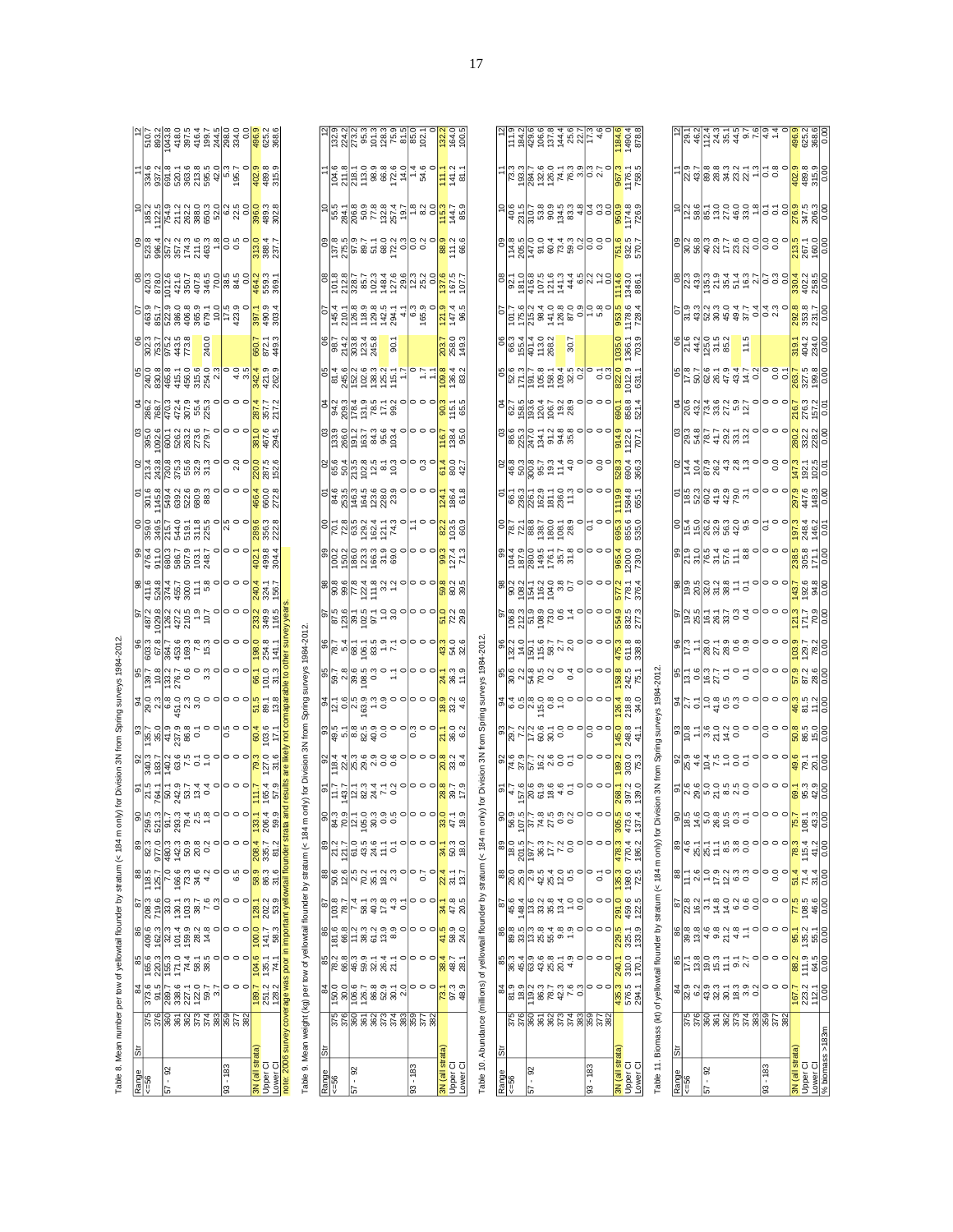Table 12. Mean number per tow of yellowtail flounder by stratum (< 184 m only) for Division 30 from Spring surveys 1984-2012. N HOR-2009 v S Gellow Eloun Of Consolion is highland to like tow your Division in The Division 3 for Division 3<br>Division is not Division and Division 2012 with the Spring Spring Spring Spring Spring Spring Spring Spring S

| Range                                   | 5                     | 84                                                       | 85                                                                                       |                                                        |                                                                                                                       |                                                                                                                                                                                                                                                                                                                     |                                                                                                                                                                                                                                    |                                            |                                             |                                                                          |                                                                                                                                                                                                                                                                                                                                                           |                                            |                                                                                                                                                                                                                                                  |                                                                                                    |                                                                                                                                                                                                                                 |                                                                                                                                                                                                                                                                                                                      |                                                                      |                                                                           |                                                                                                                                                                                                                                                            |                                                         |                                                                                                                                                                                                                                                                                                                      |                                                                                                                                                                                                                                                                                                                                                                                                                                                                                 |                                                               |                                                                                                                                                     |                                                                                                                                        |                                                                                          |                                                                                                                                                                                                                                  |
|-----------------------------------------|-----------------------|----------------------------------------------------------|------------------------------------------------------------------------------------------|--------------------------------------------------------|-----------------------------------------------------------------------------------------------------------------------|---------------------------------------------------------------------------------------------------------------------------------------------------------------------------------------------------------------------------------------------------------------------------------------------------------------------|------------------------------------------------------------------------------------------------------------------------------------------------------------------------------------------------------------------------------------|--------------------------------------------|---------------------------------------------|--------------------------------------------------------------------------|-----------------------------------------------------------------------------------------------------------------------------------------------------------------------------------------------------------------------------------------------------------------------------------------------------------------------------------------------------------|--------------------------------------------|--------------------------------------------------------------------------------------------------------------------------------------------------------------------------------------------------------------------------------------------------|----------------------------------------------------------------------------------------------------|---------------------------------------------------------------------------------------------------------------------------------------------------------------------------------------------------------------------------------|----------------------------------------------------------------------------------------------------------------------------------------------------------------------------------------------------------------------------------------------------------------------------------------------------------------------|----------------------------------------------------------------------|---------------------------------------------------------------------------|------------------------------------------------------------------------------------------------------------------------------------------------------------------------------------------------------------------------------------------------------------|---------------------------------------------------------|----------------------------------------------------------------------------------------------------------------------------------------------------------------------------------------------------------------------------------------------------------------------------------------------------------------------|---------------------------------------------------------------------------------------------------------------------------------------------------------------------------------------------------------------------------------------------------------------------------------------------------------------------------------------------------------------------------------------------------------------------------------------------------------------------------------|---------------------------------------------------------------|-----------------------------------------------------------------------------------------------------------------------------------------------------|----------------------------------------------------------------------------------------------------------------------------------------|------------------------------------------------------------------------------------------|----------------------------------------------------------------------------------------------------------------------------------------------------------------------------------------------------------------------------------|
| 92<br>- 29                              |                       |                                                          |                                                                                          | <b>B</b><br>Bungan San                                 |                                                                                                                       | $\frac{1}{2}$ $\frac{1}{2}$ $\frac{3}{2}$ $\frac{3}{2}$ $\frac{3}{2}$ $\frac{5}{2}$ $\frac{3}{2}$ $\frac{3}{2}$ $\frac{3}{2}$ $\frac{3}{2}$ $\frac{3}{2}$ $\frac{3}{2}$ $\frac{3}{2}$ $\frac{3}{2}$ $\frac{3}{2}$ $\frac{3}{2}$ $\frac{3}{2}$ $\frac{3}{2}$ $\frac{3}{2}$ $\frac{3}{2}$ $\frac{3}{2}$ $\frac{3}{2}$ |                                                                                                                                                                                                                                    |                                            |                                             |                                                                          |                                                                                                                                                                                                                                                                                                                                                           |                                            |                                                                                                                                                                                                                                                  |                                                                                                    |                                                                                                                                                                                                                                 |                                                                                                                                                                                                                                                                                                                      |                                                                      |                                                                           |                                                                                                                                                                                                                                                            |                                                         | $\frac{8}{14}$ $\frac{8}{3}$ $\frac{8}{3}$ $\frac{8}{3}$ $\frac{8}{3}$ $\frac{8}{3}$ $\frac{8}{3}$ $\frac{8}{3}$ $\frac{8}{3}$ $\frac{8}{3}$ $\frac{8}{3}$ $\frac{8}{3}$ $\frac{8}{3}$ $\frac{8}{3}$ $\frac{8}{3}$ $\frac{8}{3}$ $\frac{8}{3}$ $\frac{8}{3}$ $\frac{8}{3}$ $\frac{8}{3}$ $\frac{8}{3}$ $\frac{8}{3}$ |                                                                                                                                                                                                                                                                                                                                                                                                                                                                                 |                                                               |                                                                                                                                                     |                                                                                                                                        |                                                                                          |                                                                                                                                                                                                                                  |
|                                         |                       | 000000000<br>000000000                                   | a ci ci ci ci ci<br>A ci ci ci ci ci<br>A ci ci ci ci ci                                 |                                                        | 0<br>0 4 4 9 9 9 9 9 9 9 9 9 9 9 1<br>0 9 9 9 9 9 9 9 9 9 9 9 1 9 9 9 1 9 9 9 1 9 9 9 9 1 9 9 9 9 1 9 9 9 9 1 9 9 9 9 |                                                                                                                                                                                                                                                                                                                     |                                                                                                                                                                                                                                    |                                            |                                             |                                                                          |                                                                                                                                                                                                                                                                                                                                                           |                                            |                                                                                                                                                                                                                                                  |                                                                                                    |                                                                                                                                                                                                                                 |                                                                                                                                                                                                                                                                                                                      |                                                                      |                                                                           |                                                                                                                                                                                                                                                            |                                                         |                                                                                                                                                                                                                                                                                                                      |                                                                                                                                                                                                                                                                                                                                                                                                                                                                                 |                                                               |                                                                                                                                                     |                                                                                                                                        |                                                                                          |                                                                                                                                                                                                                                  |
|                                         |                       |                                                          |                                                                                          |                                                        |                                                                                                                       |                                                                                                                                                                                                                                                                                                                     |                                                                                                                                                                                                                                    |                                            |                                             |                                                                          |                                                                                                                                                                                                                                                                                                                                                           |                                            |                                                                                                                                                                                                                                                  |                                                                                                    |                                                                                                                                                                                                                                 |                                                                                                                                                                                                                                                                                                                      |                                                                      |                                                                           |                                                                                                                                                                                                                                                            |                                                         |                                                                                                                                                                                                                                                                                                                      |                                                                                                                                                                                                                                                                                                                                                                                                                                                                                 |                                                               |                                                                                                                                                     |                                                                                                                                        |                                                                                          |                                                                                                                                                                                                                                  |
|                                         |                       |                                                          |                                                                                          |                                                        |                                                                                                                       |                                                                                                                                                                                                                                                                                                                     |                                                                                                                                                                                                                                    |                                            |                                             |                                                                          |                                                                                                                                                                                                                                                                                                                                                           |                                            |                                                                                                                                                                                                                                                  |                                                                                                    |                                                                                                                                                                                                                                 |                                                                                                                                                                                                                                                                                                                      |                                                                      |                                                                           |                                                                                                                                                                                                                                                            |                                                         |                                                                                                                                                                                                                                                                                                                      |                                                                                                                                                                                                                                                                                                                                                                                                                                                                                 |                                                               |                                                                                                                                                     |                                                                                                                                        |                                                                                          |                                                                                                                                                                                                                                  |
|                                         |                       |                                                          |                                                                                          |                                                        |                                                                                                                       |                                                                                                                                                                                                                                                                                                                     |                                                                                                                                                                                                                                    |                                            |                                             |                                                                          |                                                                                                                                                                                                                                                                                                                                                           |                                            |                                                                                                                                                                                                                                                  |                                                                                                    |                                                                                                                                                                                                                                 |                                                                                                                                                                                                                                                                                                                      |                                                                      |                                                                           |                                                                                                                                                                                                                                                            |                                                         |                                                                                                                                                                                                                                                                                                                      |                                                                                                                                                                                                                                                                                                                                                                                                                                                                                 |                                                               |                                                                                                                                                     |                                                                                                                                        |                                                                                          |                                                                                                                                                                                                                                  |
|                                         |                       |                                                          |                                                                                          |                                                        |                                                                                                                       |                                                                                                                                                                                                                                                                                                                     |                                                                                                                                                                                                                                    |                                            |                                             |                                                                          |                                                                                                                                                                                                                                                                                                                                                           |                                            |                                                                                                                                                                                                                                                  |                                                                                                    |                                                                                                                                                                                                                                 |                                                                                                                                                                                                                                                                                                                      |                                                                      |                                                                           |                                                                                                                                                                                                                                                            |                                                         |                                                                                                                                                                                                                                                                                                                      |                                                                                                                                                                                                                                                                                                                                                                                                                                                                                 |                                                               |                                                                                                                                                     |                                                                                                                                        |                                                                                          |                                                                                                                                                                                                                                  |
|                                         |                       |                                                          |                                                                                          |                                                        |                                                                                                                       |                                                                                                                                                                                                                                                                                                                     |                                                                                                                                                                                                                                    |                                            |                                             |                                                                          |                                                                                                                                                                                                                                                                                                                                                           |                                            |                                                                                                                                                                                                                                                  |                                                                                                    |                                                                                                                                                                                                                                 |                                                                                                                                                                                                                                                                                                                      |                                                                      |                                                                           |                                                                                                                                                                                                                                                            |                                                         |                                                                                                                                                                                                                                                                                                                      |                                                                                                                                                                                                                                                                                                                                                                                                                                                                                 |                                                               |                                                                                                                                                     |                                                                                                                                        |                                                                                          |                                                                                                                                                                                                                                  |
| $-183$<br>3                             |                       |                                                          |                                                                                          |                                                        |                                                                                                                       |                                                                                                                                                                                                                                                                                                                     |                                                                                                                                                                                                                                    |                                            |                                             |                                                                          |                                                                                                                                                                                                                                                                                                                                                           |                                            |                                                                                                                                                                                                                                                  |                                                                                                    |                                                                                                                                                                                                                                 |                                                                                                                                                                                                                                                                                                                      |                                                                      |                                                                           |                                                                                                                                                                                                                                                            |                                                         |                                                                                                                                                                                                                                                                                                                      |                                                                                                                                                                                                                                                                                                                                                                                                                                                                                 |                                                               |                                                                                                                                                     |                                                                                                                                        |                                                                                          |                                                                                                                                                                                                                                  |
|                                         |                       |                                                          | ၀ ဖ္ ၀                                                                                   | 0.990                                                  |                                                                                                                       |                                                                                                                                                                                                                                                                                                                     |                                                                                                                                                                                                                                    |                                            |                                             |                                                                          |                                                                                                                                                                                                                                                                                                                                                           |                                            |                                                                                                                                                                                                                                                  |                                                                                                    |                                                                                                                                                                                                                                 |                                                                                                                                                                                                                                                                                                                      |                                                                      |                                                                           |                                                                                                                                                                                                                                                            |                                                         |                                                                                                                                                                                                                                                                                                                      |                                                                                                                                                                                                                                                                                                                                                                                                                                                                                 |                                                               |                                                                                                                                                     |                                                                                                                                        |                                                                                          |                                                                                                                                                                                                                                  |
|                                         |                       |                                                          |                                                                                          |                                                        |                                                                                                                       |                                                                                                                                                                                                                                                                                                                     |                                                                                                                                                                                                                                    |                                            |                                             |                                                                          |                                                                                                                                                                                                                                                                                                                                                           |                                            |                                                                                                                                                                                                                                                  |                                                                                                    |                                                                                                                                                                                                                                 |                                                                                                                                                                                                                                                                                                                      |                                                                      |                                                                           |                                                                                                                                                                                                                                                            |                                                         |                                                                                                                                                                                                                                                                                                                      |                                                                                                                                                                                                                                                                                                                                                                                                                                                                                 |                                                               |                                                                                                                                                     |                                                                                                                                        |                                                                                          |                                                                                                                                                                                                                                  |
|                                         | s<br>ssaarssassassa   | $\frac{1}{2}$ o                                          | $\frac{3}{2}$                                                                            | $_{\rm c}^{\rm 3}$                                     | 3                                                                                                                     |                                                                                                                                                                                                                                                                                                                     |                                                                                                                                                                                                                                    |                                            |                                             |                                                                          |                                                                                                                                                                                                                                                                                                                                                           |                                            |                                                                                                                                                                                                                                                  |                                                                                                    |                                                                                                                                                                                                                                 |                                                                                                                                                                                                                                                                                                                      |                                                                      |                                                                           |                                                                                                                                                                                                                                                            |                                                         | 32.0                                                                                                                                                                                                                                                                                                                 |                                                                                                                                                                                                                                                                                                                                                                                                                                                                                 |                                                               |                                                                                                                                                     |                                                                                                                                        |                                                                                          |                                                                                                                                                                                                                                  |
|                                         |                       |                                                          |                                                                                          |                                                        |                                                                                                                       |                                                                                                                                                                                                                                                                                                                     |                                                                                                                                                                                                                                    |                                            |                                             |                                                                          |                                                                                                                                                                                                                                                                                                                                                           |                                            |                                                                                                                                                                                                                                                  |                                                                                                    |                                                                                                                                                                                                                                 |                                                                                                                                                                                                                                                                                                                      |                                                                      |                                                                           |                                                                                                                                                                                                                                                            |                                                         |                                                                                                                                                                                                                                                                                                                      |                                                                                                                                                                                                                                                                                                                                                                                                                                                                                 |                                                               |                                                                                                                                                     |                                                                                                                                        |                                                                                          |                                                                                                                                                                                                                                  |
|                                         |                       |                                                          |                                                                                          |                                                        |                                                                                                                       |                                                                                                                                                                                                                                                                                                                     |                                                                                                                                                                                                                                    |                                            |                                             |                                                                          |                                                                                                                                                                                                                                                                                                                                                           |                                            |                                                                                                                                                                                                                                                  |                                                                                                    |                                                                                                                                                                                                                                 |                                                                                                                                                                                                                                                                                                                      |                                                                      |                                                                           |                                                                                                                                                                                                                                                            |                                                         |                                                                                                                                                                                                                                                                                                                      |                                                                                                                                                                                                                                                                                                                                                                                                                                                                                 |                                                               |                                                                                                                                                     |                                                                                                                                        |                                                                                          |                                                                                                                                                                                                                                  |
| 30 (all strata)<br>Upper Cl<br>Lower Cl |                       | 25.0<br>42.0                                             | 34.2 28.5 36.9 24.2<br>46.2 39.5 52.6 34.6<br>22.1 17.5 21.2 13.9<br>22.1 17.5 21.2 13.9 |                                                        |                                                                                                                       |                                                                                                                                                                                                                                                                                                                     | ၜႜၜ႞ၛၟၣၛၟၣၛၟၣၛၟၣၛၟၣၜႜၜႜၛၣ<br>ၜႜႜႜႜၛၟၣၛၟၣၛၣၛၣၛၣၣၜႜႜၛၣ                                                                                                                                                                               |                                            | sos = Englago = a <mark>os 8 a</mark>       | gloogada agoogada <mark>i</mark> agoogada ah<br>Bloogada agoogada iyo ah | ၜ <mark>ႜႜႜ</mark> ႞ၟၣၟၣၜၟၜၟၜၟၟၟၮၟၛၟၣၣၣၣၜ <mark>ႜႜႜႜႜႜၜၟၜၟၣႜႜႜႜႜႜႜၜ႞ႜႜႜႜႜၜ႞ႜၣႜႜႜႜႜႜႜႜႜၜႜႜႜႜႜႜၜၟၣ</mark>                                                                                                                                                                                                                                                   | ၛၟၣၟၑၟၣၟၜၟၛၟၣၣၟၣၣၣၣၣၣ<br>ၛၣၯၯၣၣၛၛၟၣၣၣၣၣၣၣၣ | alain: Source de Calaisia<br>Romana de Calaisia<br>Romana de Calaisia<br>ႜႜႜႜၜ႞ၜၟၣၛၟႜၛၟၛၟၣၛၟၣၛၣၣၣႜႜႜၛ႞                                                                                                                                           |                                                                                                    |                                                                                                                                                                                                                                 |                                                                                                                                                                                                                                                                                                                      | <u>elecced</u><br>clessaries de l'article<br>clessaries de l'article | aloon saasaloon so <mark>ol.</mark><br><mark>aloon saasal ah sool.</mark> | ္<br>၁၀ ေပးပါး ေရွာက္တို႔ ေတြ ေပးပါး<br>၁၀ ေပးပါး ေရွာက္တို႔ ေရွာက္တို႔ ေ                                                                                                                                                                                  |                                                         | $\frac{8}{169.8}$<br>238.8                                                                                                                                                                                                                                                                                           | $\bigcirc \frac{1}{2} \bigcirc \frac{1}{2} \bigcirc \frac{1}{2} \bigcirc \frac{1}{2} \bigcirc \frac{1}{2} \bigcirc \frac{1}{2} \bigcirc \frac{1}{2} \bigcirc \frac{1}{2} \bigcirc \frac{1}{2} \bigcirc \frac{1}{2} \bigcirc \frac{1}{2} \bigcirc \frac{1}{2} \bigcirc \frac{1}{2} \bigcirc \frac{1}{2} \bigcirc \frac{1}{2} \bigcirc \frac{1}{2} \bigcirc \frac{1}{2} \bigcirc \frac{1}{2} \bigcirc \frac{1}{2} \bigcirc \frac{1}{2} \bigcirc \frac{1}{2} \bigcirc \frac{1}{2}$ |                                                               | g<br><mark>le si ca sagolo o co<mark>di</mark>ción<br/>al codición de la codición de la codición de la codición de la codición de la codició</mark> |                                                                                                                                        | <u>Lide Sensel</u><br>Lide Sensel - On <mark>Li</mark> e<br>Lide 22 and 22 and 22 and 23 | al signation de la compagnie de la compagnie de la compagnie de la compagnie de la compagnie de la compagnie d<br>La compagnie de la compagnie de la compagnie de la compagnie de la compagnie de la compagnie de la compagnie d |
| note: 2006 survey                       |                       |                                                          |                                                                                          |                                                        |                                                                                                                       |                                                                                                                                                                                                                                                                                                                     |                                                                                                                                                                                                                                    |                                            |                                             |                                                                          |                                                                                                                                                                                                                                                                                                                                                           |                                            |                                                                                                                                                                                                                                                  |                                                                                                    |                                                                                                                                                                                                                                 |                                                                                                                                                                                                                                                                                                                      |                                                                      |                                                                           |                                                                                                                                                                                                                                                            |                                                         |                                                                                                                                                                                                                                                                                                                      |                                                                                                                                                                                                                                                                                                                                                                                                                                                                                 |                                                               |                                                                                                                                                     |                                                                                                                                        |                                                                                          |                                                                                                                                                                                                                                  |
|                                         |                       | coverage                                                 |                                                                                          |                                                        |                                                                                                                       |                                                                                                                                                                                                                                                                                                                     |                                                                                                                                                                                                                                    |                                            |                                             |                                                                          |                                                                                                                                                                                                                                                                                                                                                           |                                            |                                                                                                                                                                                                                                                  |                                                                                                    |                                                                                                                                                                                                                                 |                                                                                                                                                                                                                                                                                                                      |                                                                      |                                                                           |                                                                                                                                                                                                                                                            |                                                         |                                                                                                                                                                                                                                                                                                                      |                                                                                                                                                                                                                                                                                                                                                                                                                                                                                 |                                                               |                                                                                                                                                     |                                                                                                                                        |                                                                                          |                                                                                                                                                                                                                                  |
| Table 13. Mean weight (kg)              |                       |                                                          |                                                                                          |                                                        | per tow of yellowtail flound-                                                                                         |                                                                                                                                                                                                                                                                                                                     |                                                                                                                                                                                                                                    |                                            |                                             |                                                                          |                                                                                                                                                                                                                                                                                                                                                           |                                            | stratum (< 184 m only) for Division 3O from Spring surveys 1984-2012.                                                                                                                                                                            |                                                                                                    |                                                                                                                                                                                                                                 |                                                                                                                                                                                                                                                                                                                      |                                                                      |                                                                           |                                                                                                                                                                                                                                                            |                                                         |                                                                                                                                                                                                                                                                                                                      |                                                                                                                                                                                                                                                                                                                                                                                                                                                                                 |                                                               |                                                                                                                                                     |                                                                                                                                        |                                                                                          |                                                                                                                                                                                                                                  |
|                                         | ซิ                    |                                                          |                                                                                          |                                                        |                                                                                                                       |                                                                                                                                                                                                                                                                                                                     |                                                                                                                                                                                                                                    |                                            |                                             |                                                                          |                                                                                                                                                                                                                                                                                                                                                           |                                            |                                                                                                                                                                                                                                                  |                                                                                                    |                                                                                                                                                                                                                                 |                                                                                                                                                                                                                                                                                                                      |                                                                      |                                                                           |                                                                                                                                                                                                                                                            |                                                         |                                                                                                                                                                                                                                                                                                                      |                                                                                                                                                                                                                                                                                                                                                                                                                                                                                 |                                                               |                                                                                                                                                     |                                                                                                                                        |                                                                                          |                                                                                                                                                                                                                                  |
| Range<br>57 - 92                        |                       |                                                          |                                                                                          |                                                        |                                                                                                                       |                                                                                                                                                                                                                                                                                                                     |                                                                                                                                                                                                                                    |                                            |                                             |                                                                          |                                                                                                                                                                                                                                                                                                                                                           |                                            |                                                                                                                                                                                                                                                  |                                                                                                    |                                                                                                                                                                                                                                 |                                                                                                                                                                                                                                                                                                                      |                                                                      |                                                                           |                                                                                                                                                                                                                                                            |                                                         |                                                                                                                                                                                                                                                                                                                      |                                                                                                                                                                                                                                                                                                                                                                                                                                                                                 |                                                               |                                                                                                                                                     |                                                                                                                                        |                                                                                          |                                                                                                                                                                                                                                  |
|                                         |                       |                                                          |                                                                                          |                                                        |                                                                                                                       |                                                                                                                                                                                                                                                                                                                     |                                                                                                                                                                                                                                    |                                            |                                             |                                                                          |                                                                                                                                                                                                                                                                                                                                                           |                                            |                                                                                                                                                                                                                                                  |                                                                                                    |                                                                                                                                                                                                                                 |                                                                                                                                                                                                                                                                                                                      |                                                                      |                                                                           |                                                                                                                                                                                                                                                            |                                                         |                                                                                                                                                                                                                                                                                                                      |                                                                                                                                                                                                                                                                                                                                                                                                                                                                                 |                                                               |                                                                                                                                                     |                                                                                                                                        |                                                                                          |                                                                                                                                                                                                                                  |
|                                         |                       |                                                          |                                                                                          |                                                        |                                                                                                                       |                                                                                                                                                                                                                                                                                                                     |                                                                                                                                                                                                                                    |                                            |                                             |                                                                          |                                                                                                                                                                                                                                                                                                                                                           |                                            |                                                                                                                                                                                                                                                  |                                                                                                    |                                                                                                                                                                                                                                 |                                                                                                                                                                                                                                                                                                                      |                                                                      |                                                                           |                                                                                                                                                                                                                                                            |                                                         |                                                                                                                                                                                                                                                                                                                      |                                                                                                                                                                                                                                                                                                                                                                                                                                                                                 |                                                               |                                                                                                                                                     |                                                                                                                                        |                                                                                          |                                                                                                                                                                                                                                  |
|                                         |                       |                                                          |                                                                                          |                                                        |                                                                                                                       |                                                                                                                                                                                                                                                                                                                     |                                                                                                                                                                                                                                    |                                            |                                             |                                                                          |                                                                                                                                                                                                                                                                                                                                                           |                                            |                                                                                                                                                                                                                                                  |                                                                                                    |                                                                                                                                                                                                                                 |                                                                                                                                                                                                                                                                                                                      |                                                                      |                                                                           |                                                                                                                                                                                                                                                            |                                                         |                                                                                                                                                                                                                                                                                                                      |                                                                                                                                                                                                                                                                                                                                                                                                                                                                                 |                                                               |                                                                                                                                                     |                                                                                                                                        |                                                                                          |                                                                                                                                                                                                                                  |
|                                         |                       |                                                          |                                                                                          |                                                        |                                                                                                                       |                                                                                                                                                                                                                                                                                                                     |                                                                                                                                                                                                                                    |                                            |                                             |                                                                          |                                                                                                                                                                                                                                                                                                                                                           |                                            |                                                                                                                                                                                                                                                  |                                                                                                    |                                                                                                                                                                                                                                 |                                                                                                                                                                                                                                                                                                                      |                                                                      |                                                                           |                                                                                                                                                                                                                                                            |                                                         |                                                                                                                                                                                                                                                                                                                      |                                                                                                                                                                                                                                                                                                                                                                                                                                                                                 |                                                               |                                                                                                                                                     |                                                                                                                                        |                                                                                          |                                                                                                                                                                                                                                  |
|                                         | និន្ទ័ន្ទនិងនិងនិងនិង |                                                          |                                                                                          | ន <mark>ា</mark> ត្ត ដូច ដូច ដូច<br>នាក្តី ដូច ដូច ដូច | <u>ျား မိုင်း မိုင်း မိုင်း မိုင်း မိုင်း</u><br>အသုံး မိုင်း မိုင်း မိုင်း မိုင်း မိုင်း မိုင်း                      | ∞│० ४ ଡ़ं ४ % ☆ ~│                                                                                                                                                                                                                                                                                                  | ssiere de la de la de la de la de la de la de la de la de la de la de la de la de la de la de la de<br>Side de la de la de la de la de la de la de la de la de la de la de la de la de la de la de la de la de la de<br>Side de la | glo ne viriglo so 4 o <mark>lo</mark> 5 vi | ၜၟ႞<br>ၜၟ႞ၛၟၛၟၯၟၛၛၟၟၣၣၜၛ <mark>ၛ</mark> ၛၟၯ | woordwaaloo d <mark>e</mark> rd<br>Woordwaalowdoo <mark>d</mark>         | $\frac{1}{2}$ $\frac{1}{2}$ $\frac{1}{2}$ $\frac{1}{2}$ $\frac{1}{2}$ $\frac{1}{2}$ $\frac{1}{2}$ $\frac{1}{2}$ $\frac{1}{2}$ $\frac{1}{2}$ $\frac{1}{2}$ $\frac{1}{2}$ $\frac{1}{2}$ $\frac{1}{2}$ $\frac{1}{2}$ $\frac{1}{2}$ $\frac{1}{2}$ $\frac{1}{2}$ $\frac{1}{2}$ $\frac{1}{2}$ $\frac{1}{2}$ $\frac{1}{2}$ $\frac{1}{2}$ $\frac{1}{2}$ $\frac{1$ | alogue e diriographe al <mark>g</mark> era | elo o o o o cindo de o o <mark>o c</mark> indo<br>Roger de la de la de la de la della della della della della della della della della della della della della de<br>Roger de la della della della della della della della della della della dell | alo – 4 u 8 k 8 l o e e e <mark>8 8 u</mark> 9 d<br>Plo – 4 u 8 k 8 l o e e e <mark>8 8 u</mark> 9 | societis de la construcción de la construcción de la construcción de la construcción de la construcción de la<br>Societa de la construcción de la construcción de la construcción de la construcción de la construcción de la c | $8\frac{1}{2}$ $\frac{1}{2}$ $\frac{1}{2}$ $\frac{1}{2}$ $\frac{1}{2}$ $\frac{1}{2}$ $\frac{1}{2}$ $\frac{1}{2}$ $\frac{1}{2}$ $\frac{1}{2}$ $\frac{1}{2}$ $\frac{1}{2}$ $\frac{1}{2}$ $\frac{1}{2}$ $\frac{1}{2}$ $\frac{1}{2}$ $\frac{1}{2}$ $\frac{1}{2}$ $\frac{1}{2}$ $\frac{1}{2}$ $\frac{1}{2}$ $\frac{1}{2}$ | po 5 m 4 k g a 5 <mark>4 8 5</mark> 5 6 8 5                          | gla na a a a blog d'a gla shi                                             | glora a sigloro d <mark>ia</mark> no<br><sub>o</sub> ling traditional dia sigloro di la condia di la condia di la condia di la condia di la condia di la condia di<br>oli di la condia di la condia di la condia di la condia di la condia di la condia di | glu tru u 8 P 9 <br>Slu tru u 8 P 9 <br>Slu tru u 8 P 9 |                                                                                                                                                                                                                                                                                                                      |                                                                                                                                                                                                                                                                                                                                                                                                                                                                                 | ၜ႞ၣႍၛၟၣၛၟၟၜၟၣ႞ၜၟၣၛၜၟၛၛၟၛ<br>ၜ႞ၣၯၣၛၟၣၜၣၣၜၣႜၛ <mark>ၛ</mark> ၟၛ |                                                                                                                                                     | <mark>႕ ဒီ ၉ <del>၄ ၇</del> ၉ ၉ – <sub>မ</sub> ၀ ၀ <mark>၂၀</mark> ၉ <u>၄</u><br/>၁၀ မီ ၁ ၉ ၉ ၉ ၉ ၉ – မ ၀ ၀ <mark>၂၀</mark> ၉ ၉</mark> |                                                                                          | <u>gla ë ë shtatë që që a shtatë</u><br>La ë që zhën që që që dhe shtatë                                                                                                                                                         |
|                                         |                       |                                                          |                                                                                          |                                                        |                                                                                                                       |                                                                                                                                                                                                                                                                                                                     |                                                                                                                                                                                                                                    |                                            |                                             |                                                                          |                                                                                                                                                                                                                                                                                                                                                           |                                            |                                                                                                                                                                                                                                                  |                                                                                                    |                                                                                                                                                                                                                                 |                                                                                                                                                                                                                                                                                                                      |                                                                      |                                                                           |                                                                                                                                                                                                                                                            |                                                         |                                                                                                                                                                                                                                                                                                                      |                                                                                                                                                                                                                                                                                                                                                                                                                                                                                 |                                                               |                                                                                                                                                     |                                                                                                                                        |                                                                                          |                                                                                                                                                                                                                                  |
| $93 - 183$                              |                       |                                                          |                                                                                          |                                                        |                                                                                                                       |                                                                                                                                                                                                                                                                                                                     |                                                                                                                                                                                                                                    |                                            |                                             |                                                                          |                                                                                                                                                                                                                                                                                                                                                           |                                            |                                                                                                                                                                                                                                                  |                                                                                                    |                                                                                                                                                                                                                                 |                                                                                                                                                                                                                                                                                                                      |                                                                      |                                                                           |                                                                                                                                                                                                                                                            |                                                         |                                                                                                                                                                                                                                                                                                                      |                                                                                                                                                                                                                                                                                                                                                                                                                                                                                 |                                                               |                                                                                                                                                     |                                                                                                                                        |                                                                                          |                                                                                                                                                                                                                                  |
|                                         |                       |                                                          | $\frac{1}{2}$                                                                            |                                                        |                                                                                                                       |                                                                                                                                                                                                                                                                                                                     |                                                                                                                                                                                                                                    |                                            |                                             |                                                                          |                                                                                                                                                                                                                                                                                                                                                           |                                            |                                                                                                                                                                                                                                                  |                                                                                                    |                                                                                                                                                                                                                                 |                                                                                                                                                                                                                                                                                                                      |                                                                      |                                                                           |                                                                                                                                                                                                                                                            |                                                         |                                                                                                                                                                                                                                                                                                                      |                                                                                                                                                                                                                                                                                                                                                                                                                                                                                 |                                                               |                                                                                                                                                     |                                                                                                                                        |                                                                                          |                                                                                                                                                                                                                                  |
|                                         |                       |                                                          |                                                                                          | 597°<br>007                                            |                                                                                                                       |                                                                                                                                                                                                                                                                                                                     |                                                                                                                                                                                                                                    |                                            |                                             |                                                                          |                                                                                                                                                                                                                                                                                                                                                           |                                            |                                                                                                                                                                                                                                                  |                                                                                                    |                                                                                                                                                                                                                                 |                                                                                                                                                                                                                                                                                                                      |                                                                      |                                                                           |                                                                                                                                                                                                                                                            |                                                         |                                                                                                                                                                                                                                                                                                                      |                                                                                                                                                                                                                                                                                                                                                                                                                                                                                 |                                                               |                                                                                                                                                     |                                                                                                                                        |                                                                                          |                                                                                                                                                                                                                                  |
|                                         |                       | $\frac{6}{10}$                                           | 0.8                                                                                      |                                                        |                                                                                                                       |                                                                                                                                                                                                                                                                                                                     |                                                                                                                                                                                                                                    |                                            |                                             |                                                                          |                                                                                                                                                                                                                                                                                                                                                           |                                            |                                                                                                                                                                                                                                                  |                                                                                                    |                                                                                                                                                                                                                                 |                                                                                                                                                                                                                                                                                                                      |                                                                      |                                                                           |                                                                                                                                                                                                                                                            |                                                         | 10.4                                                                                                                                                                                                                                                                                                                 |                                                                                                                                                                                                                                                                                                                                                                                                                                                                                 |                                                               |                                                                                                                                                     |                                                                                                                                        |                                                                                          |                                                                                                                                                                                                                                  |
|                                         |                       |                                                          |                                                                                          |                                                        |                                                                                                                       |                                                                                                                                                                                                                                                                                                                     |                                                                                                                                                                                                                                    |                                            |                                             |                                                                          |                                                                                                                                                                                                                                                                                                                                                           |                                            |                                                                                                                                                                                                                                                  |                                                                                                    |                                                                                                                                                                                                                                 |                                                                                                                                                                                                                                                                                                                      |                                                                      |                                                                           |                                                                                                                                                                                                                                                            |                                                         |                                                                                                                                                                                                                                                                                                                      |                                                                                                                                                                                                                                                                                                                                                                                                                                                                                 |                                                               |                                                                                                                                                     |                                                                                                                                        |                                                                                          |                                                                                                                                                                                                                                  |
|                                         |                       |                                                          |                                                                                          |                                                        |                                                                                                                       |                                                                                                                                                                                                                                                                                                                     |                                                                                                                                                                                                                                    |                                            |                                             |                                                                          |                                                                                                                                                                                                                                                                                                                                                           |                                            |                                                                                                                                                                                                                                                  |                                                                                                    |                                                                                                                                                                                                                                 |                                                                                                                                                                                                                                                                                                                      |                                                                      |                                                                           |                                                                                                                                                                                                                                                            |                                                         |                                                                                                                                                                                                                                                                                                                      |                                                                                                                                                                                                                                                                                                                                                                                                                                                                                 |                                                               |                                                                                                                                                     |                                                                                                                                        |                                                                                          |                                                                                                                                                                                                                                  |
| 30 (all strata)<br>Upper Cl<br>Lower Cl |                       | $rac{1}{4}$ in 4<br>$rac{4}{4}$ in 4                     | <mark>ဖ္</mark> ဇွဲ စွဲ                                                                  | $\frac{1}{2}$<br>$\frac{1}{8}$<br>$\frac{1}{8}$        | <mark>ဇ</mark> ၁ ၁ ၁<br>၁ ၁ ၁                                                                                         |                                                                                                                                                                                                                                                                                                                     |                                                                                                                                                                                                                                    |                                            |                                             |                                                                          |                                                                                                                                                                                                                                                                                                                                                           |                                            |                                                                                                                                                                                                                                                  |                                                                                                    |                                                                                                                                                                                                                                 |                                                                                                                                                                                                                                                                                                                      |                                                                      |                                                                           |                                                                                                                                                                                                                                                            |                                                         | 8.788                                                                                                                                                                                                                                                                                                                |                                                                                                                                                                                                                                                                                                                                                                                                                                                                                 |                                                               |                                                                                                                                                     |                                                                                                                                        |                                                                                          |                                                                                                                                                                                                                                  |
|                                         |                       |                                                          |                                                                                          |                                                        |                                                                                                                       |                                                                                                                                                                                                                                                                                                                     |                                                                                                                                                                                                                                    |                                            |                                             |                                                                          |                                                                                                                                                                                                                                                                                                                                                           |                                            |                                                                                                                                                                                                                                                  |                                                                                                    |                                                                                                                                                                                                                                 |                                                                                                                                                                                                                                                                                                                      |                                                                      |                                                                           |                                                                                                                                                                                                                                                            |                                                         |                                                                                                                                                                                                                                                                                                                      |                                                                                                                                                                                                                                                                                                                                                                                                                                                                                 |                                                               |                                                                                                                                                     |                                                                                                                                        |                                                                                          |                                                                                                                                                                                                                                  |
|                                         |                       | Table 14. Abundance (millions) of yellowtail flounder by |                                                                                          |                                                        |                                                                                                                       |                                                                                                                                                                                                                                                                                                                     |                                                                                                                                                                                                                                    |                                            |                                             |                                                                          |                                                                                                                                                                                                                                                                                                                                                           |                                            | ratum (< 184 m only) for Division 3O from Spring surveys 1984-2012.                                                                                                                                                                              |                                                                                                    |                                                                                                                                                                                                                                 |                                                                                                                                                                                                                                                                                                                      |                                                                      |                                                                           |                                                                                                                                                                                                                                                            |                                                         |                                                                                                                                                                                                                                                                                                                      |                                                                                                                                                                                                                                                                                                                                                                                                                                                                                 |                                                               |                                                                                                                                                     |                                                                                                                                        |                                                                                          |                                                                                                                                                                                                                                  |
| Range<br>57.00                          | 하                     | $\frac{84}{6}$                                           | $\frac{85}{1}$                                                                           | 86                                                     | $\frac{1}{2}$                                                                                                         |                                                                                                                                                                                                                                                                                                                     |                                                                                                                                                                                                                                    |                                            |                                             | ଖା                                                                       | ႜႜၟ                                                                                                                                                                                                                                                                                                                                                       | 의.                                         |                                                                                                                                                                                                                                                  | န္တု                                                                                               |                                                                                                                                                                                                                                 |                                                                                                                                                                                                                                                                                                                      |                                                                      | 의;                                                                        |                                                                                                                                                                                                                                                            |                                                         | ိုင်                                                                                                                                                                                                                                                                                                                 |                                                                                                                                                                                                                                                                                                                                                                                                                                                                                 | $\frac{8}{10}$                                                |                                                                                                                                                     | ۵Ļ                                                                                                                                     |                                                                                          |                                                                                                                                                                                                                                  |
|                                         | <b>Doc</b>            |                                                          |                                                                                          |                                                        |                                                                                                                       |                                                                                                                                                                                                                                                                                                                     |                                                                                                                                                                                                                                    | ္တု                                        |                                             |                                                                          |                                                                                                                                                                                                                                                                                                                                                           |                                            |                                                                                                                                                                                                                                                  |                                                                                                    |                                                                                                                                                                                                                                 |                                                                                                                                                                                                                                                                                                                      |                                                                      |                                                                           |                                                                                                                                                                                                                                                            |                                                         |                                                                                                                                                                                                                                                                                                                      |                                                                                                                                                                                                                                                                                                                                                                                                                                                                                 |                                                               |                                                                                                                                                     |                                                                                                                                        |                                                                                          |                                                                                                                                                                                                                                  |

|          |               |                  |  |                                                                                                                                             |      |     | $\frac{1}{2}$ $\frac{1}{2}$ $\frac{1}{2}$ $\frac{1}{2}$ $\frac{1}{2}$ $\frac{1}{2}$ $\frac{1}{2}$ $\frac{1}{2}$ $\frac{1}{2}$ $\frac{1}{2}$ $\frac{1}{2}$ $\frac{1}{2}$ $\frac{1}{2}$ $\frac{1}{2}$ $\frac{1}{2}$ $\frac{1}{2}$ $\frac{1}{2}$ $\frac{1}{2}$ $\frac{1}{2}$ $\frac{1}{2}$ $\frac{1}{2}$ $\frac{1}{2}$ $\frac{1}{2}$ $\frac{1}{2}$ $\frac{1$ |     |                                                  |     | 269.          | 364.5               | $\overline{13}$            |  |
|----------|---------------|------------------|--|---------------------------------------------------------------------------------------------------------------------------------------------|------|-----|-----------------------------------------------------------------------------------------------------------------------------------------------------------------------------------------------------------------------------------------------------------------------------------------------------------------------------------------------------------|-----|--------------------------------------------------|-----|---------------|---------------------|----------------------------|--|
| F        |               |                  |  |                                                                                                                                             |      |     |                                                                                                                                                                                                                                                                                                                                                           |     |                                                  |     |               | 298.6               | 200                        |  |
|          |               |                  |  |                                                                                                                                             |      |     |                                                                                                                                                                                                                                                                                                                                                           |     |                                                  |     | 272.2         | 414.9               | ιņ<br>29                   |  |
|          |               |                  |  |                                                                                                                                             |      |     | $\frac{1}{2}$ $\frac{1}{2}$ $\frac{1}{2}$ $\frac{1}{2}$ $\frac{1}{2}$ $\frac{1}{2}$ $\frac{1}{2}$ $\frac{1}{2}$ $\frac{1}{2}$ $\frac{1}{2}$ $\frac{1}{2}$ $\frac{1}{2}$ $\frac{1}{2}$ $\frac{1}{2}$ $\frac{1}{2}$                                                                                                                                         |     |                                                  |     | 17.9          | 199.6               | 8                          |  |
|          |               |                  |  |                                                                                                                                             |      |     | $\frac{1}{2}$ $\frac{1}{2}$ $\frac{1}{2}$ $\frac{1}{2}$ $\frac{1}{2}$ $\frac{1}{2}$ $\frac{1}{2}$ $\frac{1}{2}$ $\frac{1}{2}$ $\frac{1}{2}$ $\frac{1}{2}$ $\frac{1}{2}$ $\frac{1}{2}$ $\frac{1}{2}$ $\frac{1}{2}$ $\frac{1}{2}$ $\frac{1}{2}$ $\frac{1}{2}$ $\frac{1}{2}$ $\frac{1}{2}$ $\frac{1}{2}$ $\frac{1}{2}$                                       |     |                                                  |     | 250.6         | $\frac{5}{2}$       | 191.2                      |  |
|          |               |                  |  |                                                                                                                                             |      |     | $\frac{5}{6}$ $\frac{5}{6}$ $\frac{2}{6}$ $\frac{2}{6}$ $\frac{2}{6}$ $\frac{3}{6}$ $\frac{3}{6}$ $\frac{3}{6}$ $\frac{5}{6}$ $\frac{6}{6}$ $\frac{3}{6}$ $\frac{6}{6}$ $\frac{3}{6}$ $\frac{6}{6}$ $\frac{6}{6}$ $\frac{3}{6}$ $\frac{6}{6}$ $\frac{6}{6}$ $\frac{6}{6}$ $\frac{6}{6}$ $\frac{6}{6}$                                                     |     |                                                  |     | 309.7         | 411.6               | 207.8                      |  |
| ဧလ့<br>ခ |               |                  |  | 005669<br>105858                                                                                                                            |      |     |                                                                                                                                                                                                                                                                                                                                                           |     |                                                  | 2.6 | 295.9         | 416.1               | 175.6                      |  |
|          |               |                  |  |                                                                                                                                             |      |     |                                                                                                                                                                                                                                                                                                                                                           |     |                                                  |     | 227.1         | 317.1               | 137.                       |  |
|          |               |                  |  |                                                                                                                                             |      |     |                                                                                                                                                                                                                                                                                                                                                           |     |                                                  |     | 237.9         | 332.0               | $\alpha$<br>$\frac{43}{5}$ |  |
|          |               |                  |  |                                                                                                                                             |      |     |                                                                                                                                                                                                                                                                                                                                                           |     |                                                  |     | 243.2         | 312.8               | 173.6                      |  |
|          |               |                  |  |                                                                                                                                             |      |     | $\frac{1}{2}$ $\frac{1}{2}$ $\frac{1}{2}$ $\frac{1}{2}$ $\frac{1}{2}$ $\frac{1}{2}$ $\frac{1}{2}$ $\frac{1}{2}$ $\frac{1}{2}$ $\frac{1}{2}$ $\frac{1}{2}$ $\frac{1}{2}$ $\frac{1}{2}$ $\frac{1}{2}$ $\frac{1}{2}$ $\frac{1}{2}$                                                                                                                           |     |                                                  |     | 161.0         | 262.5               | 59.                        |  |
|          |               |                  |  | 이 <mark>유행하고 보인</mark><br>이 도시 <u>이 보</u> 기                                                                                                 |      |     |                                                                                                                                                                                                                                                                                                                                                           |     | $\frac{1}{2}$                                    |     | 197.2         | 289.                | 105.2                      |  |
|          |               |                  |  |                                                                                                                                             |      |     | $\frac{1}{2}$ $\frac{1}{2}$ $\frac{1}{2}$ $\frac{1}{2}$ $\frac{1}{2}$ $\frac{1}{2}$ $\frac{1}{2}$ $\frac{1}{2}$ $\frac{1}{2}$ $\frac{1}{2}$ $\frac{1}{2}$ $\frac{1}{2}$ $\frac{1}{2}$ $\frac{1}{2}$ $\frac{1}{2}$ $\frac{1}{2}$ $\frac{1}{2}$                                                                                                             |     |                                                  |     | 186.5         | 247.1               | 126.0                      |  |
|          |               |                  |  |                                                                                                                                             |      |     | $\frac{1}{2}$                                                                                                                                                                                                                                                                                                                                             |     |                                                  |     | 269.1         | 360.3               | 177.9                      |  |
|          |               |                  |  |                                                                                                                                             |      |     |                                                                                                                                                                                                                                                                                                                                                           |     |                                                  |     | 154.5         | 211.7               | 97.3                       |  |
|          |               |                  |  | 이<br>이 이 유 지 다 이 이<br>이 이 다 지 않아 이                                                                                                          |      |     |                                                                                                                                                                                                                                                                                                                                                           |     | $\begin{array}{c} 0.01700 \\ 0.0100 \end{array}$ |     | 139.4         | 227.5               | 51.                        |  |
|          |               |                  |  |                                                                                                                                             |      |     |                                                                                                                                                                                                                                                                                                                                                           |     |                                                  |     | 161.7         | 222.7               | 100.6                      |  |
|          |               |                  |  | $\frac{1}{2}$ $\frac{1}{2}$ $\frac{1}{2}$ $\frac{1}{2}$ $\frac{1}{2}$ $\frac{1}{2}$ $\frac{1}{2}$ $\frac{1}{2}$ $\frac{1}{2}$ $\frac{1}{2}$ |      |     |                                                                                                                                                                                                                                                                                                                                                           |     | $\frac{1}{2}$                                    |     | 28.5          | 49.1                | $\breve{\circ}$            |  |
|          |               |                  |  |                                                                                                                                             |      |     | alo du o cipologico e<br>20 du o cipologico                                                                                                                                                                                                                                                                                                               |     |                                                  |     |               | $\frac{21.7}{44.7}$ |                            |  |
|          |               |                  |  |                                                                                                                                             |      |     |                                                                                                                                                                                                                                                                                                                                                           |     |                                                  |     | $\frac{1}{2}$ | 204.4               | $-2.2$                     |  |
|          |               |                  |  |                                                                                                                                             |      |     | $\frac{1}{2}$ $\frac{1}{2}$ $\frac{1}{2}$ $\frac{1}{2}$ $\frac{1}{2}$ $\frac{1}{2}$ $\frac{1}{2}$ $\frac{1}{2}$ $\frac{1}{2}$ $\frac{1}{2}$ $\frac{1}{2}$ $\frac{1}{2}$ $\frac{1}{2}$                                                                                                                                                                     |     |                                                  |     |               | $\frac{28.4}{49.6}$ |                            |  |
|          |               |                  |  |                                                                                                                                             |      |     | $\frac{1}{2}$ $\frac{1}{2}$ $\frac{1}{2}$ $\frac{1}{2}$ $\frac{1}{2}$ $\frac{1}{2}$ $\frac{1}{2}$ $\frac{1}{2}$ $\frac{1}{2}$ $\frac{1}{2}$ $\frac{1}{2}$ $\frac{1}{2}$ $\frac{1}{2}$ $\frac{1}{2}$ $\frac{1}{2}$ $\frac{1}{2}$ $\frac{1}{2}$ $\frac{1}{2}$ $\frac{1}{2}$ $\frac{1}{2}$ $\frac{1}{2}$ $\frac{1}{2}$ $\frac{1}{2}$                         |     |                                                  |     |               | 50.0<br>76.3        | 23.6                       |  |
|          | ္တုိ          |                  |  |                                                                                                                                             |      |     |                                                                                                                                                                                                                                                                                                                                                           |     |                                                  |     |               | 57.3                | 26.9                       |  |
|          |               |                  |  |                                                                                                                                             |      |     | $\frac{1}{2}$                                                                                                                                                                                                                                                                                                                                             |     |                                                  |     |               | $6722$<br>$842$     |                            |  |
|          |               |                  |  |                                                                                                                                             |      |     | ႜၜ <mark>ႜႜႜႜႜ</mark> ၜၟၜၟၟၜၟၟၜၟၟၜၟႜႜၜႜၜႜၜႜၛၟႜႜႜၜ                                                                                                                                                                                                                                                                                                         |     |                                                  |     |               | $\mathbf{v}$        | 4.2                        |  |
| 52       |               |                  |  | $\frac{6}{9}$ $\frac{6}{9}$ $\frac{7}{9}$ $\frac{8}{9}$ $\frac{8}{9}$ $\frac{1}{9}$                                                         |      |     |                                                                                                                                                                                                                                                                                                                                                           | 1.3 |                                                  |     |               |                     |                            |  |
| 86       |               |                  |  |                                                                                                                                             | 25.9 |     |                                                                                                                                                                                                                                                                                                                                                           |     |                                                  |     |               |                     |                            |  |
| 85       | $\frac{3}{4}$ |                  |  | 29.7<br>19.7                                                                                                                                |      |     |                                                                                                                                                                                                                                                                                                                                                           |     |                                                  |     |               |                     |                            |  |
| 84       | 0.3           |                  |  |                                                                                                                                             |      |     |                                                                                                                                                                                                                                                                                                                                                           |     |                                                  |     |               |                     |                            |  |
|          | 330           | $\overline{331}$ |  | 351                                                                                                                                         | 352  | 353 | 329                                                                                                                                                                                                                                                                                                                                                       | 332 |                                                  |     |               |                     |                            |  |
| št       |               |                  |  |                                                                                                                                             |      |     |                                                                                                                                                                                                                                                                                                                                                           |     |                                                  |     | stratal       |                     |                            |  |
|          | $\approx$     |                  |  |                                                                                                                                             |      |     | $3 - 183$                                                                                                                                                                                                                                                                                                                                                 |     |                                                  |     |               |                     |                            |  |

Table 15. Biomass (kt) of yellowtail flounder by stratum (< 184 m only) for Division 3O from Spring surveys 1984-2012. Table 15. Biomass (kt) of yellowtail flounder by stratum (< 184 m only) for Division 3O from Spring surveys 1984-2012.

|            | <u>s   – v ਨੌ a <i>V</i> 4 4</u><br><u>i – v ਨੌ a V 4 4</u><br><u>i – v ਨੌ a V 4 4</u><br><u>i – v ਨੌ a V 4 4</u>                                                                                                                                                                                            |                  |  |                                |                  |               |            |                                                                                                                                                                                                                                                                                                                     |     |                |     |                     |      |                                                                 |                 |  |
|------------|--------------------------------------------------------------------------------------------------------------------------------------------------------------------------------------------------------------------------------------------------------------------------------------------------------------|------------------|--|--------------------------------|------------------|---------------|------------|---------------------------------------------------------------------------------------------------------------------------------------------------------------------------------------------------------------------------------------------------------------------------------------------------------------------|-----|----------------|-----|---------------------|------|-----------------------------------------------------------------|-----------------|--|
| Ξ          |                                                                                                                                                                                                                                                                                                              |                  |  |                                |                  |               |            |                                                                                                                                                                                                                                                                                                                     |     |                |     |                     |      |                                                                 |                 |  |
|            |                                                                                                                                                                                                                                                                                                              |                  |  |                                |                  |               |            |                                                                                                                                                                                                                                                                                                                     |     |                |     |                     |      | $\frac{8}{8}$ $\frac{8}{8}$ $\frac{5}{8}$ $\frac{1}{8}$         |                 |  |
| පි         | 0 - 8 - 9 5 9 9 9 9 9 <mark>4 8 9 9</mark><br>Po - 8 - 9 5 9 9 9 9 9 9 9 9 9 9 9                                                                                                                                                                                                                             |                  |  |                                |                  |               |            |                                                                                                                                                                                                                                                                                                                     |     |                |     |                     |      |                                                                 |                 |  |
|            | ၜ႞<br>ၜ႞ၛၟၯၟၛၟၟၜၟ႞ၜၟၣၜၣၜ <mark>ႜႜႜႜႜႜႜႜႜႜႜႜႜႜၛၟႜႜႜႜႜႜၛၟႜႜႜၛ</mark> ၟၟၟၟၣ                                                                                                                                                                                                                                     |                  |  |                                |                  |               |            |                                                                                                                                                                                                                                                                                                                     |     |                |     |                     |      |                                                                 |                 |  |
|            | ၟႜႜႜႜႜႜႜႜႜႜႜႜႜႜႜႜၜၟႜႜၜၟႜႜၛၟႜၣၟၣၜၣႜႜႜႜႜႜႜႜႜၜ႞ၜၟ<br>ၣႜႜႜႜႜႜႜႜႜႜႜႜႜႜႜႜႜႜႜႜႜႜႜႜႜႜႜႜႜႜႜႜႜၟႜၟႜၣႜႜ                                                                                                                                                                                                                  |                  |  |                                |                  |               |            |                                                                                                                                                                                                                                                                                                                     |     |                |     |                     |      |                                                                 |                 |  |
|            | ဧြ                                                                                                                                                                                                                                                                                                           |                  |  | 0.017.05<br>0.07.05<br>0.07.05 |                  |               |            |                                                                                                                                                                                                                                                                                                                     |     | $\frac{8}{10}$ |     |                     |      | $rac{1}{9.4}$ $rac{4}{9.8}$ $rac{1}{9}$ $rac{1}{9}$ $rac{1}{9}$ |                 |  |
|            | ၛၜၟၯၯၟၯၟၯၟၯၟၯၟၣႜၯၟၯၟၣ<br>ႜၛၜၯၯၯၯၟၯၟၯၟၣၣၣၣၣၣၣၣၣၣၣၣၣၣၣၣၣၣၣၣၣ                                                                                                                                                                                                                                                   |                  |  |                                |                  |               |            |                                                                                                                                                                                                                                                                                                                     |     |                |     |                     |      |                                                                 |                 |  |
|            |                                                                                                                                                                                                                                                                                                              |                  |  |                                |                  |               |            |                                                                                                                                                                                                                                                                                                                     |     |                |     |                     |      |                                                                 |                 |  |
|            | ၜ႞ၜၟၯၟၯၟၣၜၟႜ႞ၛၜၟၟၜၟၟၣ႞ၜၟႜႜၛၟၜၟ<br>ၜ႞ၜၣၜၟၣၣၣၜၛၜၟၟၜၟၣၣၛၜ                                                                                                                                                                                                                                                       |                  |  |                                |                  |               |            |                                                                                                                                                                                                                                                                                                                     |     |                |     |                     |      |                                                                 |                 |  |
|            |                                                                                                                                                                                                                                                                                                              |                  |  |                                |                  |               |            |                                                                                                                                                                                                                                                                                                                     |     |                |     |                     |      |                                                                 |                 |  |
|            | $20.827$ $40.84$ $10.80$ $10.80$ $10.80$ $10.80$ $10.80$ $10.80$ $10.80$ $10.80$ $10.80$ $10.80$ $10.80$ $10.80$ $10.80$ $10.80$ $10.80$ $10.80$ $10.80$ $10.80$ $10.80$ $10.80$ $10.80$ $10.80$ $10.80$ $10.80$ $10.80$ $10.$                                                                               |                  |  |                                |                  |               |            |                                                                                                                                                                                                                                                                                                                     |     |                |     | $\frac{83.5}{83.5}$ |      |                                                                 |                 |  |
|            |                                                                                                                                                                                                                                                                                                              |                  |  |                                |                  |               |            |                                                                                                                                                                                                                                                                                                                     |     |                |     |                     |      |                                                                 |                 |  |
|            | <mark>이 그 너 그 온 그 의 이 이 이 이 이 이</mark>                                                                                                                                                                                                                                                                       |                  |  |                                |                  |               |            |                                                                                                                                                                                                                                                                                                                     |     |                |     |                     |      |                                                                 |                 |  |
|            | ၜ႞ၜၜၟၮၟၯၟၯၟၛၟၜၟၟၜၟၜ <mark>ၟၛ</mark> ၟၛၟၜ႞<br>ၜႜႜႜႜႜႜႜႜႜႜၜ႞ၜၟၟၜၟၟၜၟၟၜၟၟၜ                                                                                                                                                                                                                                      |                  |  |                                |                  |               |            |                                                                                                                                                                                                                                                                                                                     |     |                |     |                     |      |                                                                 |                 |  |
|            | ၛၟၣၣၟၟၜၟၜၟၜၟၜၟၣၟၟၟၟၜၟၜ <mark>ၟ</mark> ၟၟၟ<br>ၣၣၣၣၜၟၜၟၜၟၜၟၜၟၣ                                                                                                                                                                                                                                                 |                  |  |                                |                  |               |            |                                                                                                                                                                                                                                                                                                                     |     |                |     |                     |      |                                                                 |                 |  |
|            | ၜ႞ၜၜၜၟၟၟၟၟၜၟၟၜၟၟၜ <mark>ၟ</mark> ၜၟၛၟၣၜ                                                                                                                                                                                                                                                                      |                  |  |                                |                  |               |            |                                                                                                                                                                                                                                                                                                                     |     |                |     |                     |      |                                                                 |                 |  |
|            | ၛၟႝၜၟၟၯၟၯၟၯၟၯၟၯၟၯၟၯၟၯၟ<br>ၛၟႝၜၟၯၟၯၟၯၟၯၟၯၟၯၟၯၟၯၟၯၟ                                                                                                                                                                                                                                                            |                  |  |                                |                  |               |            |                                                                                                                                                                                                                                                                                                                     |     |                |     |                     |      |                                                                 |                 |  |
|            |                                                                                                                                                                                                                                                                                                              |                  |  |                                |                  |               |            |                                                                                                                                                                                                                                                                                                                     |     |                |     |                     |      |                                                                 |                 |  |
|            | ၜ႞ၜၟၟၣႍၣၜၛၟၛၜၜၜၟၜၟၜ <mark>ၛ</mark> ႜၛၟၜ႞ၜ                                                                                                                                                                                                                                                                    |                  |  |                                |                  |               |            |                                                                                                                                                                                                                                                                                                                     |     |                |     |                     |      |                                                                 |                 |  |
|            | 8 0 0 1 4 1 1 9 0 1 1 0 0 <mark>1 1</mark> 1 9 0<br>8 0 0 1 4 1 1 9 0 1 1 0 0 <mark>1 1</mark> 1 9 0                                                                                                                                                                                                         |                  |  |                                |                  |               |            |                                                                                                                                                                                                                                                                                                                     |     |                |     |                     |      |                                                                 |                 |  |
|            | ၜ႞ႍၟၣၟၣၛၟၣၛၟၯၟၣၣၣၣၣႜ <mark>ၯၟ</mark> ၛၟၣ႞ၜ<br>ႜႜႜႜႜႜႜႜႜႜႜႜႜႜႜႜၜ႞ၣၣၣၣၣၣၣၣ                                                                                                                                                                                                                                     |                  |  |                                |                  |               |            |                                                                                                                                                                                                                                                                                                                     |     |                |     |                     |      |                                                                 |                 |  |
|            | ရွား                                                                                                                                                                                                                                                                                                         |                  |  |                                |                  |               |            | $\frac{1}{4}$ $\frac{1}{3}$ $\frac{1}{3}$ $\frac{1}{3}$ $\frac{1}{3}$ $\frac{1}{3}$ $\frac{1}{3}$ $\frac{1}{3}$ $\frac{1}{3}$ $\frac{1}{3}$ $\frac{1}{3}$ $\frac{1}{3}$ $\frac{1}{3}$ $\frac{1}{3}$ $\frac{1}{3}$ $\frac{1}{3}$ $\frac{1}{3}$ $\frac{1}{3}$ $\frac{1}{3}$ $\frac{1}{3}$ $\frac{1}{3}$ $\frac{1}{3}$ |     |                |     |                     |      |                                                                 |                 |  |
|            |                                                                                                                                                                                                                                                                                                              |                  |  |                                |                  |               |            |                                                                                                                                                                                                                                                                                                                     |     |                |     |                     |      |                                                                 |                 |  |
|            | $\frac{80}{60}$ $\frac{1}{60}$ $\frac{1}{60}$ $\frac{1}{60}$ $\frac{1}{60}$ $\frac{1}{60}$ $\frac{1}{60}$ $\frac{1}{60}$ $\frac{1}{60}$ $\frac{1}{60}$ $\frac{1}{60}$ $\frac{1}{60}$ $\frac{1}{60}$ $\frac{1}{60}$ $\frac{1}{60}$ $\frac{1}{60}$ $\frac{1}{60}$ $\frac{1}{60}$ $\frac{1}{60}$ $\frac{1}{60}$ |                  |  |                                |                  |               |            |                                                                                                                                                                                                                                                                                                                     |     |                |     |                     |      |                                                                 |                 |  |
| 5          |                                                                                                                                                                                                                                                                                                              |                  |  |                                | <b>5.2</b>       | $\frac{4}{3}$ |            |                                                                                                                                                                                                                                                                                                                     |     |                |     |                     |      |                                                                 | $_{0.00}$       |  |
| 8          | 67                                                                                                                                                                                                                                                                                                           |                  |  |                                |                  |               |            |                                                                                                                                                                                                                                                                                                                     |     |                |     | 30.5                |      | 19.5                                                            | 0.00            |  |
| జ          |                                                                                                                                                                                                                                                                                                              |                  |  |                                | $\overline{8.7}$ | 7.6           |            |                                                                                                                                                                                                                                                                                                                     |     |                |     |                     |      | 24.3                                                            | $\frac{80}{20}$ |  |
| 84         |                                                                                                                                                                                                                                                                                                              |                  |  |                                |                  | $\frac{2}{3}$ |            |                                                                                                                                                                                                                                                                                                                     |     |                |     | 28.2                | 45.6 | 10.8                                                            | 0.00            |  |
|            | 330                                                                                                                                                                                                                                                                                                          | $\frac{33}{338}$ |  | 351                            | 352              | 353           | 329        | 332                                                                                                                                                                                                                                                                                                                 | 337 | 339            | 354 |                     |      |                                                                 | >183m           |  |
| ä<br>ange. | ္တ                                                                                                                                                                                                                                                                                                           |                  |  |                                |                  |               | $93 - 183$ |                                                                                                                                                                                                                                                                                                                     |     |                |     | strata<br>a         | pper | ower                                                            | <b>biomass</b>  |  |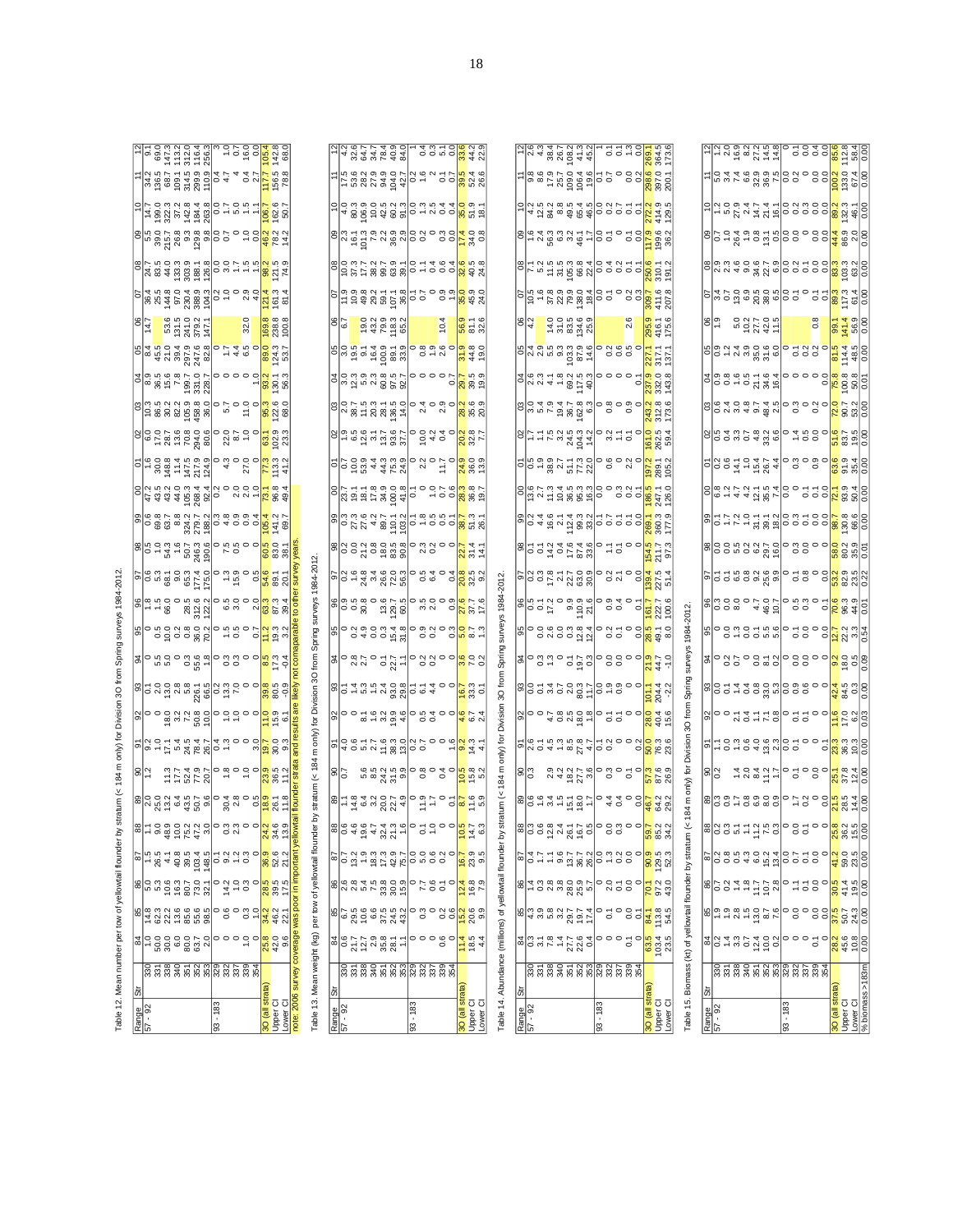|                                         | δĭ                   | ႙ၟ                                                                             | ò                              | 92                                        | ၶ                                        | 94            | 8                             |                                               | 5                                        |                                                      | 99                                                                                  |                                       | ò                                                                                                                             | 8                                                                                                                                                                       |                                        | 3                                                                         |                                    | 8                                                              | 5                                                                                 | 80                  | 80                | S                                     |                                   |                               |
|-----------------------------------------|----------------------|--------------------------------------------------------------------------------|--------------------------------|-------------------------------------------|------------------------------------------|---------------|-------------------------------|-----------------------------------------------|------------------------------------------|------------------------------------------------------|-------------------------------------------------------------------------------------|---------------------------------------|-------------------------------------------------------------------------------------------------------------------------------|-------------------------------------------------------------------------------------------------------------------------------------------------------------------------|----------------------------------------|---------------------------------------------------------------------------|------------------------------------|----------------------------------------------------------------|-----------------------------------------------------------------------------------|---------------------|-------------------|---------------------------------------|-----------------------------------|-------------------------------|
| Range<br>30 - 56<br>57 - 92             | -84                  |                                                                                |                                |                                           |                                          |               |                               |                                               |                                          |                                                      |                                                                                     | <u>ခြင်းမှ ခံ</u><br>ခြင်းမှ ခံ       |                                                                                                                               |                                                                                                                                                                         |                                        |                                                                           |                                    |                                                                |                                                                                   |                     |                   |                                       |                                   |                               |
|                                         |                      |                                                                                |                                |                                           |                                          |               |                               |                                               |                                          |                                                      |                                                                                     |                                       |                                                                                                                               |                                                                                                                                                                         |                                        |                                                                           |                                    |                                                                |                                                                                   |                     |                   |                                       |                                   |                               |
|                                         |                      |                                                                                |                                | o si                                      |                                          |               |                               |                                               |                                          |                                                      |                                                                                     |                                       |                                                                                                                               |                                                                                                                                                                         |                                        |                                                                           |                                    |                                                                |                                                                                   |                     |                   |                                       |                                   |                               |
|                                         |                      |                                                                                |                                |                                           |                                          |               |                               |                                               |                                          |                                                      |                                                                                     |                                       |                                                                                                                               |                                                                                                                                                                         |                                        |                                                                           |                                    |                                                                |                                                                                   |                     |                   |                                       |                                   |                               |
|                                         | និន្លី<br>ខេត្តបន្តិ | o n ci o o<br>ci ci ci ci                                                      | 01<br>01<br>01<br>01<br>01     | 90000<br>ကံ                               | 51<br>01<br>01                           | r nooo<br>oo  | 0 10 10<br>4 10 10<br>4 10 10 |                                               | $\sigma$ $\sigma$ $\vec{a}$ , $\vec{c}$  |                                                      | $\frac{1}{2}$ $\frac{1}{2}$ $\frac{1}{2}$ $\frac{1}{2}$ $\frac{1}{2}$ $\frac{1}{2}$ |                                       |                                                                                                                               |                                                                                                                                                                         |                                        | $\frac{155}{650}$ $\frac{8}{400}$                                         |                                    | n 8 0 8 5<br> u 8 0 8 5<br> u 8 0 8 5                          | $\frac{1}{2}$<br>$\frac{1}{2}$<br>$\frac{1}{2}$<br>$\frac{1}{2}$<br>$\frac{1}{2}$ |                     |                   | 0.0.8<br>142 80.0<br>142 80.0         | a a a a a<br>a a a a a<br>a a a a | 834 x m<br>200 m s<br>200 m s |
|                                         |                      |                                                                                |                                |                                           |                                          |               |                               |                                               |                                          |                                                      |                                                                                     |                                       |                                                                                                                               |                                                                                                                                                                         |                                        |                                                                           |                                    |                                                                |                                                                                   |                     |                   |                                       |                                   |                               |
|                                         |                      |                                                                                |                                |                                           |                                          |               |                               | ဖ <mark>ွ</mark> ေဖြေ့စစ္စစ<br>စစ္ပြဲမွ စစ္စစ |                                          |                                                      |                                                                                     | $\frac{1}{2}$                         | $\frac{1}{2}$ $\frac{1}{4}$ $\frac{1}{4}$ $\frac{1}{5}$ $\frac{1}{6}$ $\frac{1}{6}$ $\frac{1}{6}$ $\frac{1}{6}$ $\frac{1}{6}$ | $\frac{1}{2}$ $\frac{1}{2}$ $\frac{1}{2}$ $\frac{1}{2}$ $\frac{1}{2}$ $\frac{1}{2}$ $\frac{1}{2}$ $\frac{1}{2}$ $\frac{1}{2}$ $\frac{1}{2}$ $\frac{1}{2}$ $\frac{1}{2}$ | ျဖစ္ပြဲ အိမ္က ေတြ<br>အမြန္မာ အိမ္က ေတြ |                                                                           | များဖြစ္ပ်က္ ၁၀၀၀<br>မြန္ပါတီ ၁၀၁၀ |                                                                |                                                                                   |                     |                   |                                       |                                   |                               |
| $93 - 183$                              |                      |                                                                                |                                |                                           |                                          |               |                               |                                               |                                          |                                                      |                                                                                     |                                       |                                                                                                                               |                                                                                                                                                                         |                                        |                                                                           |                                    |                                                                |                                                                                   |                     |                   |                                       |                                   |                               |
|                                         |                      |                                                                                |                                |                                           |                                          |               |                               |                                               |                                          |                                                      |                                                                                     |                                       |                                                                                                                               |                                                                                                                                                                         |                                        |                                                                           |                                    |                                                                |                                                                                   |                     |                   |                                       |                                   |                               |
|                                         |                      |                                                                                |                                | oooooowoooo                               | 。。。                                      | °°°°°°°°°°    |                               |                                               | o o o o o o o o o o o o o o o o o        |                                                      | 。。。。。。。。。。。。                                                                        | $\circ \circ \circ \circ \circ \circ$ | °°° 00000<br>° 00                                                                                                             |                                                                                                                                                                         |                                        |                                                                           |                                    | $\begin{array}{c}\n 000000 \\  0 \\  \hline\n 0\n \end{array}$ |                                                                                   |                     | oooooooooo<br>ooo | $\circ \circ \circ \circ \circ \circ$ | °°°°°°°°                          | 。。。。。。。。。。。。                  |
|                                         |                      |                                                                                |                                |                                           |                                          |               |                               |                                               |                                          |                                                      |                                                                                     |                                       |                                                                                                                               |                                                                                                                                                                         |                                        |                                                                           |                                    |                                                                |                                                                                   |                     |                   |                                       |                                   |                               |
|                                         |                      |                                                                                |                                |                                           |                                          |               |                               |                                               |                                          |                                                      |                                                                                     |                                       |                                                                                                                               |                                                                                                                                                                         |                                        |                                                                           |                                    |                                                                |                                                                                   |                     |                   |                                       |                                   |                               |
|                                         |                      |                                                                                |                                |                                           |                                          |               |                               |                                               |                                          |                                                      |                                                                                     |                                       |                                                                                                                               |                                                                                                                                                                         |                                        |                                                                           |                                    |                                                                |                                                                                   |                     |                   |                                       |                                   |                               |
|                                         |                      |                                                                                |                                |                                           |                                          |               |                               |                                               |                                          |                                                      |                                                                                     |                                       |                                                                                                                               |                                                                                                                                                                         |                                        |                                                                           |                                    |                                                                |                                                                                   |                     |                   |                                       |                                   |                               |
|                                         |                      |                                                                                |                                |                                           | 000000                                   |               |                               |                                               |                                          |                                                      |                                                                                     |                                       |                                                                                                                               |                                                                                                                                                                         |                                        |                                                                           |                                    |                                                                |                                                                                   |                     |                   |                                       |                                   |                               |
|                                         |                      |                                                                                |                                |                                           |                                          |               |                               |                                               |                                          |                                                      |                                                                                     |                                       |                                                                                                                               |                                                                                                                                                                         |                                        |                                                                           |                                    |                                                                |                                                                                   |                     |                   | $\circ$ $\circ$ $\circ$               |                                   |                               |
|                                         |                      |                                                                                |                                |                                           |                                          |               |                               |                                               |                                          |                                                      |                                                                                     |                                       |                                                                                                                               |                                                                                                                                                                         |                                        |                                                                           |                                    |                                                                |                                                                                   |                     |                   |                                       |                                   |                               |
|                                         |                      |                                                                                |                                |                                           |                                          |               |                               |                                               |                                          |                                                      |                                                                                     |                                       |                                                                                                                               |                                                                                                                                                                         |                                        |                                                                           |                                    |                                                                |                                                                                   |                     |                   |                                       |                                   |                               |
|                                         |                      |                                                                                |                                |                                           |                                          |               |                               |                                               |                                          |                                                      |                                                                                     |                                       | $\begin{array}{c} \circ \circ \circ \circ \circ \circ \circ \circ \circ \circ \circ \end{array}$                              |                                                                                                                                                                         |                                        | <u>៰៰៰៰៰៰៰៎៰៰៳៓<mark>៹</mark>៓</u> ៷៷<br>៰៰៰៰៰៰៰៎៰៰៷ <mark>៓៓</mark> ៝៷៓៓ |                                    |                                                                |                                                                                   |                     |                   |                                       |                                   |                               |
|                                         |                      |                                                                                |                                |                                           |                                          |               |                               |                                               |                                          |                                                      |                                                                                     |                                       |                                                                                                                               |                                                                                                                                                                         |                                        |                                                                           |                                    | 00                                                             |                                                                                   |                     |                   |                                       |                                   |                               |
|                                         |                      |                                                                                |                                |                                           |                                          |               |                               |                                               |                                          |                                                      |                                                                                     |                                       |                                                                                                                               |                                                                                                                                                                         |                                        |                                                                           |                                    |                                                                |                                                                                   |                     |                   |                                       |                                   |                               |
|                                         |                      |                                                                                |                                |                                           |                                          |               |                               |                                               |                                          |                                                      |                                                                                     |                                       |                                                                                                                               |                                                                                                                                                                         |                                        |                                                                           |                                    |                                                                |                                                                                   |                     |                   | $\frac{1}{200}$                       |                                   |                               |
|                                         |                      |                                                                                |                                |                                           |                                          |               |                               |                                               |                                          |                                                      |                                                                                     |                                       |                                                                                                                               |                                                                                                                                                                         |                                        |                                                                           |                                    |                                                                |                                                                                   |                     |                   |                                       |                                   |                               |
|                                         |                      |                                                                                |                                |                                           |                                          |               |                               |                                               |                                          |                                                      |                                                                                     |                                       |                                                                                                                               |                                                                                                                                                                         |                                        |                                                                           |                                    |                                                                |                                                                                   |                     |                   |                                       |                                   |                               |
|                                         |                      |                                                                                |                                |                                           |                                          |               |                               |                                               |                                          |                                                      |                                                                                     |                                       |                                                                                                                               |                                                                                                                                                                         |                                        |                                                                           |                                    | $\circ \circ \circ$                                            |                                                                                   |                     |                   |                                       |                                   |                               |
|                                         |                      |                                                                                |                                |                                           |                                          |               |                               |                                               |                                          |                                                      |                                                                                     | $\circ$                               |                                                                                                                               |                                                                                                                                                                         |                                        |                                                                           |                                    |                                                                |                                                                                   |                     |                   |                                       |                                   |                               |
|                                         |                      |                                                                                |                                |                                           |                                          |               |                               |                                               |                                          |                                                      |                                                                                     |                                       |                                                                                                                               |                                                                                                                                                                         | <mark>၀</mark> ပုံ ပုံ<br>၁၉ ပုံ       |                                                                           | 0 0 4 8<br>0 4 8                   |                                                                |                                                                                   |                     |                   |                                       |                                   |                               |
| 3L (all strata)<br>Upper Cl<br>Lower Cl |                      | $\frac{8}{0}$ $\frac{6}{0}$ $\frac{6}{0}$                                      | $\frac{1}{4}$ (0 $\frac{1}{2}$ | $\frac{1}{9}$ $\frac{1}{9}$ $\frac{1}{9}$ | <mark>g</mark> a d<br><mark>p</mark> u d | $\frac{1}{2}$ | $\frac{5}{2}$ $\frac{2}{2}$   | <mark>ے</mark> کا ک                           |                                          | $\frac{1}{20}$<br>$\frac{1}{20}$                     | <mark>ရ</mark> ာဇ် (၁)<br><mark>(၁</mark> ) အ                                       | $\frac{6.1}{11.2}$                    |                                                                                                                               | $\frac{20}{5}$ $\frac{20}{5}$ $\frac{4}{5}$                                                                                                                             |                                        |                                                                           |                                    | $\frac{10.0}{16.4}$                                            | $\frac{15.0}{26.0}$                                                               | $\frac{15.8}{23.6}$ | $rac{6}{161}$     | 28 4.9                                |                                   | $\frac{7.5}{29.3}$            |
|                                         |                      |                                                                                |                                |                                           |                                          |               |                               |                                               | <mark>o</mark> N N<br><mark>-</mark> N Q |                                                      |                                                                                     |                                       | $\frac{1.7}{18.4}$                                                                                                            |                                                                                                                                                                         |                                        |                                                                           |                                    |                                                                |                                                                                   |                     |                   |                                       |                                   |                               |
|                                         |                      | able 17. Mean weight (kg) per tow of yellowtail flounder by stratum for Divisi |                                |                                           |                                          |               | δ                             |                                               |                                          | 3L (strata < 184 m only) from Fall Surveys 1990-2012 |                                                                                     |                                       |                                                                                                                               |                                                                                                                                                                         |                                        |                                                                           |                                    |                                                                |                                                                                   |                     |                   |                                       |                                   |                               |
|                                         | č                    | ξ                                                                              | k                              |                                           | č                                        | k             | č                             |                                               |                                          |                                                      |                                                                                     |                                       |                                                                                                                               |                                                                                                                                                                         |                                        |                                                                           |                                    |                                                                |                                                                                   |                     |                   |                                       |                                   |                               |

|                | Range<br>30 - 56<br>57 - 92 |                                                                                                                                                                                                                                  |                  |          |                |                             | 83 - 183 |      |  |  |             |  |  |         |  |  |                               | 3L ( <mark>all strata)</mark><br>Jpper Cl<br>-ower Cl |  |
|----------------|-----------------------------|----------------------------------------------------------------------------------------------------------------------------------------------------------------------------------------------------------------------------------|------------------|----------|----------------|-----------------------------|----------|------|--|--|-------------|--|--|---------|--|--|-------------------------------|-------------------------------------------------------|--|
| $\overline{5}$ | 784                         |                                                                                                                                                                                                                                  |                  |          |                | 885588887588888888888888888 |          |      |  |  |             |  |  |         |  |  |                               |                                                       |  |
| 8              |                             |                                                                                                                                                                                                                                  | ていいの<br>こくこう     |          |                |                             |          |      |  |  | 0000000000  |  |  |         |  |  |                               | $\frac{1}{4}$ $\frac{1}{8}$ $\frac{1}{9}$             |  |
| ଚ୍ଚ            |                             |                                                                                                                                                                                                                                  | sigont<br>Sigont |          |                |                             |          |      |  |  |             |  |  |         |  |  |                               | <mark>ನ್ನ</mark> ೆ ಬೆ                                 |  |
| S              |                             |                                                                                                                                                                                                                                  | agoro<br>unito   |          |                |                             |          |      |  |  |             |  |  |         |  |  |                               | <mark>ನ್ನ</mark> ೆ ಎ                                  |  |
| ဌ              |                             |                                                                                                                                                                                                                                  |                  | 35<br>35 |                |                             |          | 0000 |  |  | 。。。。。       |  |  |         |  |  |                               | <mark>ង</mark> ២ ។<br><mark>೦</mark> ೦ ೦              |  |
| 34             |                             |                                                                                                                                                                                                                                  | 0 – 0 0 0<br>0 0 |          |                |                             |          |      |  |  | 00000000000 |  |  |         |  |  |                               | ooo<br>ooo                                            |  |
| န္တ            |                             | 0.00000                                                                                                                                                                                                                          |                  |          |                |                             |          |      |  |  | 00000000000 |  |  |         |  |  |                               | $\frac{1}{2}$ o o                                     |  |
|                |                             |                                                                                                                                                                                                                                  |                  |          |                |                             |          |      |  |  |             |  |  |         |  |  |                               | $\frac{1}{4}$ $\frac{1}{8}$ $\frac{1}{2}$             |  |
|                |                             | plogo w oppooooooooooooooooo <mark>ld</mark> od                                                                                                                                                                                  |                  |          |                |                             |          |      |  |  |             |  |  |         |  |  |                               |                                                       |  |
|                |                             |                                                                                                                                                                                                                                  |                  |          |                |                             |          |      |  |  |             |  |  |         |  |  |                               |                                                       |  |
| ၜႜ             |                             |                                                                                                                                                                                                                                  |                  |          |                | 00000000000                 |          |      |  |  |             |  |  |         |  |  |                               | $\frac{6}{10}$ d $\frac{6}{10}$                       |  |
|                |                             | $\frac{1}{\sqrt{1-\frac{1}{6}}\sin \frac{1}{6}}$ $\frac{1}{\cos \frac{1}{6}}$                                                                                                                                                    |                  |          |                |                             |          |      |  |  |             |  |  |         |  |  |                               | ಂ <mark>ಂ</mark> ಂ ಇ ಇ                                |  |
|                |                             | 이 <mark>의</mark> 소측 음료 이                                                                                                                                                                                                         |                  |          |                |                             |          |      |  |  |             |  |  |         |  |  | 00000000000000000<br>00<br>00 | $rac{1}{6}$ $rac{1}{6}$ $rac{1}{6}$                   |  |
|                |                             |                                                                                                                                                                                                                                  |                  |          |                |                             |          |      |  |  |             |  |  |         |  |  |                               |                                                       |  |
|                |                             | $\frac{1}{\sqrt{2}}$                                                                                                                                                                                                             |                  |          |                |                             |          |      |  |  |             |  |  |         |  |  |                               |                                                       |  |
|                |                             |                                                                                                                                                                                                                                  |                  |          |                |                             |          |      |  |  |             |  |  |         |  |  |                               |                                                       |  |
|                |                             | glel e violado e o concelho de la divididad de la concelha de la divididad de la concelha de la concelha de la<br>Referències de la concelho de la concelha de la concelha de la concelha de la concelha de la concelha de la co |                  |          |                |                             |          |      |  |  |             |  |  |         |  |  |                               |                                                       |  |
| 8              |                             | $-5034$                                                                                                                                                                                                                          |                  |          |                |                             |          |      |  |  | $\circ$     |  |  | $\circ$ |  |  |                               | ooo <mark>n</mark> inini<br>→ a <mark>∞</mark>        |  |
| 5              |                             | 0.00000000                                                                                                                                                                                                                       |                  |          |                |                             |          |      |  |  |             |  |  |         |  |  |                               | $\frac{7}{7}$ $\frac{8}{7}$ $\frac{6}{7}$             |  |
| 8              |                             |                                                                                                                                                                                                                                  |                  |          |                |                             |          |      |  |  | 00000000000 |  |  |         |  |  |                               | <mark>∷</mark> ∞ ∞<br><mark>∽</mark> ∧ ∾              |  |
| 80             |                             | 03<br>03<br>04<br>04<br>05                                                                                                                                                                                                       |                  |          |                |                             |          |      |  |  |             |  |  |         |  |  |                               | <mark>္က</mark> တက္<br><mark>လ</mark> ဟု ထု           |  |
| $\tilde{c}$    |                             |                                                                                                                                                                                                                                  |                  |          | 24155<br>24155 |                             |          |      |  |  | 00000000000 |  |  |         |  |  |                               | ooooo <mark>oo</mark> gaa                             |  |
| ŕ              |                             | 0.0<br>0.0002<br>0.0002                                                                                                                                                                                                          |                  |          |                |                             |          |      |  |  |             |  |  |         |  |  |                               | $rac{1}{65}$<br>$rac{2}{3}$                           |  |
| $\approx$      |                             | 0<br>000875<br>00090                                                                                                                                                                                                             |                  |          |                |                             |          |      |  |  |             |  |  |         |  |  |                               | $rac{4}{9}$ $rac{6}{9}$ $rac{1}{7}$                   |  |

| l<br>i                                             |
|----------------------------------------------------|
| ١<br>l                                             |
| i<br>í<br>ì                                        |
| í<br>i<br>l                                        |
| ֖֖֢ׅ֖֖ׅׅׅׅ֖֚֚֚֚֚֚֚֚֚֚֚֚֚֚֚֚֚֚֚֚֚֚֡֝֝֝֝֝֬<br>Ĩ<br>ï |
| l                                                  |
|                                                    |
|                                                    |
|                                                    |
|                                                    |
| Table                                              |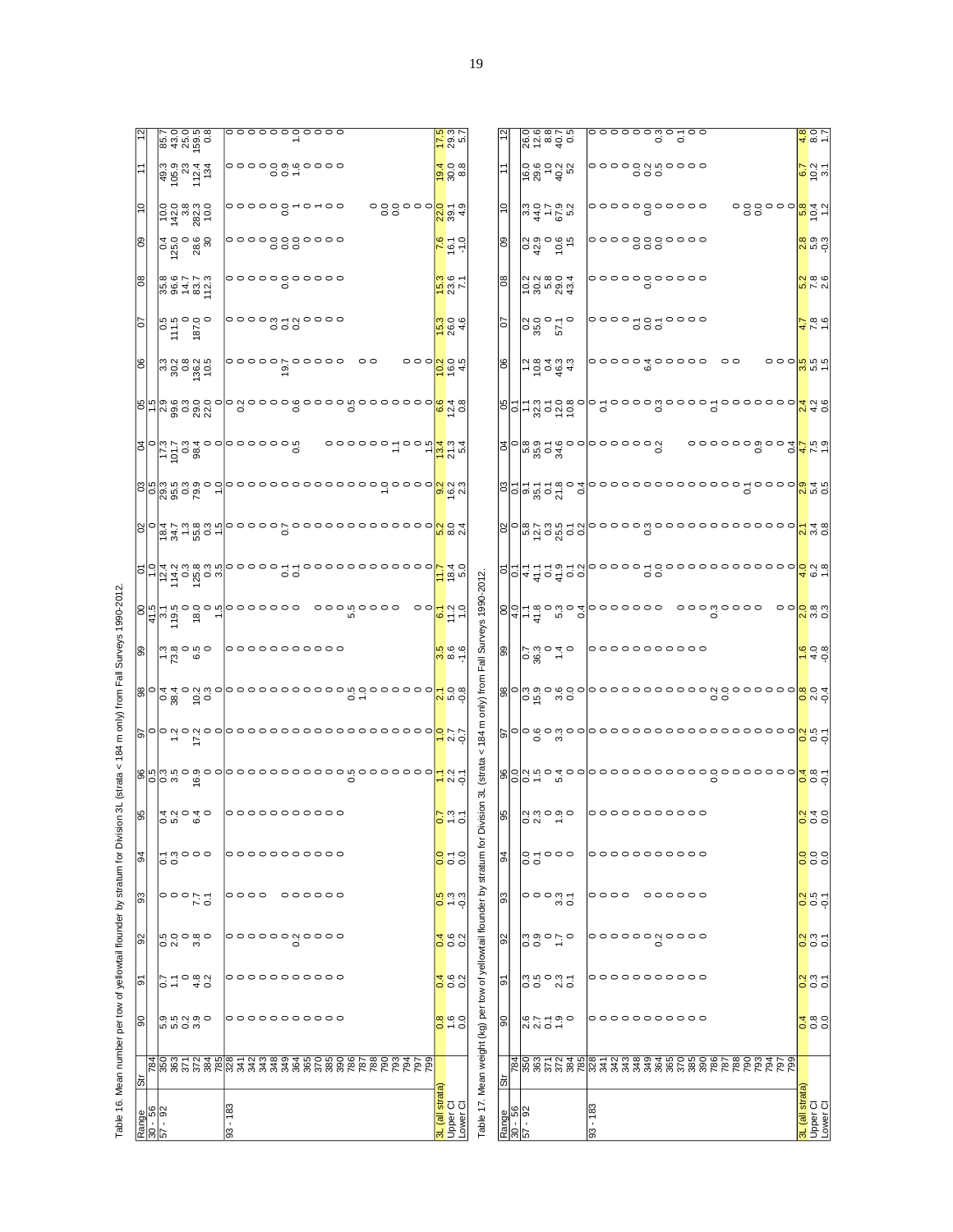|     | 24.5<br>25.9<br>25.95                                                                                                                                                                                                                                                                                               | 00000040000<br>O                                                                                                                                                                                                                                       | $\frac{4}{9}$ or $\frac{1}{9}$<br><mark>ಣೆ</mark> ಟೆ ಐ                                                  |                                                    |                             |                                                                 | $7.4$<br>$1.4$<br>$1.3$<br>$0.1$<br>$0.1$                                                                                                                                                                                                                  |        |      |                     |               |           |         |  |                                         | 88<br>2000<br>2000<br>2000                                                                          |   |
|-----|---------------------------------------------------------------------------------------------------------------------------------------------------------------------------------------------------------------------------------------------------------------------------------------------------------------------|--------------------------------------------------------------------------------------------------------------------------------------------------------------------------------------------------------------------------------------------------------|---------------------------------------------------------------------------------------------------------|----------------------------------------------------|-----------------------------|-----------------------------------------------------------------|------------------------------------------------------------------------------------------------------------------------------------------------------------------------------------------------------------------------------------------------------------|--------|------|---------------------|---------------|-----------|---------|--|-----------------------------------------|-----------------------------------------------------------------------------------------------------|---|
|     | 14.0<br>14.0<br>14.0<br>14.0<br>25.0                                                                                                                                                                                                                                                                                | 00000000000<br>000                                                                                                                                                                                                                                     | $Q = Q$<br><b>8</b><br>8<br>8<br>5                                                                      |                                                    |                             | $47288$<br>$758$                                                |                                                                                                                                                                                                                                                            |        |      | 000                 | °°0000°N 0000 |           |         |  |                                         | $\omega$ $\omega$ $\omega$<br>00 a<br><mark>8</mark> a e e <mark>8</mark><br>8 a e e <mark>8</mark> |   |
|     | 8<br>886656                                                                                                                                                                                                                                                                                                         | 0000000000<br>$\frac{1}{2} \frac{8}{2} \frac{2}{2}$<br>$\frac{8}{2} \frac{2}{2} \frac{1}{2}$<br>$\frac{8}{2} \frac{2}{2}$<br>$\Omega$                                                                                                                  |                                                                                                         |                                                    | OÞ.                         | ၜၜၟၜၟၣၜ<br>ၜၣႍၜၛၜ                                               |                                                                                                                                                                                                                                                            |        |      | $\circ$             | 0000000000    |           |         |  |                                         |                                                                                                     |   |
| 80  | 0.000 to                                                                                                                                                                                                                                                                                                            | 0000000000<br>$\circ\circ\circ$                                                                                                                                                                                                                        | $-$ بن $\overline{ }$<br>$\frac{1}{9}$ $\frac{1}{9}$ $\frac{1}{9}$                                      |                                                    | 80                          | $\frac{1}{2}$                                                   |                                                                                                                                                                                                                                                            |        |      | $\circ \circ \circ$ | 0000000000    |           |         |  |                                         | <mark>္မွ</mark> ီး ၁၉<br>မွန်း                                                                     |   |
| 80  | $27.7$<br>$27.7$<br>$28.7$<br>$29.7$<br>$29.7$                                                                                                                                                                                                                                                                      | 00000000000<br>$\circ$                                                                                                                                                                                                                                 | 00 00 00<br>$\frac{1}{8}$ $\frac{1}{2}$ $\frac{1}{2}$ $\frac{1}{2}$                                     |                                                    | $\frac{8}{6}$               | 0140187<br>017096                                               |                                                                                                                                                                                                                                                            |        |      | $\circ$             |               |           |         |  |                                         | 0<br><mark>si</mark> a ci <mark>si ve</mark><br><mark>si si si</mark> Si                            |   |
| S   | $\frac{1}{2}$ $\frac{1}{2}$ $\frac{1}{2}$ $\frac{1}{2}$ $\frac{1}{2}$ $\frac{1}{2}$ $\frac{1}{2}$ $\frac{1}{2}$                                                                                                                                                                                                     | 000000000000<br>$\circ \circ \circ$                                                                                                                                                                                                                    | 0<br>154.5<br>27.4                                                                                      |                                                    | 70                          | $Q$ $Q$ $Q$ $Q$ $Q$ $Q$ $Q$<br>$\circ$ $\circ$                  | ൗ                                                                                                                                                                                                                                                          |        |      | $\circ\circ\circ$   |               |           |         |  |                                         | <mark>၀</mark> ၀ ဗု ခု<br><mark>၁ </mark> ၀ ဗု ခု                                                   |   |
| 80  | 0.454                                                                                                                                                                                                                                                                                                               | $\circ$<br>$\circ$<br>၀၀၀ <mark>၈</mark> ၈၈<br><mark>စ</mark> စ်စီလ                                                                                                                                                                                    |                                                                                                         |                                                    | 8                           |                                                                 |                                                                                                                                                                                                                                                            |        |      |                     |               |           | $\circ$ |  | ಂಂ <mark>ಗ್ರ</mark> ಜಿ.ಇಂ<br>ನಿಜೆಪಿ ಪುಂ |                                                                                                     |   |
|     |                                                                                                                                                                                                                                                                                                                     | Rologica de la conservación de la conservación de la conservación de la conservación de la conservación de la<br>Referències de la conservación de la conservación de la conservación de la conservación de la conservación de                         | $\frac{8}{20}$ $\frac{1}{4}$                                                                            |                                                    |                             |                                                                 | glouver- e coooo-ooooooooooooo                                                                                                                                                                                                                             |        |      |                     |               |           |         |  |                                         | $\frac{1}{4}$ $\frac{4}{3}$ $\frac{1}{10}$ $\frac{1}{8}$ $\frac{1}{10}$                             |   |
|     | 4408                                                                                                                                                                                                                                                                                                                | $\frac{1}{2}$<br>0000000000 <mark>4</mark> N0<br>ö                                                                                                                                                                                                     | ី <mark>ឳ</mark> ៑ឪ                                                                                     |                                                    |                             |                                                                 | $\sigma$                                                                                                                                                                                                                                                   |        |      |                     |               |           |         |  |                                         |                                                                                                     |   |
|     |                                                                                                                                                                                                                                                                                                                     |                                                                                                                                                                                                                                                        | $\frac{68}{103}$                                                                                        |                                                    |                             |                                                                 |                                                                                                                                                                                                                                                            |        |      |                     |               |           |         |  |                                         |                                                                                                     |   |
|     |                                                                                                                                                                                                                                                                                                                     | glologique o concococococococo <mark>z</mark> ido                                                                                                                                                                                                      | 355                                                                                                     |                                                    |                             |                                                                 |                                                                                                                                                                                                                                                            |        |      |                     |               |           |         |  |                                         |                                                                                                     |   |
|     |                                                                                                                                                                                                                                                                                                                     | <u>ploju do do oj</u><br>Ploju do od od od od od od od od od <mark>ni</mark> vi vi                                                                                                                                                                     | $\frac{1}{4}$ $\approx$ $\approx$                                                                       |                                                    |                             |                                                                 | <u>plod sa fool aan oo oo oo oo oo oo da'da'da</u>                                                                                                                                                                                                         |        |      |                     |               |           |         |  |                                         |                                                                                                     |   |
|     | <mark>ျား</mark> ၁၈၀ - ၁၉၀ - ၁၉၀ - ၁၉၀ - ၁၉၀ - ၁၉၀ - ၁၉၀ - ၁၉၀ - ၁၉၀ - ၁၉၀ - ၁၉၀ - ၁၉၀ - ၁၉၀ - ၁၉၀ - ၁၉၀ - ၁၉၀ - ၁၉၀ - ၁၉၀<br>မြို့သို့                                                                                                                                                                             | 0000000<br>$\frac{1}{2}$                                                                                                                                                                                                                               | $\bigcirc$ $\bigcirc$ $\bigcirc$ $\overline{\bigcirc}$ $\overline{4}$ to<br>$\frac{1}{2}$ $\frac{1}{2}$ |                                                    |                             |                                                                 | $8 - 6$ $10 - 6$ $10 - 6$ $10 - 6$ $10 - 6$ $10 - 6$ $10 - 6$ $10 - 6$ $10 - 6$ $10 - 6$ $10 - 6$ $10 - 6$ $10 - 6$ $10 - 6$ $10 - 6$ $10 - 6$ $10 - 6$ $10 - 6$ $10 - 6$ $10 - 6$ $10 - 6$ $10 - 6$ $10 - 6$ $10 - 6$ $10 - 6$ $10 - 6$ $10 - 6$ $10 - 6$ |        |      |                     |               | 000000000 | $\circ$ |  | $\circ$                                 | $\frac{834}{234}$ $\frac{6}{9}$                                                                     |   |
| 8   | $\frac{4}{3}$ $\frac{5}{3}$ $\frac{6}{3}$ $\frac{6}{3}$ $\frac{1}{3}$ $\frac{6}{3}$ $\frac{1}{3}$ $\frac{1}{3}$ $\frac{1}{3}$ $\frac{1}{3}$ $\frac{1}{3}$ $\frac{1}{3}$ $\frac{1}{3}$ $\frac{1}{3}$ $\frac{1}{3}$ $\frac{1}{3}$ $\frac{1}{3}$ $\frac{1}{3}$ $\frac{1}{3}$ $\frac{1}{3}$ $\frac{1}{3}$ $\frac{1}{3}$ | 0000000000                                                                                                                                                                                                                                             | <mark>ឲ</mark> ចូន<br>សូម សូ                                                                            | surveys 1990-2012                                  | 8                           | $\begin{array}{ccc} 0 & 0 & 0 & 0 \\ 0 & 0 & 0 & 0 \end{array}$ |                                                                                                                                                                                                                                                            |        |      |                     | 0000000000    |           |         |  |                                         | <mark>္တ</mark> ီ ဗံု 4 ခြ                                                                          |   |
|     |                                                                                                                                                                                                                                                                                                                     | g   qu uo   que de cooper de <mark>áti</mark> ture   <mark>que de comptes   que de comptes   que de comptes de comptes de comptes de comptes de comptes de comptes de comptes de comptes de comptes de comptes de comptes de comptes de comptes</mark> |                                                                                                         |                                                    |                             |                                                                 | solding a cooperation of the set of the set of the set of the set of the set of the set of the set o<br>Set of the set of the set of the set of the set of the set of the set of the set of the set of the set of the s                                    |        |      |                     |               |           |         |  |                                         | <mark>စိုး</mark> အို ၁၀<br>မြန်မာ                                                                  |   |
|     | െ ഗ                                                                                                                                                                                                                                                                                                                 | plopäoäoolooooooooooooooool <mark>-</mark> er                                                                                                                                                                                                          | <mark>ල</mark> ලි 4                                                                                     | m only) from Fall                                  |                             |                                                                 |                                                                                                                                                                                                                                                            |        |      |                     |               |           |         |  |                                         |                                                                                                     |   |
|     |                                                                                                                                                                                                                                                                                                                     | $\circ$                                                                                                                                                                                                                                                | $-1$<br>$\frac{1}{2}$ $\frac{1}{2}$                                                                     |                                                    |                             |                                                                 | elolo de la proposación de la desenvación de la de la de la de la de la de la de la de la de la de la de la de<br>La de la de la de la de la de la de la de la de la de la de la de la de la de la de la de la de la de la de la                           |        |      |                     |               |           |         |  |                                         |                                                                                                     |   |
| 85  |                                                                                                                                                                                                                                                                                                                     | 0000000000                                                                                                                                                                                                                                             | $\frac{1}{2}$ ေတြ က<br>က် ဖဲ ဝ                                                                          | 184<br>(strata                                     | 99                          | 0.90000                                                         |                                                                                                                                                                                                                                                            |        |      |                     | 0000000000    |           |         |  |                                         | <mark>ပ္</mark> မွ အခြင့                                                                            | ö |
| 92  | 0.7000                                                                                                                                                                                                                                                                                                              | 00000000000                                                                                                                                                                                                                                            | - $\omega$ -<br>$\frac{1}{2}$                                                                           | ion 3L<br>.<br>w                                   | æ                           |                                                                 |                                                                                                                                                                                                                                                            |        |      |                     | 0000000000    |           |         |  |                                         | <mark>s</mark> asa                                                                                  | ö |
| ခြွ | 。。。。<br>N O                                                                                                                                                                                                                                                                                                         | 0000 000000                                                                                                                                                                                                                                            | $\circ$ $\circ$ $\circ$<br>$\overline{N}$ $\overline{N}$ $\overline{N}$                                 | ä                                                  | 93                          |                                                                 |                                                                                                                                                                                                                                                            |        | 0000 |                     | 000000        |           |         |  |                                         | $\frac{1}{2}$ $\frac{1}{2}$ $\frac{1}{2}$ $\frac{1}{2}$ $\frac{1}{2}$                               |   |
| SS  | $\frac{1}{2}$ is a signal $\frac{1}{2}$                                                                                                                                                                                                                                                                             |                                                                                                                                                                                                                                                        | $\frac{1}{20}$ $\frac{1}{20}$                                                                           |                                                    | 92                          | 50000                                                           |                                                                                                                                                                                                                                                            |        |      |                     | °°°°°°°°°°    |           |         |  |                                         | $\frac{ \mathbf{e} }{ \mathbf{e} }$ is $\frac{ \mathbf{e} }{ \mathbf{e} }$                          |   |
| 6   |                                                                                                                                                                                                                                                                                                                     | 0000000000                                                                                                                                                                                                                                             | $\frac{1}{2}$ $\frac{3}{2}$ $\frac{3}{2}$                                                               |                                                    | 5                           | 55088                                                           |                                                                                                                                                                                                                                                            |        |      |                     | 00000000000   |           |         |  |                                         | <mark>e</mark> e dele                                                                               |   |
| 8   | 7.0000000                                                                                                                                                                                                                                                                                                           |                                                                                                                                                                                                                                                        | $\frac{4}{4}$ $\frac{\infty}{6}$ $\frac{1}{2}$                                                          | Biomass (kt) of yellowtail flounder by stratum for | န္တ                         | $\infty \wedge \infty$<br>0000                                  |                                                                                                                                                                                                                                                            |        |      |                     |               |           |         |  |                                         | <mark>vi</mark> t 3 <mark>8)</mark>                                                                 |   |
|     |                                                                                                                                                                                                                                                                                                                     |                                                                                                                                                                                                                                                        |                                                                                                         |                                                    |                             |                                                                 |                                                                                                                                                                                                                                                            |        |      |                     |               |           |         |  |                                         |                                                                                                     |   |
| 贵   |                                                                                                                                                                                                                                                                                                                     | $-183$                                                                                                                                                                                                                                                 | 3L (all strata)<br>Upper Cl<br>Lower Cl                                                                 | able 19.                                           | ō                           |                                                                 |                                                                                                                                                                                                                                                            | $-183$ |      |                     |               |           |         |  |                                         | <mark>3L (all strata)</mark><br>Upper Cl<br>Lower Cl<br>% biomass >183m                             |   |
|     | Range<br>30 - 56<br>57 - 92                                                                                                                                                                                                                                                                                         | 3                                                                                                                                                                                                                                                      |                                                                                                         |                                                    | Range<br>30 - 56<br>57 - 92 |                                                                 |                                                                                                                                                                                                                                                            | 3      |      |                     |               |           |         |  |                                         |                                                                                                     |   |

Table 18. Abundance (millions) of yellowtail flounder by stratum for Division 3L (strata < 184 m only) from Fall surveys 1990-2012. Table 18. Abundance (millions) of yellow and the stratum of Superson of Abundance of Abundance (millions) of Division 2012.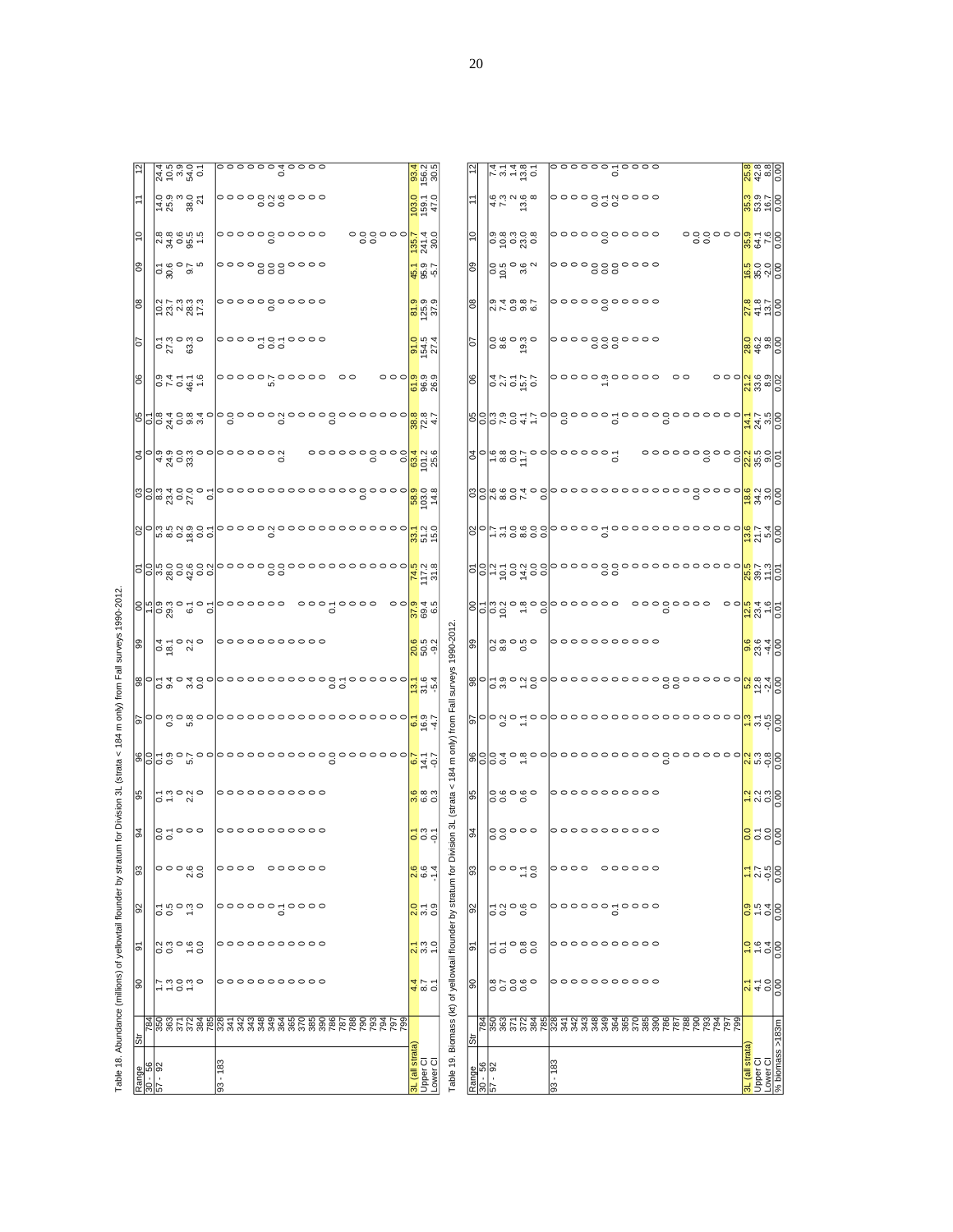| į                     |
|-----------------------|
| l<br>l                |
|                       |
| Ó<br>١                |
|                       |
| i                     |
|                       |
|                       |
| $\overline{a}$        |
|                       |
|                       |
|                       |
|                       |
|                       |
|                       |
| j                     |
|                       |
|                       |
| ֕<br>j<br>:<br>i<br>I |

| 531.9<br>476.7<br>844.8<br>550.8<br>378.3 |                         |                |                | 507.2                                                                     |                | 210.4<br>543.8<br>171.5      |       | 147.0         | 14.5              | 338.0<br>10.9<br>28.4 | $\tilde{\circ}$<br>6.7 | 344.6<br>316.2<br>558.4 | 423.5<br>265.5<br>415.7<br>216.7<br>687.3<br>429.6 |          |
|-------------------------------------------|-------------------------|----------------|----------------|---------------------------------------------------------------------------|----------------|------------------------------|-------|---------------|-------------------|-----------------------|------------------------|-------------------------|----------------------------------------------------|----------|
|                                           | 783.0<br>536.4          | 739.3<br>950.3 | 463.6          | 9<br>8323 900<br>8423 900<br>9000 900                                     |                | 7387436<br>2874365<br>28743  |       | 150.0         | 51 51<br>51<br>74 | 48.5                  |                        | 282.7<br>327.8          | 363.6<br>452.8                                     |          |
|                                           | 668.                    | .490.0         | 112.3          |                                                                           |                | 8511888<br>8518888<br>862887 |       |               |                   | 22.7<br>660.0<br>88.9 |                        | 526.6                   | 634.8<br>418.4                                     |          |
|                                           |                         | 443.8          | 457.0          | 135.7                                                                     |                | 279.0<br>195.3<br>382.3      |       | $\frac{1}{5}$ | 17.5              | 355.0                 |                        | 339.7                   | 463.4                                              | 14.7     |
|                                           |                         | 3188.8         | 253.3<br>124.3 |                                                                           | 250.3          | 156.2                        | 155.0 |               |                   | 467.7                 |                        | 446.1                   | 575.2                                              |          |
|                                           |                         | 099.3          | 513.3          | 359.2                                                                     | 536.3<br>221.7 |                              | 192.3 | 3.5           |                   | 38.0                  |                        | 485.5                   | 611.3                                              | 359.6    |
| S<br>$\delta$                             | 488.9<br>993.9          |                |                | 546.3<br>67.3<br>67.9<br>54.9<br>54.9<br>54.9                             |                |                              |       |               | s<br>O            |                       |                        | 364.8                   | 464.7<br>264.9                                     |          |
|                                           |                         | 001.9          |                | 62420<br>0007<br>0007<br>0007<br>0009                                     |                |                              |       |               | $\frac{5}{1}$     |                       |                        | 361.7                   | 462.3<br>261.1                                     |          |
|                                           | 643.3                   | 2539.0         | 319.4<br>737.6 |                                                                           |                | 571.4<br>302.3<br>202.3      |       |               |                   |                       |                        |                         | 489.3<br>673.9<br>305.9                            |          |
|                                           | 460.5                   | 2047.0         |                | 458.3<br>146.7<br>2005<br>2009                                            |                |                              | 130.3 |               |                   |                       |                        |                         | 320.3<br>494.3<br>146.4                            |          |
|                                           |                         | 372.5<br>722.5 |                |                                                                           |                |                              |       |               |                   |                       |                        |                         | 312.4<br>423.2<br>201.7                            |          |
|                                           |                         |                |                | 782 8<br>88 88 98 97<br>78 98 97 97 97                                    |                |                              |       |               |                   |                       |                        |                         | 241.2<br>313.7<br>168.7                            |          |
|                                           |                         |                |                | စ္ အသြက္ အို အို<br>မိုင္လာတြင္ အို အို အို<br>မိုင္လာတြင္ အို အို အို အိ |                |                              | 18.0  |               |                   |                       |                        |                         | 256.7<br>321.4<br>191.9                            |          |
| 96<br>95                                  | 216.7<br>831.3<br>398.5 | 711.6          |                | 392.1<br>415.8<br>75.6<br>$77.3$<br>450.0<br>4545                         |                |                              |       |               |                   |                       |                        | 212.0                   | 215.0<br>302.9<br>127.2<br>294.2<br>129.8          |          |
|                                           |                         |                |                |                                                                           |                |                              |       |               |                   |                       |                        | 108.0                   | 79.3                                               | .<br>36. |
| 3                                         | 76.5                    | 674.8<br>219.7 |                | 316.6                                                                     |                |                              |       |               |                   |                       |                        | 137.7                   |                                                    | 48.4     |
| $\frac{8}{2}$                             |                         | 323.0          |                | 269.8                                                                     | 55             |                              |       |               |                   |                       |                        | 86.4                    | 198.7                                              | $-25.8$  |
| ρ<br>9                                    | 58.0                    | 342.8          |                | 269.5                                                                     | 60.7           |                              |       |               |                   |                       |                        | $\frac{21}{3}$          | l51.7                                              | 32.5     |
| $\frac{8}{3}$                             | 40.7                    | 323.3          | 83.4<br>85.4   |                                                                           | 47.6           |                              |       |               |                   |                       |                        | 65.9                    | 108.2                                              | 23.6     |
| $\overline{5}$                            | 375<br>376              |                |                | 8527788<br>868578                                                         |                |                              |       |               |                   | 359<br>377<br>382     |                        |                         |                                                    |          |
| Range                                     | <=56                    |                | $57 - 92$      |                                                                           |                |                              |       |               | $93 - 183$        |                       |                        | N (all strata           | pper                                               | wer      |

Table 21. Mean weight (kg) per tow of yellowtail flounder by stratum for Division 3N (strata < 184 m only) from Fall Surveys 1990-2012. Table 21. Mean weight (kg) per tow of yellowtail flounder by stratum for Division 3N (strata < 184 m only) from Fall Surveys 1990-2012.

| 757489723<br>157429723<br>7574297<br>67.7<br>18.6                                                                                                                                                                                                                                                                                                                                              |
|------------------------------------------------------------------------------------------------------------------------------------------------------------------------------------------------------------------------------------------------------------------------------------------------------------------------------------------------------------------------------------------------|
| 93<br>36.4<br>151.7<br>16.9<br>19.9                                                                                                                                                                                                                                                                                                                                                            |
| က္ပ္ကြက္ တဲ့<br>ယူတြဲ မွာ ယူ                                                                                                                                                                                                                                                                                                                                                                   |
| 8<br>8 8 9 9 9<br>8 9 9 9 9<br>$\frac{1}{4}$<br>$\frac{1}{2}$<br>$\frac{1}{2}$<br>$\frac{1}{2}$<br>$\frac{1}{2}$<br>$\frac{1}{2}$<br>$\frac{1}{2}$<br>$\frac{1}{2}$<br>$\frac{1}{2}$<br>$\frac{1}{2}$<br>$\frac{1}{2}$<br>$\frac{1}{2}$<br>$\frac{1}{2}$<br>$\frac{1}{2}$<br>$\frac{1}{2}$<br>$\frac{1}{2}$<br>$\frac{1}{2}$<br>$\frac{1}{2}$<br>4 9 4 9 5 9 9<br>1 9 4 9 5 9 9<br>1 9 4 9 9 9 |
|                                                                                                                                                                                                                                                                                                                                                                                                |
|                                                                                                                                                                                                                                                                                                                                                                                                |
|                                                                                                                                                                                                                                                                                                                                                                                                |
|                                                                                                                                                                                                                                                                                                                                                                                                |
|                                                                                                                                                                                                                                                                                                                                                                                                |
|                                                                                                                                                                                                                                                                                                                                                                                                |
| 24.1<br>43.7<br>$\frac{22.1}{36.6}$                                                                                                                                                                                                                                                                                                                                                            |
| 47.0<br>65.3<br>29.3<br><mark>88</mark><br>583<br>593<br><mark>္က</mark> ် ဖွံ ဗုံ<br>8866<br>886<br>00<br>000<br>000<br>00                                                                                                                                                                                                                                                                    |
| 4.6                                                                                                                                                                                                                                                                                                                                                                                            |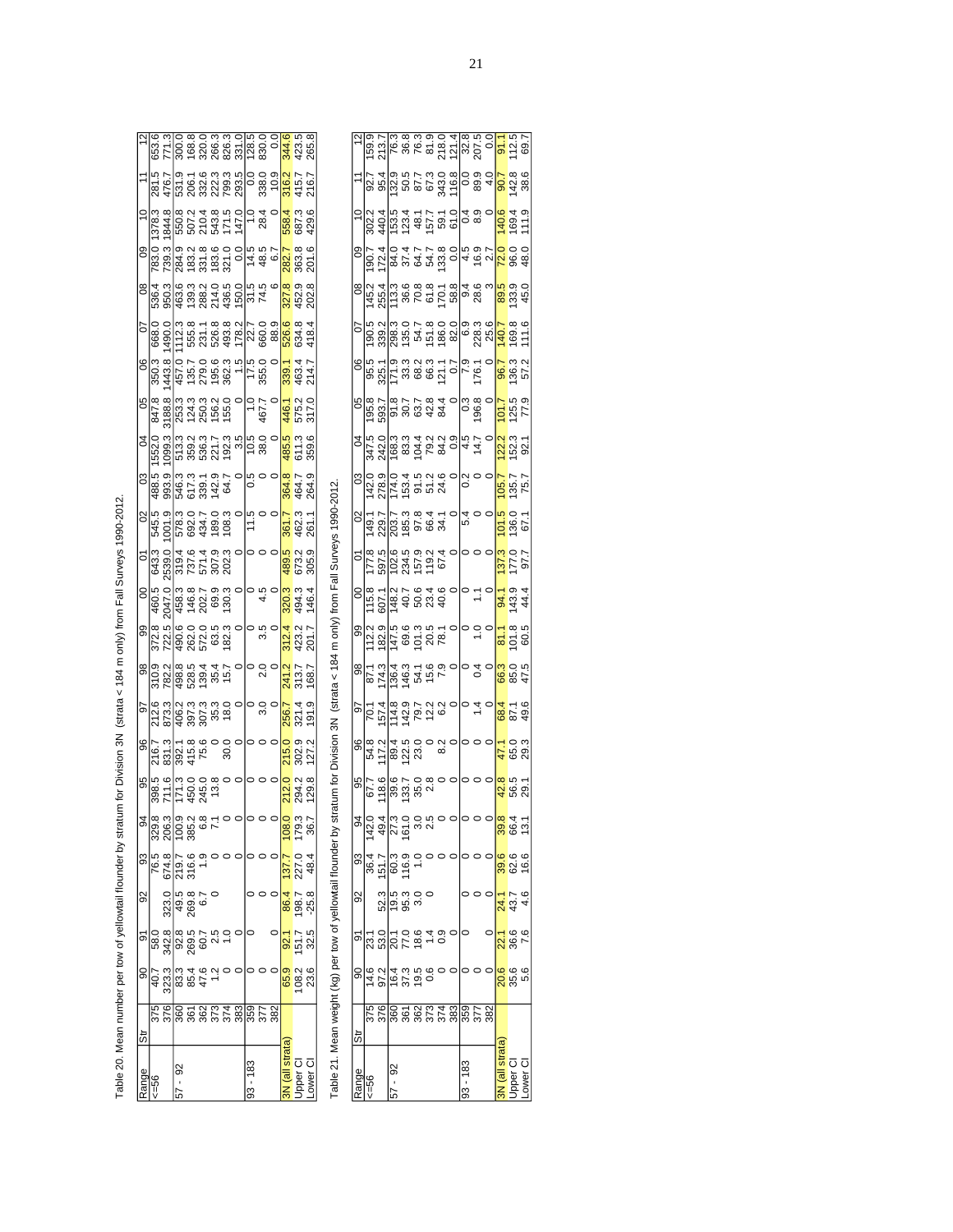| I<br>í<br>$\tilde{c}$<br>l<br>$\frac{1}{2}$<br>i<br>l<br>$\overline{a}$<br>$\vdots$<br>$\vdots$<br>İ<br>Tahle 22<br>$\vdots$ | į<br>ĺ |
|------------------------------------------------------------------------------------------------------------------------------|--------|
|                                                                                                                              |        |
|                                                                                                                              |        |
|                                                                                                                              |        |
|                                                                                                                              |        |
|                                                                                                                              |        |
|                                                                                                                              |        |
|                                                                                                                              |        |
|                                                                                                                              |        |
|                                                                                                                              |        |

| Range         | $56 = 56$            |                                                                                                                                                                                                                                                                                                               | 57 - 92        |                                          |           |  | 93 - 183       |                   |     | 3N (all strata) | Ipper Cl                             | ower (          |  |
|---------------|----------------------|---------------------------------------------------------------------------------------------------------------------------------------------------------------------------------------------------------------------------------------------------------------------------------------------------------------|----------------|------------------------------------------|-----------|--|----------------|-------------------|-----|-----------------|--------------------------------------|-----------------|--|
| Str           |                      |                                                                                                                                                                                                                                                                                                               |                |                                          |           |  |                | 357<br>382<br>382 |     |                 |                                      |                 |  |
| 8             |                      | ∞ (8) 14 12 16 14<br>∞ (8) 14 12 16 16 14<br>∞ 17 10 16 14                                                                                                                                                                                                                                                    |                |                                          |           |  |                |                   |     |                 | <mark>189</mark><br>243<br>253       |                 |  |
| δ             |                      |                                                                                                                                                                                                                                                                                                               |                |                                          |           |  |                |                   |     | 212.3           | 349.7                                | 74.9            |  |
| 92            |                      |                                                                                                                                                                                                                                                                                                               |                | ဖ <mark>ြ</mark> + စ က ဝ<br>ဖွံ့ဝြ စွဲ လ |           |  |                |                   |     | 158.0           | 363.3                                |                 |  |
|               | အ <mark>မြို့</mark> | $\frac{1904}{9080}$                                                                                                                                                                                                                                                                                           |                |                                          |           |  |                |                   |     |                 | 327.7<br>540.3<br>115.3              |                 |  |
| \$            |                      |                                                                                                                                                                                                                                                                                                               |                |                                          |           |  |                |                   |     |                 | <mark>259.</mark><br>2005<br>2008    |                 |  |
|               |                      |                                                                                                                                                                                                                                                                                                               |                |                                          |           |  |                |                   |     |                 | 509.0<br>706.4<br>311.5              |                 |  |
| 96            | 47.5                 | 71.4                                                                                                                                                                                                                                                                                                          | 161.4<br>'06.0 | 26.2                                     | ဝ ထု<br>က |  |                |                   |     | 516.3           |                                      | 305.4           |  |
| 56            | 46.6                 | 180.                                                                                                                                                                                                                                                                                                          |                | 023<br>023323<br>02523                   |           |  |                |                   |     | 616.2           | 771.6<br>460.8                       |                 |  |
|               |                      |                                                                                                                                                                                                                                                                                                               |                |                                          |           |  |                |                   |     | 632.1           | 822.0<br>442.0                       |                 |  |
| <u>ခ</u>      | 81.7                 | <u>០</u> ១. ១. ១. ១. <del>។</del><br>១. ២. ១. ១. ១. ។<br><u>១</u> . ២. ១. ១. ១. ១.                                                                                                                                                                                                                            |                |                                          |           |  |                |                   |     | 743.1           | 006.5                                | 479.7           |  |
| 8             |                      |                                                                                                                                                                                                                                                                                                               |                |                                          |           |  |                |                   |     | 860.3 1314.7    | 1327.5                               | 393.1           |  |
| δ             |                      |                                                                                                                                                                                                                                                                                                               |                |                                          |           |  |                |                   |     |                 | 1808.0<br>821.4                      |                 |  |
| $\infty$      |                      | 5<br>0 6 6 6 6 7 6 9 0<br>0 6 7 6 7 7 9 0<br>0 7 7 7 9 0 7                                                                                                                                                                                                                                                    |                |                                          |           |  | $\overline{0}$ |                   |     | 971.3           | 1241.5                               | 701.1           |  |
| CS            |                      | 1010116603<br>101011660<br>1010116603                                                                                                                                                                                                                                                                         |                |                                          |           |  | ွိ             |                   |     | 869.6           | 107.7                                | 631.5           |  |
| S<br>4        |                      | ಕ್ಷ ಗ್ರಗಳ ಪ್ರತಿ ಪ್ರಸ್ತ<br>ಕಾರ್ಥ ಪ್ರಶಸ್ತಿ<br>ಕಾರ್ಥ ಪ್ರಶಸ್ತಿ ರ                                                                                                                                                                                                                                                  |                |                                          |           |  | 0.5<br>0.0     |                   |     | 158.6           |                                      | 1458.9<br>858.3 |  |
| 8             |                      |                                                                                                                                                                                                                                                                                                               |                |                                          |           |  | 5 व<br>0       |                   |     | 1146.7          |                                      | 1478.6<br>814.9 |  |
| °             |                      |                                                                                                                                                                                                                                                                                                               |                |                                          |           |  |                |                   |     | 814.1           | 112.6                                | 515.6           |  |
| $\frac{2}{3}$ |                      |                                                                                                                                                                                                                                                                                                               |                |                                          |           |  |                |                   |     | 1414.2          | 1704.9                               | 1123.6          |  |
| g             |                      |                                                                                                                                                                                                                                                                                                               |                |                                          |           |  | $\frac{8}{1}$  |                   |     | 787.1           | 1087.3                               | 486.9           |  |
| 80            |                      | $\begin{array}{l} 71.6 \\ 72.4 \\ 17.7 \\ 17.6 \\ 18.7 \\ 19.7 \\ 19.7 \\ 19.7 \\ 10.7 \\ 19.7 \\ 19.7 \\ 19.7 \\ 19.7 \\ 19.7 \\ 19.7 \\ 19.7 \\ 19.7 \\ 19.7 \\ 19.7 \\ 19.7 \\ 19.7 \\ 19.7 \\ 19.7 \\ 19.7 \\ 19.7 \\ 19.7 \\ 19.7 \\ 19.7 \\ 19.7 \\ 19.7 \\ 19.7 \\ 19.7 \\ 19.7 \\ 19.7 \\ 19.7 \\ 19$ |                |                                          |           |  |                |                   | 0.6 | 709.9           | 913.5                                | 506.2           |  |
| $\tilde{=}$   |                      |                                                                                                                                                                                                                                                                                                               |                |                                          |           |  |                |                   |     | 1335.9          |                                      | 1027.7          |  |
|               |                      |                                                                                                                                                                                                                                                                                                               |                |                                          |           |  |                |                   |     |                 | <mark>759.</mark> 3<br>98.3<br>520.3 |                 |  |
| $\frac{1}{2}$ |                      |                                                                                                                                                                                                                                                                                                               |                |                                          |           |  |                |                   |     | 827.5           | 016.8                                | 638.2           |  |

Table 23. Biomass (kt) of yellowtail flounder by stratum for Division 3N (strata < 184 m only) from Fall surveys 1990-2012. Table 23. Biomass (kt) of yellow from your and the stratum for Division 4 determines from Fall surveys 1990-2012.

-l

|                      |          |                                                                                                                                                                                                                                                                                                                     |         | <u>  w 4  w 9 6 6 7 5 L q o</u><br>  m 4  <u>w 9 6 7 5 L q o</u>                                                                                                                                                                                                                                                                                                                             |  |                          |  | 218.7<br>270.2<br>167.3               |                                                  |                                                         |                 |  |
|----------------------|----------|---------------------------------------------------------------------------------------------------------------------------------------------------------------------------------------------------------------------------------------------------------------------------------------------------------------------|---------|----------------------------------------------------------------------------------------------------------------------------------------------------------------------------------------------------------------------------------------------------------------------------------------------------------------------------------------------------------------------------------------------|--|--------------------------|--|---------------------------------------|--------------------------------------------------|---------------------------------------------------------|-----------------|--|
| $\ddot{\phantom{0}}$ |          |                                                                                                                                                                                                                                                                                                                     |         |                                                                                                                                                                                                                                                                                                                                                                                              |  |                          |  | $\frac{17.8}{242.8}$                  |                                                  |                                                         |                 |  |
|                      |          |                                                                                                                                                                                                                                                                                                                     |         |                                                                                                                                                                                                                                                                                                                                                                                              |  |                          |  | 3 <mark>36.4</mark><br>405.2<br>267.6 |                                                  |                                                         | 0.00            |  |
|                      |          |                                                                                                                                                                                                                                                                                                                     |         |                                                                                                                                                                                                                                                                                                                                                                                              |  |                          |  |                                       |                                                  |                                                         |                 |  |
|                      |          |                                                                                                                                                                                                                                                                                                                     |         | ၜ <mark>ႜႜႜႜ</mark> ၜၟ႞ၜၟၑၟၟၯၟၯၟၯၟၣၜၟ<br>ၜႜႜႜႜၜၟ႞ၛၟၣၟၯၟၯၟၣၜၟၣၣ<br>ၜႜႜႜၜ႞ႜၛၣၣၜ                                                                                                                                                                                                                                                                                                                |  |                          |  |                                       |                                                  |                                                         |                 |  |
|                      |          |                                                                                                                                                                                                                                                                                                                     |         |                                                                                                                                                                                                                                                                                                                                                                                              |  |                          |  |                                       |                                                  | 299.7                                                   | 0.03            |  |
|                      |          |                                                                                                                                                                                                                                                                                                                     |         |                                                                                                                                                                                                                                                                                                                                                                                              |  |                          |  |                                       |                                                  | 232.3<br>327.3<br>137.3                                 | $\frac{0}{0}$   |  |
| 80                   |          |                                                                                                                                                                                                                                                                                                                     |         |                                                                                                                                                                                                                                                                                                                                                                                              |  |                          |  |                                       |                                                  | 261.5<br>322.6<br>200.3                                 | <b>0.03</b>     |  |
|                      |          |                                                                                                                                                                                                                                                                                                                     |         |                                                                                                                                                                                                                                                                                                                                                                                              |  |                          |  |                                       |                                                  | <mark>83450</mark><br>8837 <mark>0</mark><br>88700      |                 |  |
|                      |          |                                                                                                                                                                                                                                                                                                                     |         | $\frac{1}{2} \sum_{i=1}^{n} \frac{1}{2} \sum_{i=1}^{n} \frac{1}{2} \sum_{i=1}^{n} \frac{1}{2} \sum_{i=1}^{n} \frac{1}{2} \sum_{i=1}^{n} \frac{1}{2} \sum_{i=1}^{n} \frac{1}{2} \sum_{i=1}^{n} \frac{1}{2} \sum_{i=1}^{n} \frac{1}{2} \sum_{i=1}^{n} \frac{1}{2} \sum_{i=1}^{n} \frac{1}{2} \sum_{i=1}^{n} \frac{1}{2} \sum_{i=1}^{n} \frac{1}{2} \sum_{i=1}^{n$                              |  | 0 0 0<br> 0              |  |                                       |                                                  |                                                         |                 |  |
|                      |          |                                                                                                                                                                                                                                                                                                                     |         | $\sigma$ $\alpha$ $\beta$ $\alpha$ $\beta$ $\alpha$ $\beta$ $\alpha$ $\beta$ $\alpha$ $\beta$ $\alpha$ $\beta$ $\alpha$ $\beta$ $\alpha$ $\beta$ $\alpha$ $\beta$ $\alpha$ $\beta$ $\alpha$ $\beta$ $\alpha$ $\beta$ $\alpha$ $\beta$ $\alpha$ $\beta$ $\alpha$ $\beta$ $\alpha$ $\beta$ $\alpha$ $\beta$ $\alpha$ $\beta$ $\alpha$ $\beta$ $\alpha$ $\beta$ $\alpha$ $\beta$ $\alpha$ $\$   |  |                          |  |                                       |                                                  | 272.1<br>365.1<br>90.00<br>0.00                         |                 |  |
|                      |          |                                                                                                                                                                                                                                                                                                                     |         |                                                                                                                                                                                                                                                                                                                                                                                              |  |                          |  |                                       |                                                  | 368.9<br>475.3<br>262.5                                 | 0.00            |  |
|                      |          |                                                                                                                                                                                                                                                                                                                     |         | $\begin{array}{c}  g _{\alpha} \overline{\zeta_{0}} \mathop{\triangle}\limits_{\alpha} \overline{\zeta_{0}} \in \mathop{\mathcal{L}}\limits_{\alpha} \mathop{\mathcal{L}}\limits_{\alpha} \mathop{\mathcal{L}}\limits_{\alpha} \mathop{\mathcal{L}}\limits_{\alpha} \left  \mathop{\mathcal{L}}\limits_{\alpha} \mathop{\mathcal{L}}\limits_{\alpha} \right  > 0 \end{array}$                |  |                          |  |                                       | 252.8<br>386.5                                   | 19.                                                     |                 |  |
|                      |          |                                                                                                                                                                                                                                                                                                                     |         |                                                                                                                                                                                                                                                                                                                                                                                              |  |                          |  |                                       |                                                  | 1 <mark>93.0</mark><br>242.8<br>143.8                   |                 |  |
|                      |          |                                                                                                                                                                                                                                                                                                                     |         |                                                                                                                                                                                                                                                                                                                                                                                              |  |                          |  |                                       |                                                  | 173.6<br>222.7<br>124.5                                 | ŏs              |  |
|                      |          |                                                                                                                                                                                                                                                                                                                     |         | $\frac{1}{2} \frac{1}{2} \frac{1}{2} \frac{1}{2} \frac{1}{2} \frac{1}{2} \frac{1}{2} \frac{1}{2} \frac{1}{2} \frac{1}{2} \frac{1}{2} \frac{1}{2} \frac{1}{2} \frac{1}{2} \frac{1}{2} \frac{1}{2} \frac{1}{2} \frac{1}{2} \frac{1}{2} \frac{1}{2} \frac{1}{2} \frac{1}{2} \frac{1}{2} \frac{1}{2} \frac{1}{2} \frac{1}{2} \frac{1}{2} \frac{1}{2} \frac{1}{2} \frac{1}{2} \frac{1}{2} \frac{$ |  | $\overline{\phantom{a}}$ |  | 164.2                                 |                                                  | 209.2                                                   |                 |  |
|                      |          |                                                                                                                                                                                                                                                                                                                     |         |                                                                                                                                                                                                                                                                                                                                                                                              |  | $\circ$ $\circ$ $\circ$  |  | 13.2                                  |                                                  | $\frac{3}{200}$                                         |                 |  |
|                      |          |                                                                                                                                                                                                                                                                                                                     |         |                                                                                                                                                                                                                                                                                                                                                                                              |  |                          |  |                                       |                                                  |                                                         | 00.             |  |
| g<br>2               |          |                                                                                                                                                                                                                                                                                                                     |         |                                                                                                                                                                                                                                                                                                                                                                                              |  |                          |  |                                       |                                                  | <mark>်မှ</mark> ာ ကို ကို<br><mark>တို့</mark> ကို ကို | 0.00            |  |
|                      |          | စ္တုိ အို <mark>အို အို အို</mark><br>အို အို အို အို ၁                                                                                                                                                                                                                                                             |         |                                                                                                                                                                                                                                                                                                                                                                                              |  |                          |  | 94.2                                  |                                                  | 148.9<br>39.5                                           | 0.00            |  |
| $\approx$            |          | $\frac{1}{2}$ $\frac{1}{2}$ $\frac{1}{2}$ $\frac{1}{2}$ $\frac{1}{2}$ $\frac{1}{2}$ $\frac{1}{2}$ $\frac{1}{2}$ $\frac{1}{2}$ $\frac{1}{2}$ $\frac{1}{2}$ $\frac{1}{2}$ $\frac{1}{2}$ $\frac{1}{2}$ $\frac{1}{2}$ $\frac{1}{2}$ $\frac{1}{2}$ $\frac{1}{2}$ $\frac{1}{2}$ $\frac{1}{2}$ $\frac{1}{2}$ $\frac{1}{2}$ |         |                                                                                                                                                                                                                                                                                                                                                                                              |  |                          |  |                                       | $\frac{4}{10}$<br>0 3 4<br>2 9 4                 |                                                         | 3.00            |  |
|                      |          |                                                                                                                                                                                                                                                                                                                     |         | စာ <mark>ပြင် ဖြစ် စုံ စုံ ၁ ၁</mark><br>ရက် ၁ <mark>၈ စုံ စုံ စုံ</mark> ၁ ၁                                                                                                                                                                                                                                                                                                                |  |                          |  |                                       | $\frac{847}{944}$                                |                                                         | $\frac{0}{0}$   |  |
|                      |          |                                                                                                                                                                                                                                                                                                                     |         | <mark>ခ</mark> ါကို ဘိုင်္ဂြိဳက္ခံ အို တို<br>ခါကို ခိုင္ပြဲ စံုစံုတဲ့                                                                                                                                                                                                                                                                                                                       |  |                          |  |                                       | <mark>မ</mark> ္မာ မဲ အိ<br><mark>(၁</mark> ) မိ |                                                         | 0.00            |  |
| $rac{1}{3}$          |          |                                                                                                                                                                                                                                                                                                                     |         |                                                                                                                                                                                                                                                                                                                                                                                              |  |                          |  |                                       |                                                  |                                                         |                 |  |
| Range                | $56 = 5$ |                                                                                                                                                                                                                                                                                                                     | 57 - 92 |                                                                                                                                                                                                                                                                                                                                                                                              |  | $93 - 183$               |  | N (all strata)                        | Ipper CI                                         | ower CI                                                 | Biomass > 183 m |  |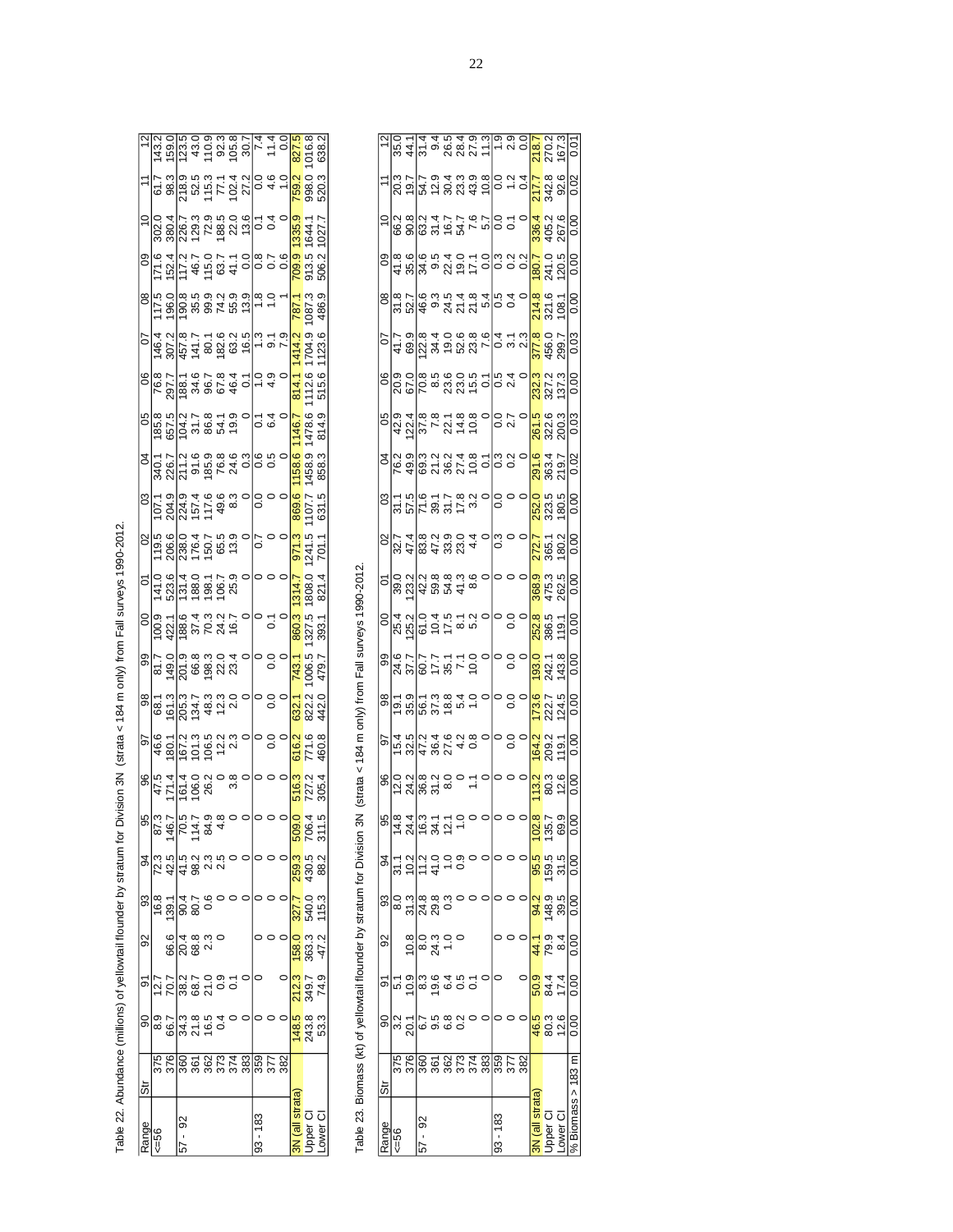| į                                       |
|-----------------------------------------|
| $\ddot{\phantom{0}}$                    |
|                                         |
| l<br>I                                  |
| į                                       |
| <br>í<br>Į                              |
| ċ                                       |
| an OC follows:                          |
|                                         |
| l                                       |
|                                         |
|                                         |
|                                         |
|                                         |
|                                         |
|                                         |
|                                         |
|                                         |
|                                         |
| i<br>֚֚֚֚֚֚֚֚֚֚֚֚֚֚֚֚֚֚֚֞֝֝֝֝֝֝֝֝֝֝֬֝֝֬ |
|                                         |
| Table 24.                               |
|                                         |

Ŀ

|                  |                                        | <u>Lista de la condice l'a</u><br>Lista de la condice l'algebre<br>Lista de la condice l'<br><b>SURFACE SURFACE</b><br>SURFACE SURFACE SURFACE<br>SURFACE SURFACE<br>sortaria e e e <mark>qu</mark> rz<br>Sortaria e e e <mark>qu</mark> rz<br>Sortaria e e e e e e e e e                                                                                                                                                                                                    |                                                      |                              | $\left[\begin{array}{c} \left  \begin{array}{c} \alpha & \beta \\ \gamma & \gamma \end{array} \right _{\mathcal{G}} \left  \begin{array}{c} \alpha & \beta \\ \gamma & \gamma \end{array} \right _{\mathcal{G}} \left  \begin{array}{c} \alpha & \beta \\ \gamma & \gamma \end{array} \right _{\mathcal{G}} \left  \begin{array}{c} \alpha & \beta \\ \gamma & \gamma \end{array} \right _{\mathcal{G}} \left  \begin{array}{c} \alpha \\ \gamma & \gamma \end{array} \right _{\mathcal{G}} \left  \begin{array}{c} \alpha \\ \gamma & \gamma \end{array} \right _{\mathcal{G}} \$<br>$\left[\begin{array}{ccc c}\n\text{S1} & \text{S2} & \text{S3} & \text{S4} & \text{S5} & \text{S6} & \text{S7} & \text{S8} \\ \text{S1} & \text{S2} & \text{S3} & \text{S4} & \text{S5} & \text{S7} & \text{S8} & \text{S8} \\ \text{S2} & \text{S3} & \text{S4} & \text{S5} & \text{S6} & \text{S7} & \text{S8} & \text{S8} & \text{S8} & \text{S8} \\ \text{S1} & \text{S2} & \text{S3} & \text{S4$<br>$\frac{1}{\sqrt{2}}$ |        |                                                      |                                                          | $\frac{1}{8882252226}$                                                                                                                                                                                                                                                                                                                                                                                                                                                                                                                                                           |              |                                                      |                                | List List of Oberation List List<br>List List de la col <mark>e</mark> rnie<br>List de la cole d <mark>e</mark> list list<br>$\frac{1}{6}$ $\frac{1}{2}$ $\frac{1}{2}$ $\frac{1}{2}$ $\frac{1}{2}$ $\frac{1}{2}$ $\frac{1}{2}$ $\frac{1}{2}$ $\frac{1}{2}$ $\frac{1}{2}$ $\frac{1}{2}$ $\frac{1}{2}$ $\frac{1}{2}$ $\frac{1}{2}$ $\frac{1}{2}$ $\frac{1}{2}$ $\frac{1}{2}$ $\frac{1}{2}$ $\frac{1}{2}$ $\frac{1}{2}$ $\frac{1}{2}$ $\frac{1}{2}$                                                                                                                                                  |              |                                                      |
|------------------|----------------------------------------|------------------------------------------------------------------------------------------------------------------------------------------------------------------------------------------------------------------------------------------------------------------------------------------------------------------------------------------------------------------------------------------------------------------------------------------------------------------------------|------------------------------------------------------|------------------------------|---------------------------------------------------------------------------------------------------------------------------------------------------------------------------------------------------------------------------------------------------------------------------------------------------------------------------------------------------------------------------------------------------------------------------------------------------------------------------------------------------------------------------------------------------------------------------------------------------------------------------------------------------------------------------------------------------------------------------------------------------------------------------------------------------------------------------------------------------------------------------------------------------------------------------------------------------------------------------------------------------------------------|--------|------------------------------------------------------|----------------------------------------------------------|----------------------------------------------------------------------------------------------------------------------------------------------------------------------------------------------------------------------------------------------------------------------------------------------------------------------------------------------------------------------------------------------------------------------------------------------------------------------------------------------------------------------------------------------------------------------------------|--------------|------------------------------------------------------|--------------------------------|---------------------------------------------------------------------------------------------------------------------------------------------------------------------------------------------------------------------------------------------------------------------------------------------------------------------------------------------------------------------------------------------------------------------------------------------------------------------------------------------------------------------------------------------------------------------------------------------------|--------------|------------------------------------------------------|
|                  |                                        | gland and a long on the parties of the parties of the parties of the parties of the parties of the parties of t<br>Supplies the parties of the parties of the parties of the parties of the parties of the parties of the parties                                                                                                                                                                                                                                            |                                                      |                              | $\frac{1}{2}$ $\frac{1}{2}$ $\frac{1}{2}$ $\frac{1}{2}$ $\frac{1}{2}$ $\frac{1}{2}$ $\frac{1}{2}$ $\frac{1}{2}$ $\frac{1}{2}$ $\frac{1}{2}$ $\frac{1}{2}$ $\frac{1}{2}$ $\frac{1}{2}$ $\frac{1}{2}$ $\frac{1}{2}$ $\frac{1}{2}$ $\frac{1}{2}$ $\frac{1}{2}$ $\frac{1}{2}$ $\frac{1}{2}$ $\frac{1}{2}$ $\frac{1}{2}$<br><u>postage de la descritación</u>                                                                                                                                                                                                                                                                                                                                                                                                                                                                                                                                                                                                                                                            |        |                                                      |                                                          |                                                                                                                                                                                                                                                                                                                                                                                                                                                                                                                                                                                  |              |                                                      |                                |                                                                                                                                                                                                                                                                                                                                                                                                                                                                                                                                                                                                   |              |                                                      |
|                  |                                        | eld d'aniera de la de la de la de la de la de la de la de la de la de la de<br>La de la de la de la de la de la de la de la de la de la de la de la de la de la de la de la de la de la de la                                                                                                                                                                                                                                                                                |                                                      |                              | $\left  \frac{1}{2} \right $ $\left  \frac{4}{3} \right $ $\left  \frac{5}{3} \right $ $\left  \frac{4}{3} \right $ $\left  \frac{5}{3} \right $ $\left  \frac{5}{3} \right $ $\left  \frac{5}{3} \right $ $\left  \frac{5}{3} \right $ $\left  \frac{5}{3} \right $ $\left  \frac{5}{3} \right $ $\left  \frac{5}{3} \right $ $\left  \frac{5}{3} \right $ $\left  \frac{5}{3} \right $ $\left  \frac{5}{3} \right$                                                                                                                                                                                                                                                                                                                                                                                                                                                                                                                                                                                                |        |                                                      |                                                          |                                                                                                                                                                                                                                                                                                                                                                                                                                                                                                                                                                                  |              |                                                      |                                |                                                                                                                                                                                                                                                                                                                                                                                                                                                                                                                                                                                                   |              |                                                      |
|                  |                                        | 8  2223  223  222 <br>  2223  223  223  222 <br>  2223  232  232 <br>don't ringloog t - o <mark>n</mark> ger<br>algebrirgelese - <mark>s</mark> ed<br>algebrirgelese - onge                                                                                                                                                                                                                                                                                                  |                                                      |                              | $\frac{1}{2}$ $\frac{1}{2}$ $\frac{1}{2}$ $\frac{1}{2}$ $\frac{1}{2}$ $\frac{1}{2}$ $\frac{1}{2}$ $\frac{1}{2}$ $\frac{1}{2}$ $\frac{1}{2}$ $\frac{1}{2}$ $\frac{1}{2}$ $\frac{1}{2}$ $\frac{1}{2}$ $\frac{1}{2}$ $\frac{1}{2}$ $\frac{1}{2}$ $\frac{1}{2}$ $\frac{1}{2}$ $\frac{1}{2}$ $\frac{1}{2}$ $\frac{1}{2}$ $\frac{1}{2}$ $\frac{1}{2}$ $\frac{1$                                                                                                                                                                                                                                                                                                                                                                                                                                                                                                                                                                                                                                                           |        |                                                      |                                                          | $\frac{1}{8}$ $\frac{4}{4}$ $\frac{4}{8}$ $\frac{6}{8}$ $\frac{8}{8}$ $\frac{6}{8}$ $\frac{6}{8}$ $\frac{1}{8}$ $\frac{6}{8}$ $\frac{6}{8}$ $\frac{1}{8}$ $\frac{6}{8}$ $\frac{6}{8}$ $\frac{6}{8}$ $\frac{6}{8}$ $\frac{6}{8}$ $\frac{6}{8}$ $\frac{6}{8}$ $\frac{6}{8}$ $\frac{6}{8}$ $\frac{6}{8}$ $\frac{6}{8}$                                                                                                                                                                                                                                                              |              |                                                      |                                |                                                                                                                                                                                                                                                                                                                                                                                                                                                                                                                                                                                                   |              |                                                      |
|                  |                                        | <u>oldisch de discussion de discussion de discussion de discussion de discussion de discussion de discussion de d</u><br>Discussion de discussion de discussion de discussion de discussion de discussion de discussion de discussion                                                                                                                                                                                                                                        |                                                      |                              | $\frac{1}{\sqrt{2}}$ $\frac{1}{2}$ $\frac{1}{2}$ $\frac{1}{2}$ $\frac{1}{2}$ $\frac{1}{2}$ $\frac{1}{2}$ $\frac{1}{2}$ $\frac{1}{2}$ $\frac{1}{2}$ $\frac{1}{2}$ $\frac{1}{2}$ $\frac{1}{2}$ $\frac{1}{2}$ $\frac{1}{2}$ $\frac{1}{2}$ $\frac{1}{2}$ $\frac{1}{2}$ $\frac{1}{2}$ $\frac{1}{2}$ $\frac{1}{2}$ $\frac{1}{2}$                                                                                                                                                                                                                                                                                                                                                                                                                                                                                                                                                                                                                                                                                          |        |                                                      |                                                          | $\begin{array}{r} \n\text{log 6} \\ \text{log 6} \\ \text{log 6} \\ \text{log 6} \\ \text{log 6} \\ \text{log 6} \\ \text{log 6} \\ \text{log 6} \\ \text{log 6} \\ \text{log 6} \\ \text{log 6} \\ \text{log 6} \\ \text{log 6} \\ \text{log 6} \\ \text{log 6} \\ \text{log 6} \\ \text{log 6} \\ \text{log 6} \\ \text{log 6} \\ \text{log 6} \\ \text{log 6} \\ \text{log 6} \\ \text{log 6} \\ \text{log 6} \\ \text{log 6} \\ \text{log 6} \\ \text{$                                                                                                                      |              |                                                      |                                | $\frac{1}{2}$ $\frac{1}{2}$ $\frac{1}{2}$ $\frac{1}{2}$ $\frac{1}{2}$ $\frac{1}{2}$ $\frac{1}{2}$ $\frac{1}{2}$ $\frac{1}{2}$ $\frac{1}{2}$ $\frac{1}{2}$ $\frac{1}{2}$ $\frac{1}{2}$ $\frac{1}{2}$ $\frac{1}{2}$ $\frac{1}{2}$ $\frac{1}{2}$ $\frac{1}{2}$ $\frac{1}{2}$ $\frac{1}{2}$ $\frac{1}{2}$ $\frac{1}{2}$ $\frac{1}{2}$ $\frac{1}{2}$ $\frac{1$<br>gical estivato o gical de la colonidad de la colonidad de la colonidad de la colonidad de la colonidad de la c<br>Distritta de la colonidad de la colonidad de la colonidad de la colonidad de la colonidad de la colonidad de l<br> |              |                                                      |
|                  |                                        | ploster and be a series of the series of the planet of the series of the series of the series of the series of<br>Ploster and be a series of the series of the series of the series of the series of the series of the series of<br><br>gland and the state of the state of the state of the state of the state of the state of the state of the state<br>Shand and the state of the state of the state of the state of the state of the state of the state of the state<br> |                                                      |                              | <u>ologographyl</u> w gladia<br>8555388903389 <mark>85</mark>                                                                                                                                                                                                                                                                                                                                                                                                                                                                                                                                                                                                                                                                                                                                                                                                                                                                                                                                                       |        |                                                      | $-2012$                                                  |                                                                                                                                                                                                                                                                                                                                                                                                                                                                                                                                                                                  |              |                                                      |                                |                                                                                                                                                                                                                                                                                                                                                                                                                                                                                                                                                                                                   |              |                                                      |
|                  |                                        |                                                                                                                                                                                                                                                                                                                                                                                                                                                                              |                                                      |                              |                                                                                                                                                                                                                                                                                                                                                                                                                                                                                                                                                                                                                                                                                                                                                                                                                                                                                                                                                                                                                     |        |                                                      | eys 199<br>Falls                                         |                                                                                                                                                                                                                                                                                                                                                                                                                                                                                                                                                                                  |              |                                                      | 90-2012                        | <u>solo e quando e que e el e</u>                                                                                                                                                                                                                                                                                                                                                                                                                                                                                                                                                                 |              |                                                      |
|                  |                                        | plu <i>a sub di</i> glo a di glo a t<br>Plu a sub di glo a di glo a di glo a t<br>Plu a sub di glo a di glo a di glo a di glo a di glo a di glo a di glo a di glo a di glo a di glo a di glo a d                                                                                                                                                                                                                                                                             |                                                      | from<br>ε                    | eles seggedo es <mark>gr</mark> es                                                                                                                                                                                                                                                                                                                                                                                                                                                                                                                                                                                                                                                                                                                                                                                                                                                                                                                                                                                  |        |                                                      | only)                                                    | $\frac{1}{2}$ $\frac{1}{2}$ $\frac{1}{2}$ $\frac{1}{2}$ $\frac{1}{2}$ $\frac{1}{2}$ $\frac{1}{2}$ $\frac{1}{2}$ $\frac{1}{2}$ $\frac{1}{2}$ $\frac{1}{2}$ $\frac{1}{2}$ $\frac{1}{2}$ $\frac{1}{2}$ $\frac{1}{2}$ $\frac{1}{2}$ $\frac{1}{2}$ $\frac{1}{2}$ $\frac{1}{2}$ $\frac{1}{2}$ $\frac{1}{2}$ $\frac{1}{2}$                                                                                                                                                                                                                                                              |              |                                                      |                                | <u>gloonustaar</u><br><mark> elender</mark> oonustaar <mark>d</mark> e                                                                                                                                                                                                                                                                                                                                                                                                                                                                                                                            |              |                                                      |
|                  |                                        | egla d'Arabitique de la partida de la partida de la partida de la partida de la partida de la partida de la pa<br>Regista de la partida de la partida de la partida de la partida de la partida de la partida de la partida de l                                                                                                                                                                                                                                             |                                                      |                              |                                                                                                                                                                                                                                                                                                                                                                                                                                                                                                                                                                                                                                                                                                                                                                                                                                                                                                                                                                                                                     |        |                                                      | 3O (strat                                                | $\begin{vmatrix} 8 & 8 & 8 & 8 & 8 \ 8 & 8 & 8 & 8 & 8 \ 8 & 8 & 8 & 8 & 8 \ 8 & 8 & 8 & 8 & 8 \ \end{vmatrix}$<br>$\begin{array}{r l}  {\bf e}  & {\bf e} & {\bf e} & {\bf e} \\  {\bf e}  & {\bf e} & {\bf e} & {\bf e} \\  {\bf e}  & {\bf e} & {\bf e} & {\bf e} \\  {\bf e}  & {\bf e} & {\bf e} & {\bf e} \\  {\bf e}   & {\bf e} & {\bf e} & {\bf e} \\  {\bf e}   & {\bf e} & {\bf e} & {\bf e} \\  {\bf e}   & {\bf e} & {\bf e} & {\bf e} \\  {\bf e}   & {\bf e} & {\bf e} & {\bf e} \\  {\bf e}   & {\bf e} & {\bf e} & {\bf e} & {\bf e} \\  {\bf e}   & {\bf e} &$ |              |                                                      |                                | $\frac{8}{8}$ $\frac{1}{2}$ $\frac{3}{2}$ $\frac{6}{2}$ $\frac{6}{2}$ $\frac{6}{2}$ $\frac{6}{2}$ $\frac{6}{2}$ $\frac{6}{2}$ $\frac{1}{2}$ $\frac{6}{2}$ $\frac{6}{2}$ $\frac{6}{2}$ $\frac{1}{2}$ $\frac{6}{2}$                                                                                                                                                                                                                                                                                                                                                                                 |              |                                                      |
|                  |                                        | glo otro la tradición de la contrata del de la contrata del contro de la contrata del contro de la contro de l<br>Altra de la contro de la contro de la col <mark>ida</mark> de la colla de la colla de la colla de la colla de la colla de l<br>ျဖစ္ပြဲ အမွတ္တို႔ ေတြက ေတြကို ေပး<br>အျပစ္ပြဲ အမွတ္တို႔ ေတြက ေတြက ေပး                                                                                                                                                       |                                                      | by stratu                    |                                                                                                                                                                                                                                                                                                                                                                                                                                                                                                                                                                                                                                                                                                                                                                                                                                                                                                                                                                                                                     |        |                                                      | ratum fo                                                 |                                                                                                                                                                                                                                                                                                                                                                                                                                                                                                                                                                                  |              |                                                      |                                | $\frac{1}{2}$ $\frac{1}{2}$ $\frac{1}{2}$ $\frac{1}{2}$ $\frac{1}{2}$ $\frac{1}{2}$ $\frac{1}{2}$ $\frac{1}{2}$ $\frac{1}{2}$ $\frac{1}{2}$ $\frac{1}{2}$ $\frac{1}{2}$ $\frac{1}{2}$ $\frac{1}{2}$ $\frac{1}{2}$ $\frac{1}{2}$ $\frac{1}{2}$ $\frac{1}{2}$ $\frac{1}{2}$ $\frac{1}{2}$ $\frac{1}{2}$ $\frac{1}{2}$                                                                                                                                                                                                                                                                               |              |                                                      |
|                  | elessessis<br><mark>elessessi</mark> s | $\begin{picture}(180,10) \put(0,0){\line(1,0){15}} \put(10,0){\line(1,0){15}} \put(10,0){\line(1,0){15}} \put(10,0){\line(1,0){15}} \put(10,0){\line(1,0){15}} \put(10,0){\line(1,0){15}} \put(10,0){\line(1,0){15}} \put(10,0){\line(1,0){15}} \put(10,0){\line(1,0){15}} \put(10,0){\line(1,0){15}} \put(10,0){\line(1,0){15}} \put(10,0){\line($<br>coccoco <mark>co</mark><br> <br> coccoco <mark>co</mark> co                                                           |                                                      | per tow of yellowtail flound |                                                                                                                                                                                                                                                                                                                                                                                                                                                                                                                                                                                                                                                                                                                                                                                                                                                                                                                                                                                                                     |        |                                                      |                                                          | <u>b</u> ocone e populario <mark>(</mark>                                                                                                                                                                                                                                                                                                                                                                                                                                                                                                                                        |              | 82.4<br>130.4<br>34.9                                | stratum                        | pooutur oooo                                                                                                                                                                                                                                                                                                                                                                                                                                                                                                                                                                                      |              | າ <mark>ທ</mark> ຊຶ່ນ ສ່ອງ<br><mark>ສ</mark> ິສສິສ   |
|                  |                                        | ႜၜ႞ၣၛၟၟၛၟၣၛၟၣၛၟၣၛႜႜၜႜႜၛၣ<br>ႜၜ႞ၣၛၟၣၛၟၣၣၜၣၣၣၣၣၣၣၣၣၣၣၣၣၣၣၣၣၣၣႜႜႜႜႜႜႜႜႜႜ                                                                                                                                                                                                                                                                                                                                                                                                        |                                                      |                              | ျှေဝယ္ထမ်းသို့တို့တွင် ဝတ္ထ <mark>ာ ဝိ</mark> မိုးမယ်<br>များများ များများ များများ များများ                                                                                                                                                                                                                                                                                                                                                                                                                                                                                                                                                                                                                                                                                                                                                                                                                                                                                                                        |        |                                                      | Table 26. Abundance (millions) of yellowtail flounder by | society contraction of the sea                                                                                                                                                                                                                                                                                                                                                                                                                                                                                                                                                   |              |                                                      | (kt) of yellowtail flounder by |                                                                                                                                                                                                                                                                                                                                                                                                                                                                                                                                                                                                   |              |                                                      |
| ŏ                |                                        | ន្ត្រី និង ក្នុង ក្នុង ក្នុង ក្នុង ក្នុង                                                                                                                                                                                                                                                                                                                                                                                                                                     |                                                      | Table 25. Mean weight (kg)   | និងមិនមិនមិនមិនមិនមិន                                                                                                                                                                                                                                                                                                                                                                                                                                                                                                                                                                                                                                                                                                                                                                                                                                                                                                                                                                                               |        |                                                      |                                                          | និងមន្ត្រីប្លូងប្លូងប្អូនមួ                                                                                                                                                                                                                                                                                                                                                                                                                                                                                                                                                      |              |                                                      | <b>Biomass</b>                 | ន្ទ្រីន្ទ្ទីក្នុងនាំនួនដូច្នូ                                                                                                                                                                                                                                                                                                                                                                                                                                                                                                                                                                     |              |                                                      |
| Range<br>57 - 92 |                                        | $-183$<br>S.                                                                                                                                                                                                                                                                                                                                                                                                                                                                 | <mark>3O (all strata)</mark><br>Upper Cl<br>Lower Cl |                              | Range<br>57 - 92                                                                                                                                                                                                                                                                                                                                                                                                                                                                                                                                                                                                                                                                                                                                                                                                                                                                                                                                                                                                    | $-183$ | <mark>3O (all strata)</mark><br>Upper Cl<br>Lower Cl |                                                          | Range<br>57 - 92                                                                                                                                                                                                                                                                                                                                                                                                                                                                                                                                                                 | $-183$<br>ခြ | <mark>3O (all strata)</mark><br>Upper Cl<br>Lower Cl | Table 27.                      | Range<br>57 - 92                                                                                                                                                                                                                                                                                                                                                                                                                                                                                                                                                                                  | $-183$<br>63 | <mark>3O (all strata)</mark><br>Upper Cl<br>Lower Cl |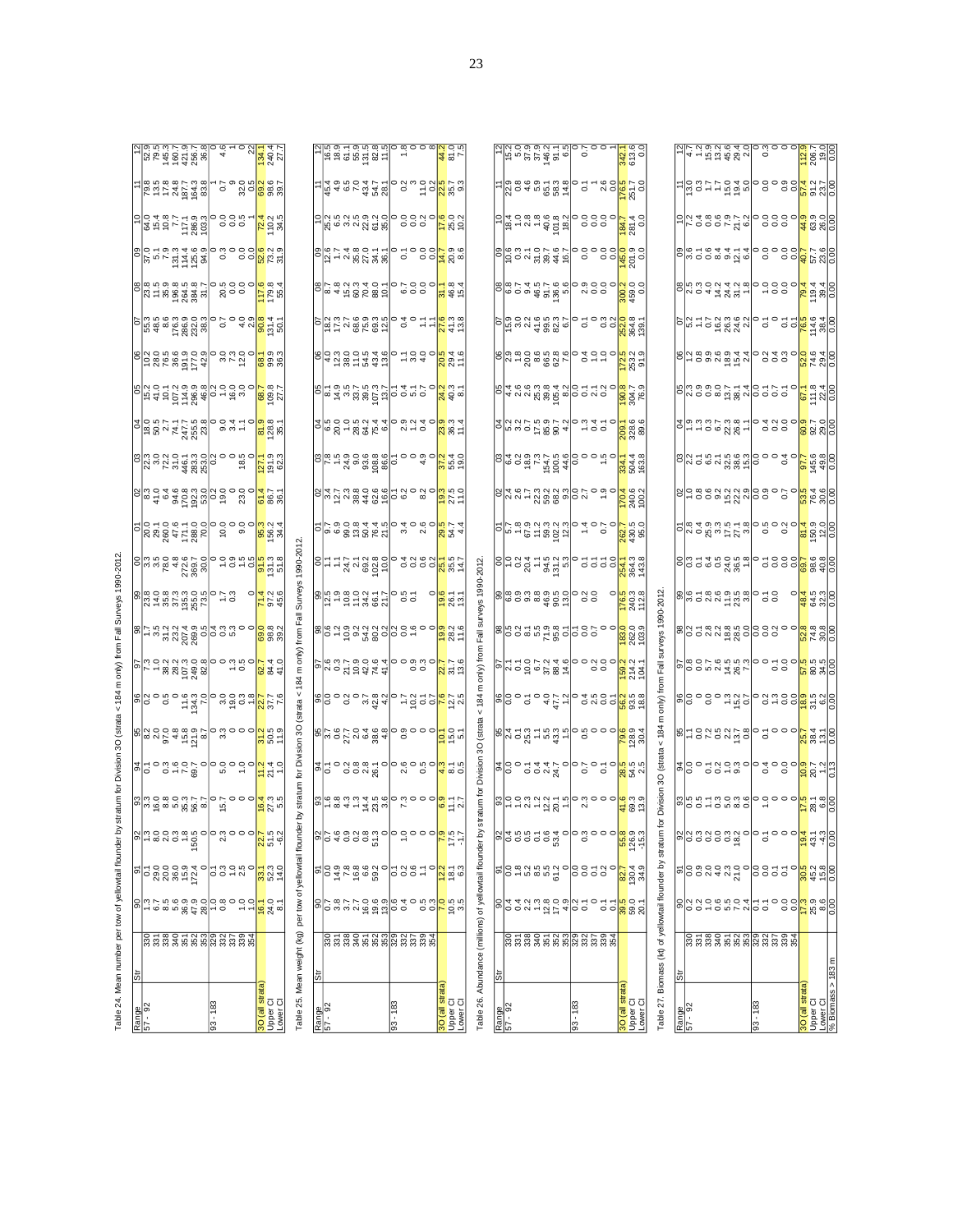|      |       | <b>DIVISIONS SLIVO HUIH 1904-ZUTZ.</b> |       |        |                            |       |       |       |      |                       |       |       |                     |         |      |      |
|------|-------|----------------------------------------|-------|--------|----------------------------|-------|-------|-------|------|-----------------------|-------|-------|---------------------|---------|------|------|
|      |       | Spring Abundance (millions)            |       |        | Spring Biomass ('000 tons) |       |       |       |      | Spring mean # per tow |       |       | Spring mean wt (kg) | per tow |      |      |
|      | 3L    | 3N                                     | 30    | 3LNO   | 3L                         | 3N    | 30    | 3LNO  | 3L   | 3N                    | 30    | 3LNO  | 3L                  | 3N      | 30   | 3LNO |
| 1984 | 45.4  | 435.3                                  | 63.5  | 544.2  | 21.9                       | 167.7 | 28.2  | 217.7 | 22.1 | 189.7                 | 25.8  | 79.9  | 10.7                | 73.1    | 11.4 | 32.0 |
| 1985 | 49.9  | 240.1                                  | 84.1  | 374.1  | 21.1                       | 88.2  | 37.5  | 146.8 | 9.4  | 104.6                 | 34.2  | 37.1  | 4.0                 | 38.4    | 15.2 | 14.6 |
| 1986 | 26.9  | 229.5                                  | 70.1  | 326.5  | 12.6                       | 95.1  | 30.5  | 138.2 | 5.3  | 100.0                 | 28.5  | 33.3  | 2.5                 | 41.5    | 12.4 | 14.1 |
| 1987 | 12.3  | 291.0                                  | 90.9  | 394.2  | 5.8                        | 77.5  | 41.2  | 124.6 | 2.4  | 128.1                 | 36.9  | 40.2  | 1.1                 | 34.1    | 16.7 | 12.7 |
| 1988 | 8.1   | 135.3                                  | 59.7  | 203.1  | 3.7                        | 51.4  | 25.8  | 81.0  | 1.6  | 58.9                  | 24.2  | 20.7  | 0.7                 | 22.4    | 10.5 | 8.2  |
| 1989 | 7.9   | 478.3                                  | 46.7  | 532.9  | 4.0                        | 78.3  | 21.5  | 103.8 | 1.6  | 208.4                 | 18.9  | 54.3  | 0.8                 | 34.1    | 8.7  | 10.6 |
| 1990 | 4.7   | 305.5                                  | 57.3  | 367.4  | 2.2                        | 75.7  | 25.1  | 103.1 | 0.9  | 133.1                 | 23.9  | 37.7  | 0.4                 | 33.0    | 10.5 | 10.6 |
| 1991 | 2.2   | 268.1                                  | 50.0  | 320.3  | 1.1                        | 69.1  | 23.3  | 93.4  | 0.4  | 111.7                 | 19.7  | 32.5  | 0.2                 | 28.8    | 9.2  | 9.5  |
| 1992 | 0.3   | 189.2                                  | 28.0  | 217.4  | 0.2                        | 49.6  | 11.6  | 61.4  | 0.1  | 79.3                  | 11.0  | 21.2  | 0.0                 | 20.8    | 4.6  | 6.0  |
| 1993 | 0.2   | 145.0                                  | 101.1 | 246.3  | 0.1                        | 50.8  | 42.4  | 93.3  | 0.0  | 60.4                  | 39.8  | 24.0  | 0.0                 | 21.1    | 16.7 | 9.1  |
| 1994 | 0.1   | 126.4                                  | 21.9  | 148.4  | 0.0                        | 46.3  | 9.2   | 55.6  | 0.0  | 51.5                  | 8.5   | 14.1  | 0.0                 | 18.9    | 3.6  | 5.3  |
| 1995 | 0.0   | 158.8                                  | 28.5  | 187.4  | 0.0                        | 57.9  | 12.7  | 70.6  | 0.0  | 66.1                  | 11.2  | 18.2  | 0.0                 | 24.1    | 5.0  | 6.9  |
| 1996 | 2.5   | 475.3                                  | 161.7 | 639.4  | 1.1                        | 103.9 | 70.6  | 175.6 | 0.5  | 198.0                 | 63.3  | 62.1  | 0.2                 | 43.3    | 27.6 | 17.1 |
| 1997 | 1.2   | 554.9                                  | 139.4 | 695.5  | 0.5                        | 121.3 | 53.2  | 174.9 | 0.2  | 233.2                 | 54.6  | 67.7  | 0.1                 | 51.0    | 20.8 | 17.0 |
| 1998 | 1.6   | 577.2                                  | 154.5 | 733.3  | 0.5                        | 143.7 | 58.0  | 202.2 | 0.3  | 240.4                 | 60.5  | 69.9  | 0.1                 | 59.8    | 22.7 | 19.3 |
| 1999 | 55.4  | 965.4                                  | 269.1 | 1289.9 | 28.5                       | 238.5 | 98.7  | 365.7 | 9.6  | 402.1                 | 105.4 | 120.4 | 5.0                 | 99.3    | 38.7 | 34.1 |
| 2000 | 40.7  | 695.3                                  | 186.5 | 922.5  | 17.5                       | 197.3 | 72.1  | 287.0 | 7.6  | 289.6                 | 73.1  | 89.6  | 3.3                 | 82.2    | 28.3 | 27.9 |
| 2001 | 11.5  | 1119.9                                 | 197.2 | 1328.5 | 4.4                        | 297.9 | 63.6  | 366.0 | 2.1  | 466.4                 | 77.3  | 126.6 | 0.8                 | 124.1   | 24.9 | 34.9 |
| 2002 | 1.6   | 528.3                                  | 161.0 | 690.9  | 0.6                        | 147.3 | 51.6  | 199.5 | 0.3  | 220.0                 | 63.1  | 66.5  | 0.1                 | 61.4    | 20.2 | 19.2 |
| 2003 | 92.0  | 914.9                                  | 243.2 | 1250.1 | 34.3                       | 280.2 | 72.0  | 386.5 | 16.9 | 381.0                 | 95.3  | 120.2 | 6.3                 | 116.7   | 28.2 | 37.2 |
| 2004 | 38.7  | 690.1                                  | 237.9 | 966.7  | 15.3                       | 216.7 | 75.8  | 307.9 | 7.0  | 287.4                 | 93.2  | 92.0  | 2.8                 | 90.3    | 29.7 | 29.3 |
| 2005 | 115.6 | 822.0                                  | 227.1 | 1164.8 | 43.6                       | 263.7 | 81.5  | 388.8 | 21.7 | 342.4                 | 89.0  | 113.2 | 8.2                 | 109.8   | 31.9 | 37.8 |
| 2006 | 251.5 | 1035.0                                 | 295.9 | 1582.4 | 85.7                       | 319.1 | 99.1  | 503.8 | 47.1 | 660.7                 | 169.8 | 183.0 | 16.0                | 203.7   | 56.9 | 58.3 |
| 2007 | 177.5 | 953.5                                  | 309.7 | 1440.7 | 60.9                       | 292.8 | 89.3  | 443.0 | 33.3 | 397.1                 | 121.4 | 140.0 | 11.4                | 121.9   | 35.0 | 43.0 |
| 2008 | 115.3 | 1114.6                                 | 250.6 | 1480.4 | 43.2                       | 330.4 | 83.3  | 456.9 | 21.6 | 464.2                 | 98.2  | 143.8 | 8.1                 | 137.6   | 32.6 | 44.4 |
| 2009 | 47.0  | 751.6                                  | 117.9 | 916.4  | 13.2                       | 213.5 | 44.4  | 271.2 | 8.8  | 313.0                 | 46.2  | 89.0  | 2.5                 | 88.9    | 17.4 | 26.3 |
| 2010 | 110.3 | 950.9                                  | 272.2 | 1333.3 | 28.6                       | 276.9 | 89.2  | 394.7 | 21.0 | 396.0                 | 106.7 | 130.8 | 5.5                 | 115.3   | 35.0 | 38.7 |
| 2011 | 160.3 | 967.3                                  | 298.6 | 1426.1 | 55.8                       | 266.9 | 100.2 | 422.9 | 29.7 | 402.9                 | 117.7 | 137.9 | 10.3                | 111.1   | 39.5 | 40.9 |
| 2012 | 238.5 | 1184.6                                 | 269.1 | 1692.1 | 88.6                       | 315.3 | 85.6  | 489.4 | 46.3 | 496.9                 | 105.4 | 167.8 | 17.2                | 132.2   | 33.6 | 48.5 |

Table 28. Estimates of abundance (millions), biomass ('000 tons), mean number and weight (kg) per tow for Spring surveys in NAFO Divisions 3LNO from 1984-2012.

Table 29. Estimates of abundance (millions), biomass ('000 tons), mean number and weight (kg) per tow for Fall surveys in NAFO Divisions 3LNO from 1990-2012.

|      |       | Fall Abundance (millions) |       |        | Fall Biomass ('000 tons) |       |       |       |      | Fall mean # per tow |       |       | Fall mean wt (kg) per tow |       |      |      |
|------|-------|---------------------------|-------|--------|--------------------------|-------|-------|-------|------|---------------------|-------|-------|---------------------------|-------|------|------|
|      | 3L    | 3N                        | 30    | 3LNO   | 3L                       | 3N    | 30    | 3LNO  | 3L   | 3N                  | 30    | 3LNO  | 3L                        | 3N    | 30   | 3LNO |
| 1990 | 4.4   | 148.5                     | 39.5  | 192.5  | 2.1                      | 46.5  | 17.3  | 65.8  | 0.8  | 65.9                | 16.1  | 19.3  | 0.4                       | 20.6  | 7.0  | 6.6  |
| 1991 | 2.1   | 212.3                     | 82.7  | 297.1  | 1.0                      | 50.9  | 30.5  | 82.4  | 0.4  | 92.1                | 33.1  | 29.3  | 0.2                       | 22.1  | 12.2 | 8.1  |
| 1992 | 2.0   | 158.0                     | 55.8  | 215.9  | 0.9                      | 44.1  | 19.4  | 64.5  | 0.4  | 86.4                | 22.7  | 22.4  | 0.2                       | 24.1  | 7.9  | 6.7  |
| 1993 | 2.6   | 327.7                     | 41.6  | 371.9  | 1.1                      | 94.2  | 17.5  | 112.8 | 0.5  | 137.7               | 16.4  | 37.4  | 0.2                       | 39.6  | 6.9  | 11.3 |
| 1994 | 0.1   | 259.3                     | 28.5  | 287.9  | 0.0                      | 95.5  | 10.9  | 106.4 | 0.0  | 108.0               | 11.2  | 28.0  | 0.0                       | 39.8  | 4.3  | 10.3 |
| 1995 | 3.6   | 509.0                     | 79.6  | 592.2  | 1.2                      | 102.8 | 25.7  | 129.8 | 0.7  | 212.0               | 31.2  | 57.2  | 0.2                       | 42.8  | 10.1 | 12.5 |
| 1996 | 6.7   | 516.3                     | 56.2  | 579.1  | 2.2                      | 113.2 | 18.9  | 134.3 | 1.1  | 215.0               | 22.7  | 51.6  | 0.4                       | 47.1  | 7.6  | 12.0 |
| 1997 | 6.1   | 616.2                     | 159.2 | 781.5  | 1.3                      | 164.2 | 57.5  | 222.9 | 1.0  | 256.7               | 62.7  | 69.1  | 0.2                       | 68.4  | 22.7 | 19.7 |
| 1998 | 13.1  | 632.1                     | 183.0 | 828.2  | 5.2                      | 173.6 | 52.8  | 231.6 | 2.1  | 241.2               | 69.0  | 71.1  | 0.8                       | 66.3  | 19.9 | 19.9 |
| 1999 | 20.6  | 743.1                     | 176.5 | 940.3  | 9.6                      | 193.0 | 48.4  | 250.9 | 3.5  | 312.4               | 71.4  | 87.8  | 1.6                       | 81.1  | 19.6 | 23.4 |
| 2000 | 37.9  | 860.3                     | 254.1 | 1152.3 | 12.5                     | 252.8 | 69.7  | 335.0 | 6.1  | 320.3               | 91.5  | 98.8  | 2.0                       | 94.1  | 25.1 | 28.7 |
| 2001 | 74.5  | 1314.7                    | 262.7 | 1651.9 | 25.5                     | 368.9 | 81.4  | 475.8 | 11.7 | 489.5               | 95.3  | 139.8 | 4.0                       | 137.3 | 29.5 | 40.3 |
| 2002 | 33.1  | 971.3                     | 170.4 | 1174.8 | 13.6                     | 272.7 | 53.5  | 339.7 | 5.2  | 361.7               | 61.4  | 99.3  | 2.1                       | 101.5 | 19.3 | 28.7 |
| 2003 | 58.9  | 869.6                     | 334.1 | 1262.6 | 18.6                     | 252.0 | 97.7  | 368.3 | 9.2  | 364.8               | 127.1 | 110.9 | 2.9                       | 105.7 | 37.2 | 32.3 |
| 2004 | 63.4  | 1158.6                    | 209.1 | 1431.0 | 22.2                     | 291.6 | 60.9  | 374.7 | 13.4 | 485.5               | 81.9  | 147.8 | 4.7                       | 122.2 | 23.9 | 38.7 |
| 2005 | 38.8  | 1146.7                    | 190.8 | 1376.3 | 14.1                     | 261.5 | 67.1  | 342.7 | 6.6  | 446.1               | 68.7  | 122.7 | 2.4                       | 101.7 | 24.2 | 30.6 |
| 2006 | 61.9  | 814.1                     | 172.5 | 1048.5 | 21.2                     | 232.3 | 52.0  | 305.5 | 10.2 | 339.1               | 68.1  | 95.4  | 3.5                       | 96.7  | 20.5 | 27.8 |
| 2007 | 91.0  | 1414.2                    | 252.0 | 1757.2 | 28.0                     | 377.8 | 76.5  | 482.4 | 15.3 | 526.6               | 90.8  | 154.0 | 4.7                       | 140.7 | 27.6 | 42.3 |
| 2008 | 81.9  | 787.1                     | 300.2 | 1169.2 | 27.8                     | 214.8 | 79.4  | 322.0 | 15.3 | 327.8               | 117.6 | 113.6 | 5.2                       | 89.5  | 31.1 | 31.3 |
| 2009 | 45.1  | 709.9                     | 145.0 | 900.0  | 16.5                     | 180.7 | 40.7  | 237.8 | 7.6  | 282.7               | 52.6  | 80.2  | 2.8                       | 72.0  | 14.7 | 21.2 |
| 2010 | 135.7 | 1335.9                    | 184.7 | 1656.3 | 35.9                     | 336.4 | 44.9  | 417.2 | 22.0 | 558.4               | 72.4  | 149.1 | 5.8                       | 140.6 | 17.6 | 37.5 |
| 2011 | 103.0 | 759.2                     | 176.5 | 1038.7 | 35.3                     | 217.7 | 57.4  | 310.4 | 19.4 | 316.2               | 69.2  | 101.2 | 6.7                       | 90.7  | 22.5 | 30.2 |
| 2012 | 93.4  | 827.5                     | 342.1 | 1262.9 | 25.8                     | 218.7 | 112.9 | 357.4 | 17.5 | 344.6               | 134.1 | 122.7 | 4.8                       | 91.1  | 44.2 | 34.7 |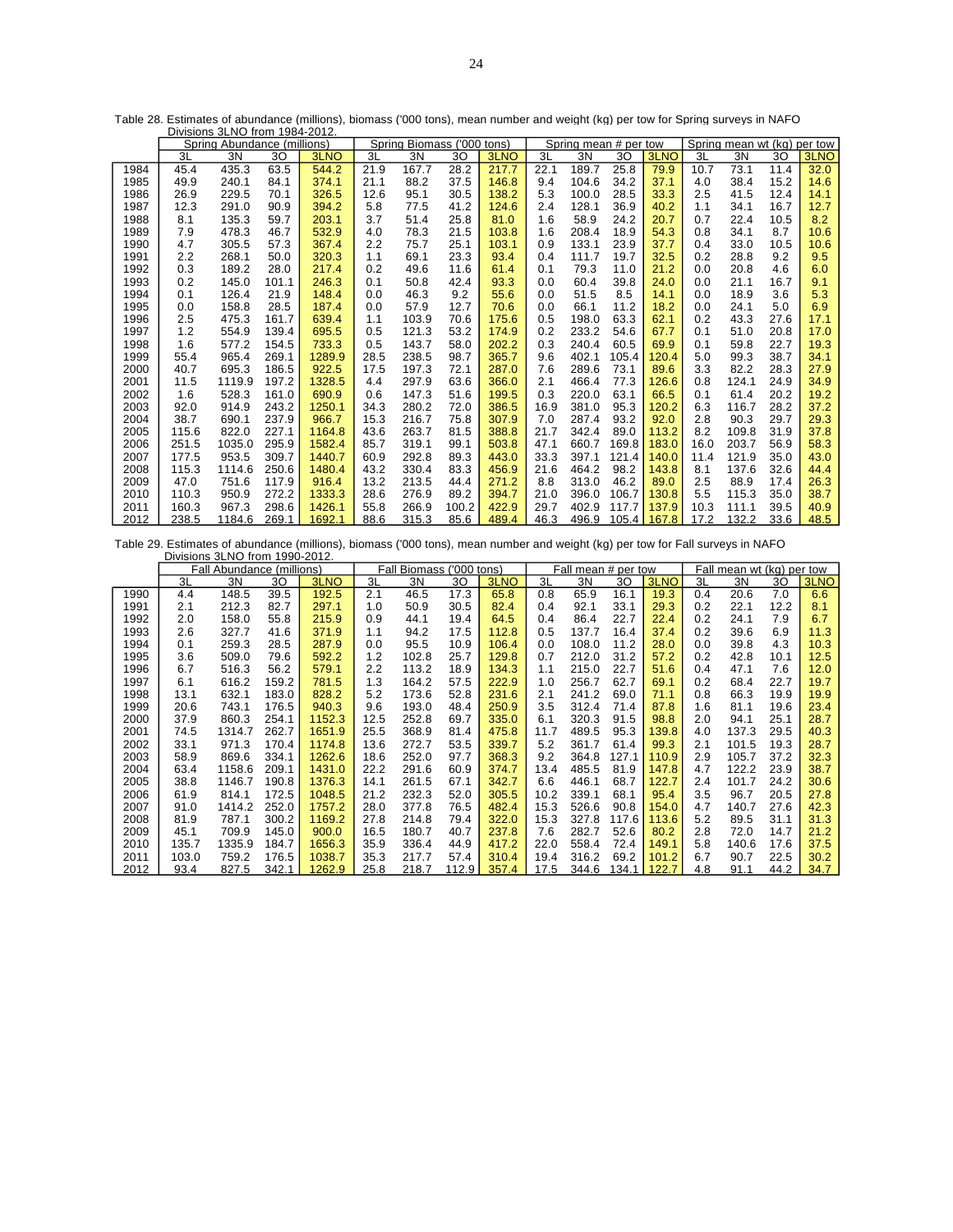

Figure 1. Designation of strata in NAFO divisions 3LNO.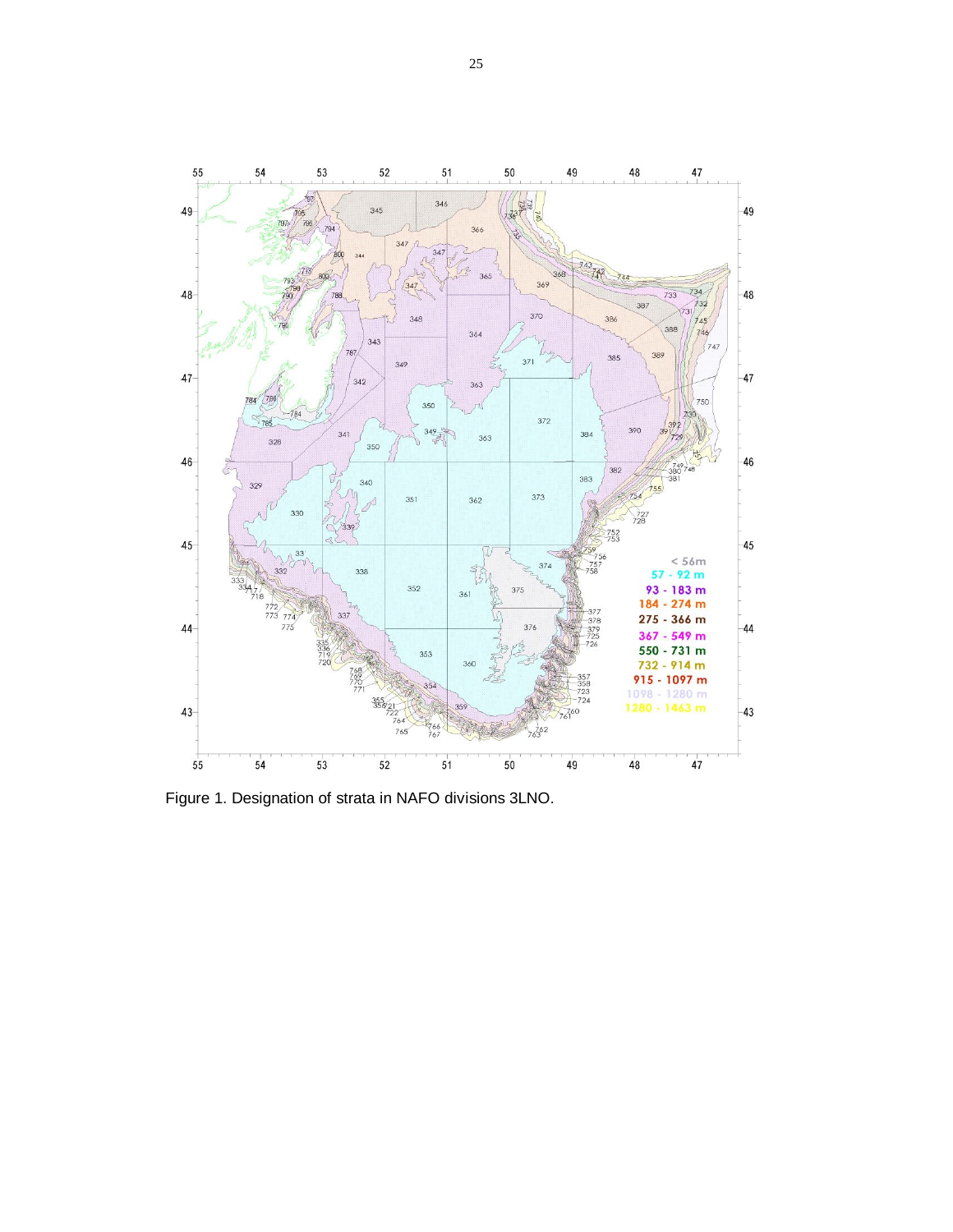

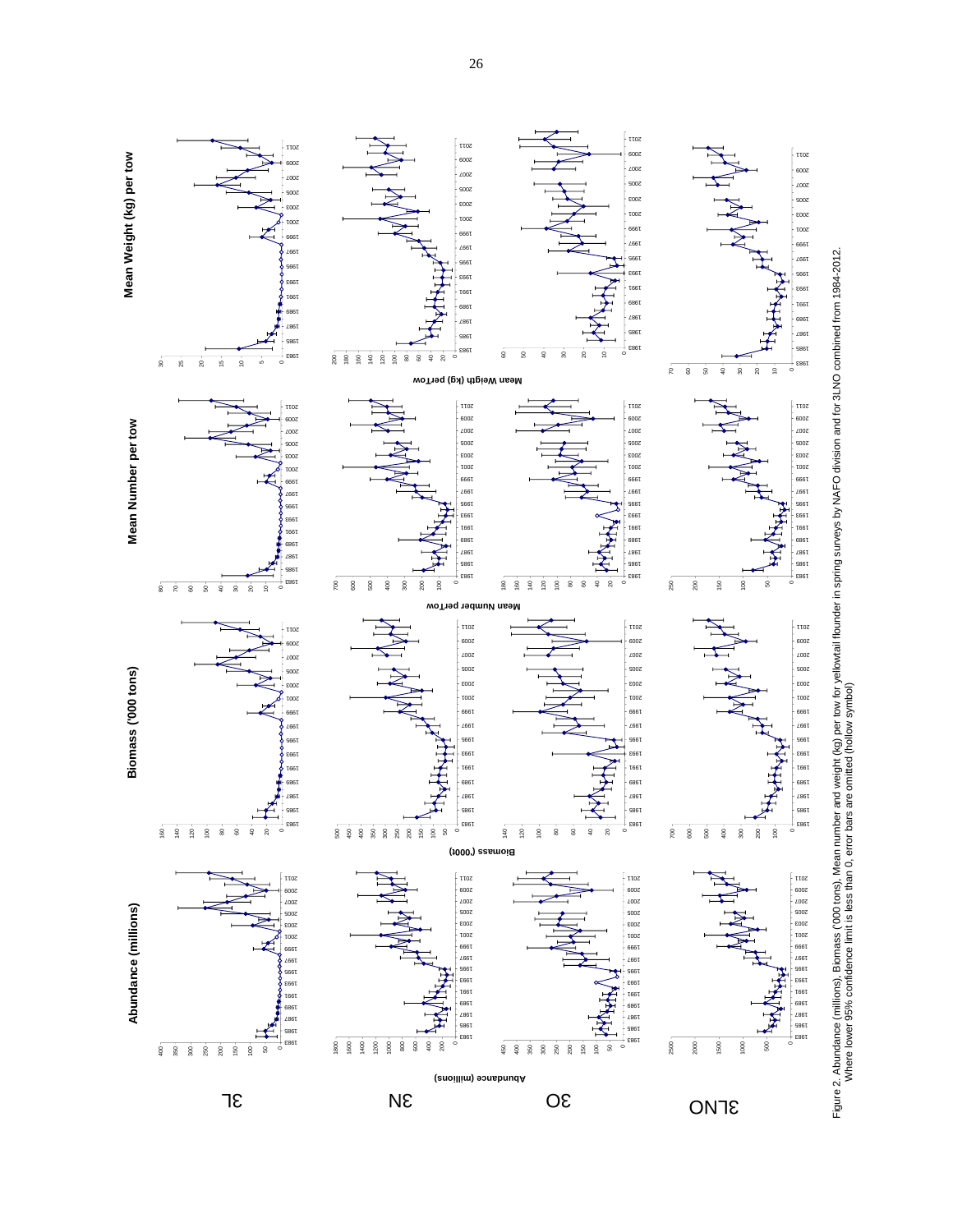

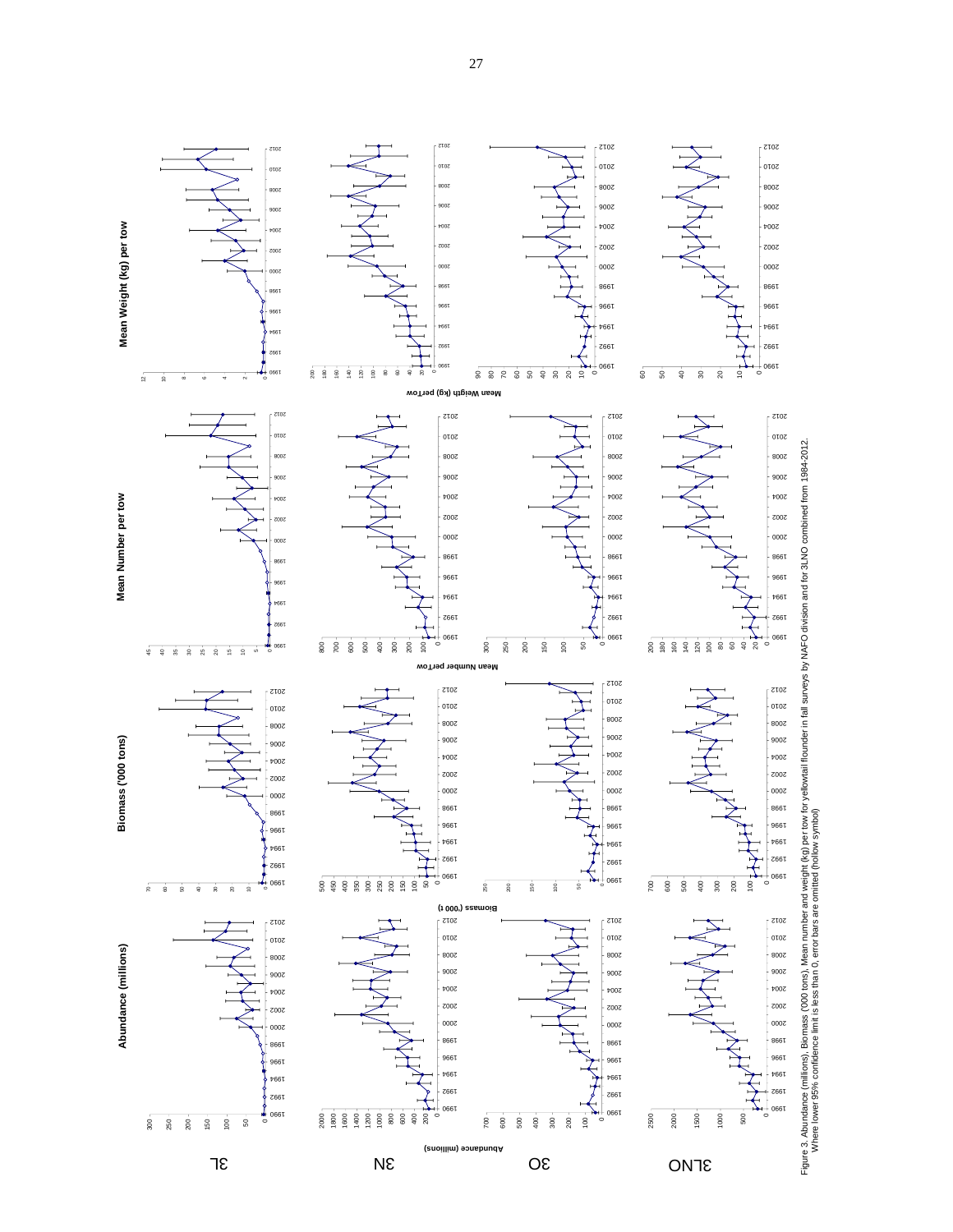

Figure 4. Yellowtail flounder in NAFO Divs. 3LNO: number and weight (kg) per tow for 2011 spring and autumn Canadian surveys.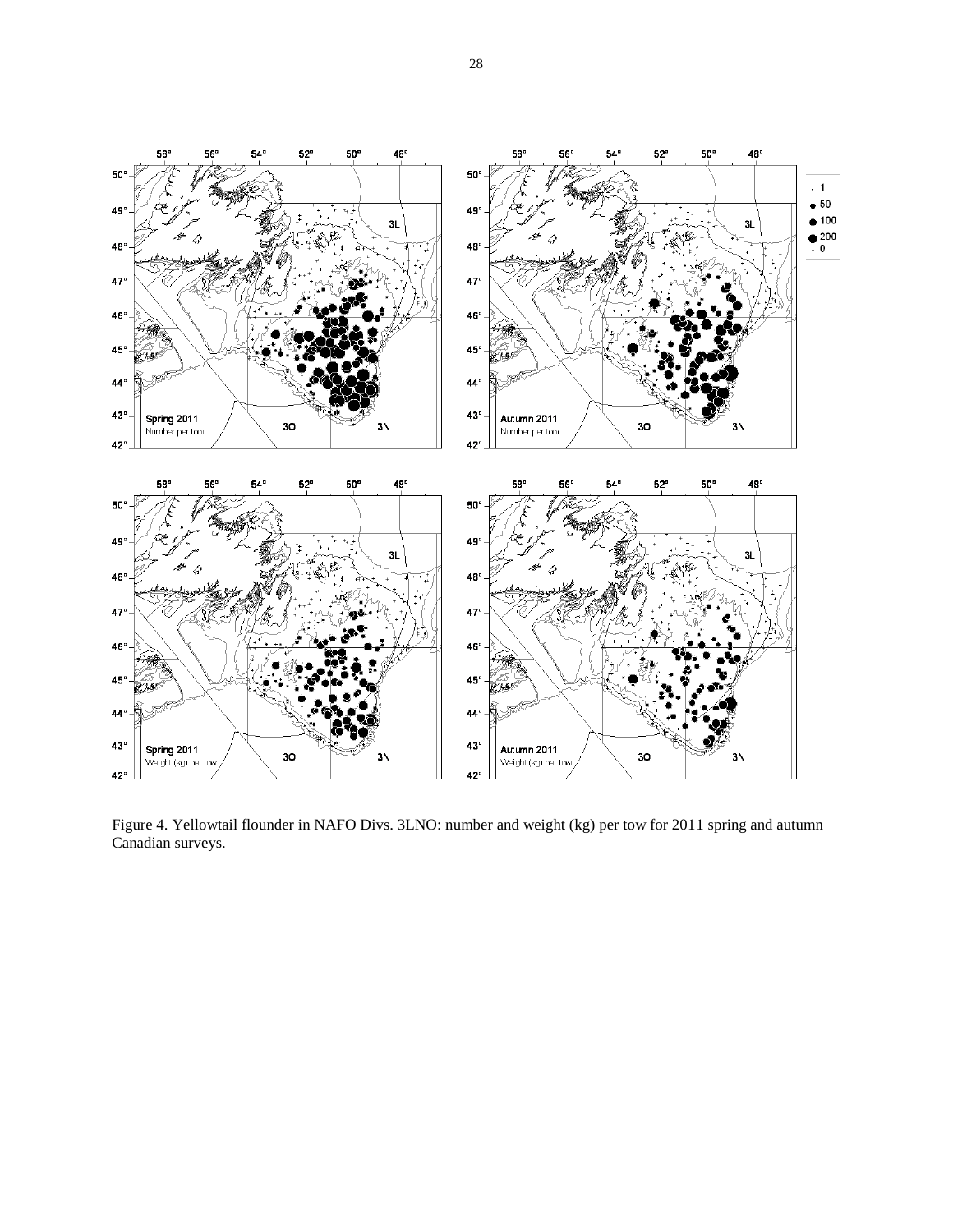



Figure 5. Yellowtail flounder in NAFO Divs. 3LNO: number and weight (kg) per tow for 2012 spring and autumn Canadian surveys.